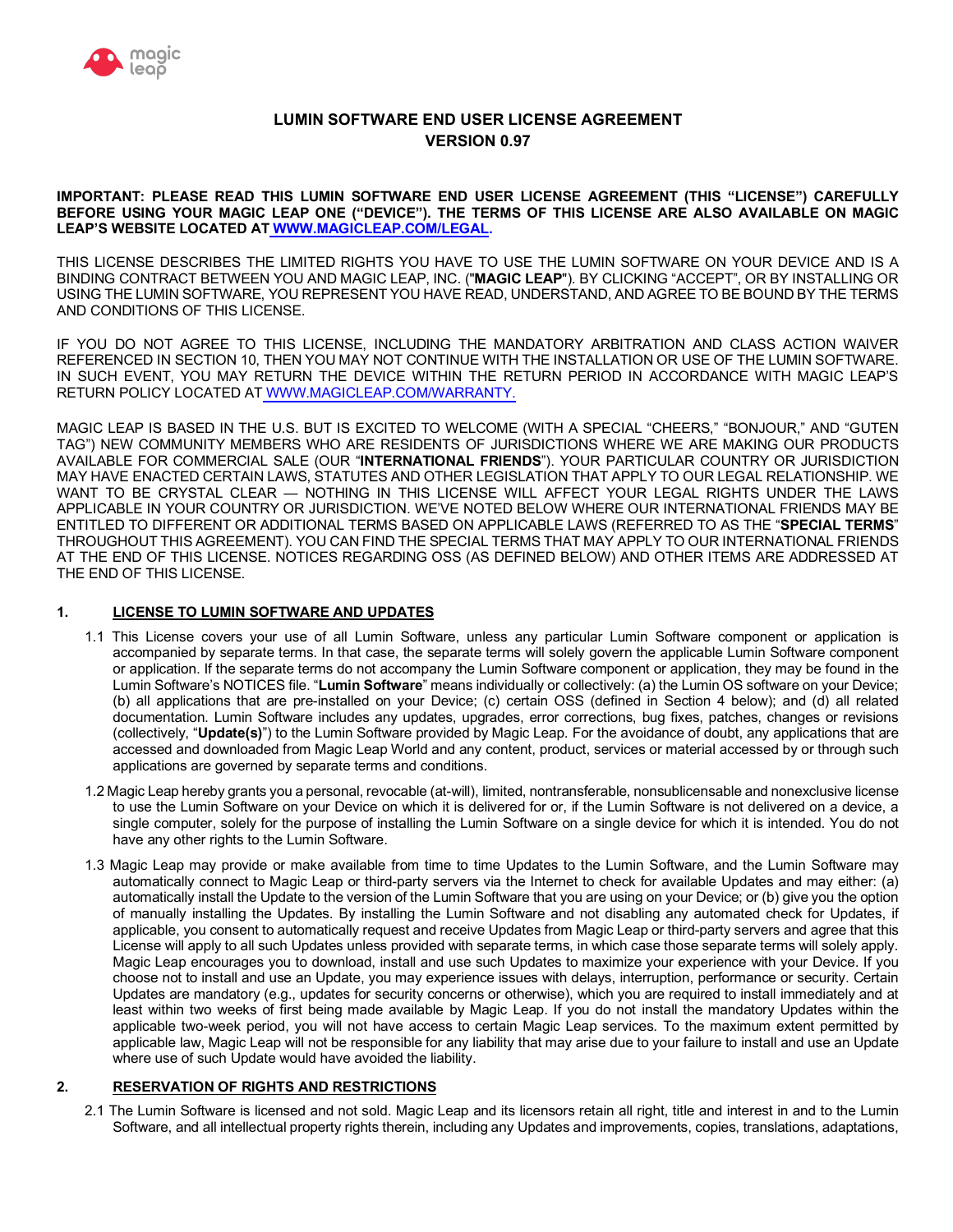modifications, derivations and enhancements of the Lumin Software. Magic Leap does not transfer to you any right, title or interest in or to the Lumin Software.

 2.2 You may not, nor allow a third party to do any of the following: (a) make any archival copies of the Lumin Software; (b) work around, interfere with, exceed, or circumvent any technical limitations or software protection measures in the Lumin Software; (c) modify, adapt, alter, rent, lease, loan or distribute the Lumin Software or use the Lumin Software in the operation of a service bureau or for the benefit of a third party; (d) reverse engineer, decompile, translate, disassemble or otherwise attempt to derive any source code of the Lumin Software (except as and only to the extent permitted by applicable law); (e) create derivative or merged works of the Lumin Software or separate the component parts of the Lumin Software; (f) input, upload, transmit or otherwise provide to or through the Lumin Software any unlawful or malicious information, materials or code; (g) alter or remove any proprietary rights notices or legends on or in the Lumin Software; (h) use the Lumin Software in hazardous environments requiring fail-safe performance, including, without limitation, the operation of nuclear facilities, aircraft navigation, or communication systems, air traffic control, direct life support machines or weapons systems (collectively, "**Restricted Use**"); or (i) use the Lumin Software for the development, provision or use of a competing software service or product.

# **3. PRIVACY**

Our Privacy Policy, which is located at [http://www.magicleap.com/privacy,](http://www.magicleap.com/privacy) describes how we collect, use and disclose information about you in relation to your use of the Lumin Software and/or your Device. Please read our Privacy Policy carefully so you understand how we use and share information we collect about you.

# **4. THIRD-PARTY MATERIALS**

- 4.1 The Lumin Software may contain third-party materials that are subject to separate terms and conditions. With regards to third- party materials that are not OSS (as defined herein), those separate terms, and not this License, will solely govern such third- party materials. "**OSS**" means software and materials distributed by its licensor under a license (an "**OSS license**") as "free software," "open source software" or under similar licensing or distribution terms. Accordingly, OSS licenses include, but are not limited to, the MIT open source license, the BSD open source license, the Apache Software License, the General Public License, the Lesser General Public License and the Eclipse Public License.
- 4.2 Portions of the Lumin Software contain or are derived from third-party OSS software and materials. OSS received by Magic Leap under an OSS license which permits sublicensing under this License are sublicensed to you by Magic Leap under the terms and conditions of this License. OSS received by Magic Leap under an OSS license which does not permit sublicensing under this License are directly licensed to you from the OSS's licensor. Derivative works created by Magic Leap of OSS received by Magic Leap under an OSS license which does permit licensing of such derivative works under this License are licensed to you by Magic Leap under the terms and conditions of this License. Derivative works created by Magic Leap of OSS received by Magic Leap under an OSS license which does not permit licensing of such derivative works under this License are licensed to you by Magic Leap as required by the terms of the OSS license (e.g., to you by Magic Leap under the same OSS license).
- 4.3. To the extent permitted by any third-party materials, or any OSS license, Magic Leap provides that third-party material, OSS, and/or derivative work to you "as is," without warranty of any kind, express or implied, including, but not limited to, the warranties of merchantability, fitness for a particular purpose, and noninfringement. In no event shall Magic Leap be liable for any claim, damages or other liability, whether in an action of contract, tort, or otherwise, arising from, out of, or in connection, with that third-party material, OSS, and/or derivative work, or the use or other dealings in that third-party material, OSS, and/or derivative work. Notwithstanding the foregoing, nothing in this section will limit or exclude liability that cannot be limited or excluded under applicable law. For our International Friends, please see the provisions specific for your jurisdiction in the special terms.

# **5. TERMINATION**

 This License is effective on the date you first install or use the Lumin Software and continues unless and until terminated by Magic Leap at its sole discretion. Without prejudice to any other Magic Leap rights, this terminates automatically without notice if you fail to comply with your obligations under this License. Upon termination of this License: (a) your License to use the Lumin Software terminates; (b) you must immediately stop use of the Lumin Software; (c) you must return, destroy or delete, as may be directed by Magic Leap, all copies of the Lumin Software from your Device. These remedies are cumulative and in addition to any other remedies available to Magic Leap and (d) the following provisions will also continue to apply: Third Party Materials, Termination, Disclaimers of Warranty, Limitation of Liability, U.S. Government End Users, Export Restrictions, Governing Law and Arbitration, and General.

# **6. DISCLAIMER OF WARRANTY**

 FOR THE AVOIDANCE OF DOUBT, NOTHING IN THIS LICENSE, INCLUDING THIS SECTION 6, WILL LIMIT OR EXCLUDE LIABILITY THAT CANNOT BE LIMITED OR EXCLUDED UNDER APPLICABLE LAW.

 TO THE MAXIMUM EXTENT PERMITTED BY APPLICABLE LAW, MAGIC LEAP PROVIDES THE LUMIN SOFTWARE ON AN "AS IS" AND "AS AVAILABLE" BASIS WITH ALL FAULTS AND WITHOUT ANY REPRESENTATIONS OR WARRANTIES OF ANY KIND. MAGIC LEAP AND ITS LICENSORS EXPRESSLY DISCLAIM ALL WARRANTIES, WHETHER WRITTEN, EXPRESS, IMPLIED, STATUTORY OR OTHERWISE, INCLUDING WITHOUT LIMITATION, IMPLIED WARRANTIES OF MERCHANTABILITY, NON-INFRINGEMENT AND FITNESS FOR PARTICULAR PURPOSE OR ARISING FROM COURSE OF PERFORMANCE, COURSE OF DEALING OR USAGE OF TRADE. ORAL OR WRITTEN INFORMATION OR ADVICE GIVEN BY MAGIC LEAP, ITS LICENSORS, SUPPLIERS, DISTRIBUTORS, AGENTS OR EMPLOYEES WILL NOT INCREASE THE SCOPE OF THIS WARRANTY. MAGIC LEAP DOES NOT WARRANT THAT THE LUMIN SOFTWARE WILL MEET YOUR REQUIREMENTS, WILL ACHIEVE PARTICULAR RESULTS OR WILL OPERATE ERROR FREE. THE FEATURES AND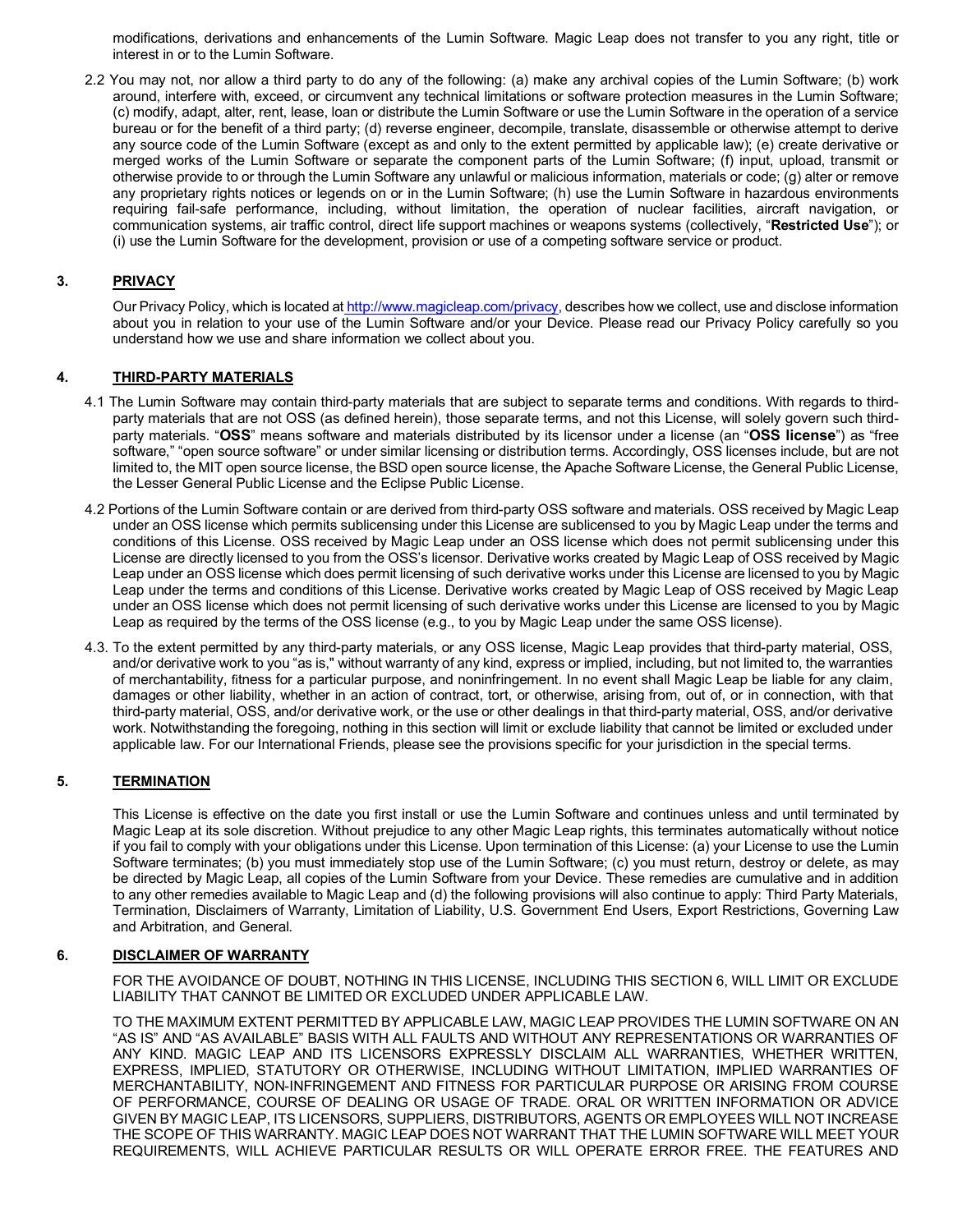FUNCTIONALITY OF THE LUMIN SOFTWARE MAY CHANGE AT ANY TIME, AND MAGIC LEAP DISCLAIMS ANY RESPONSIBILITY FOR SUCH CHANGES. THE LUMIN SOFTWARE IS NOT DESIGNED FOR RESTRICTED USE (AS DEFINED IN SECTION 2.2 ABOVE) AND MAGIC LEAP MAKES NO WARRANTIES FOR SUCH USE.

 SOME JURISDICTIONS DO NOT ALLOW THE EXCLUSION OF CERTAIN WARRANTIES, REPRESENTATIONS OR CONDITIONS, THE LIMITATION OR EXCLUSION OF IMPLIED WARRANTIES, LIMITATIONS ON HOW LONG AN IMPLIED WARRANTY MAY LAST OR EXCLUSIONS OR LIMITATIONS FOR CONSEQUENTIAL OR INCIDENTAL DAMAGES, SO SOME OF THE ABOVE LIMITATIONS MAY NOT APPLY IN FULL TO YOU, AND MAGIC LEAP'S LIABILITY SHALL BE LIMITED TO THE EXTENT SUCH LIMITATIONS ARE PERMITTED BY LAW.

#### **LIMITATION OF LIABILITY 7.**

 TO THE MAXIMUM EXTENT PERMITTED UNDER APPLICABLE LAW, IN NO EVENT WILL (A) MAGIC LEAP OR OUR LICENSORS BE LIABLE TO YOU OR ANY THIRD PARTY FOR ANY LOSS OF PROFITS, LOSS OF USE, LOSS OF REVENUE, LOSS OF GOODWILL, LOSS OR CORRUPTION OF DATA, BUSINESS INTERRUPTION OR SYSTEM FAILURE OR MALFUNCTION, OR FOR ANY INDIRECT, SPECIAL, INCIDENTAL, EXEMPLARY, PUNITIVE OR CONSEQUENTIAL DAMAGES OF ANY KIND ARISING OUT OF OR IN CONNECTION WITH THIS LICENSE OR THE LUMIN SOFTWARE, REGARDLESS OF THE FORM OF ACTION, WHETHER IN CONTRACT, TORT (INCLUDING NEGLIGENCE), STRICT LIABILITY OR OTHERWISE, EVEN IF MAGIC LEAP HAS BEEN ADVISED OR IS OTHERWISE AWARE OF THE POSSIBILITY OF SUCH DAMAGES; OR (B) MAGIC LEAP'S TOTAL LIABILITY ARISING OUT OF OR RELATED TO THIS LICENSE EXCEED THE GREATER; OF (i) THE TOTAL AMOUNT PAID BY YOU TO MAGIC LEAP FOR THE DEVICE (IF ANY); OR (ii) ONE HUNDRED DOLLARS (\$100). MULTIPLE CLAIMS WILL NOT EXPAND THIS LIMITATION. THE FOREGOING LIMITATIONS, EXCLUSIONS, AND DISCLAIMERS WILL APPLY TO THE MAXIMUM EXTENT PERMITTED BY APPLICABLE LAW, EVEN IF ANY REMEDY FAILS ITS ESSENTIAL PURPOSE.

 THE FOREGOING LIMITATIONS OF LIABILITY APPLY TO THE FULLEST EXTENT ALLOWED BY LAW. THE LIMITATIONS OF DAMAGES SET FORTH ABOVE ARE FUNDAMENTAL ELEMENTS OF THE BASIS OF THE BARGAIN BETWEEN MAGIC LEAP AND YOU. THE FOREGOING CAP ON LIABILITY WILL NOT APPLY TO LIABILITY OF MAGIC LEAP FOR (A) DEATH OR PERSONAL INJURY CAUSED BY MAGIC LEAP'S GROSS NEGLIGENCE IN CONNECTION WITH THE LUMIN SOFTWARE; OR (B) ANY DAMAGES CAUSED BY MAGIC LEAP'S FRAUD OR FRAUDULENT MISREPRESENTATION, INTENTIONAL MISCONDUCT OR GROSS NEGLIGENCE.

#### **8. U.S. GOVERNMENT END USERS**

 Lumin Software acquired by the U.S. Government is classified as "Commercial Computer Software" and is provided with Restricted Rights as that term is defined in FAR 52.227-19 and DFARS 227-7202. This License governs the U.S. Government's use and disclosure of the Lumin Software, and supersedes any conflicting terms or conditions, except to the extent that any term or condition is inconsistent with U.S. Federal law. If the U.S. Government requires any rights that are not conveyed under this License, those rights will be separately negotiated and will be set forth in a separate written license or in a written addendum to this License.

#### **9. EXPORT RESTRICTIONS**

 You will comply with all U.S. or other applicable export control laws regarding the export of items, software or technology including ensuring that: (a) no equipment, technical data, or Lumin Software is exported or re-exported to any country, person or entity in violation of any U.S. or other applicable export controls or sanctions; and/or (b) that anything received from Magic Leap is not used or re-exported for a prohibited use under U.S. or other applicable export control laws. Further, you represent and warrant that you are (y) not located in a country that is subject to U.S. Government sanctions or has been designated by the U.S. Government as a "terrorist supporting" country and (z) have not been identified as a sanctioned party by the U.S. Office of Foreign Assets Control or any other applicable sanctions or denied persons lists by any other applicable government agency. You will not use the Lumin Software if any applicable laws in your country prohibit you from doing so in accordance with these terms.

#### **GOVERNING LAW AND ARBITRATION 10.**

 This License will be governed by and construed in accordance with the laws of the State of California without resort to its conflict of law provisions. If there is any dispute under this License or otherwise relating to your use of the Lumin Software, you expressly agree that all such disputes will be solely governed by the venue and Agreement to Arbitrate and Waiver of Class Action provisions in the Account Terms and Conditions, which are located at <http://www.magicleap.com/account-terms>(the "**Account Terms**"), except to the extent provided in the special terms with respect to our International Friends. Please read the Agreement to Arbitrate and Waiver of Class Action carefully and understand your rights. For our International Friends, please note that different terms regarding governing law and dispute resolution may apply to you – please review the special terms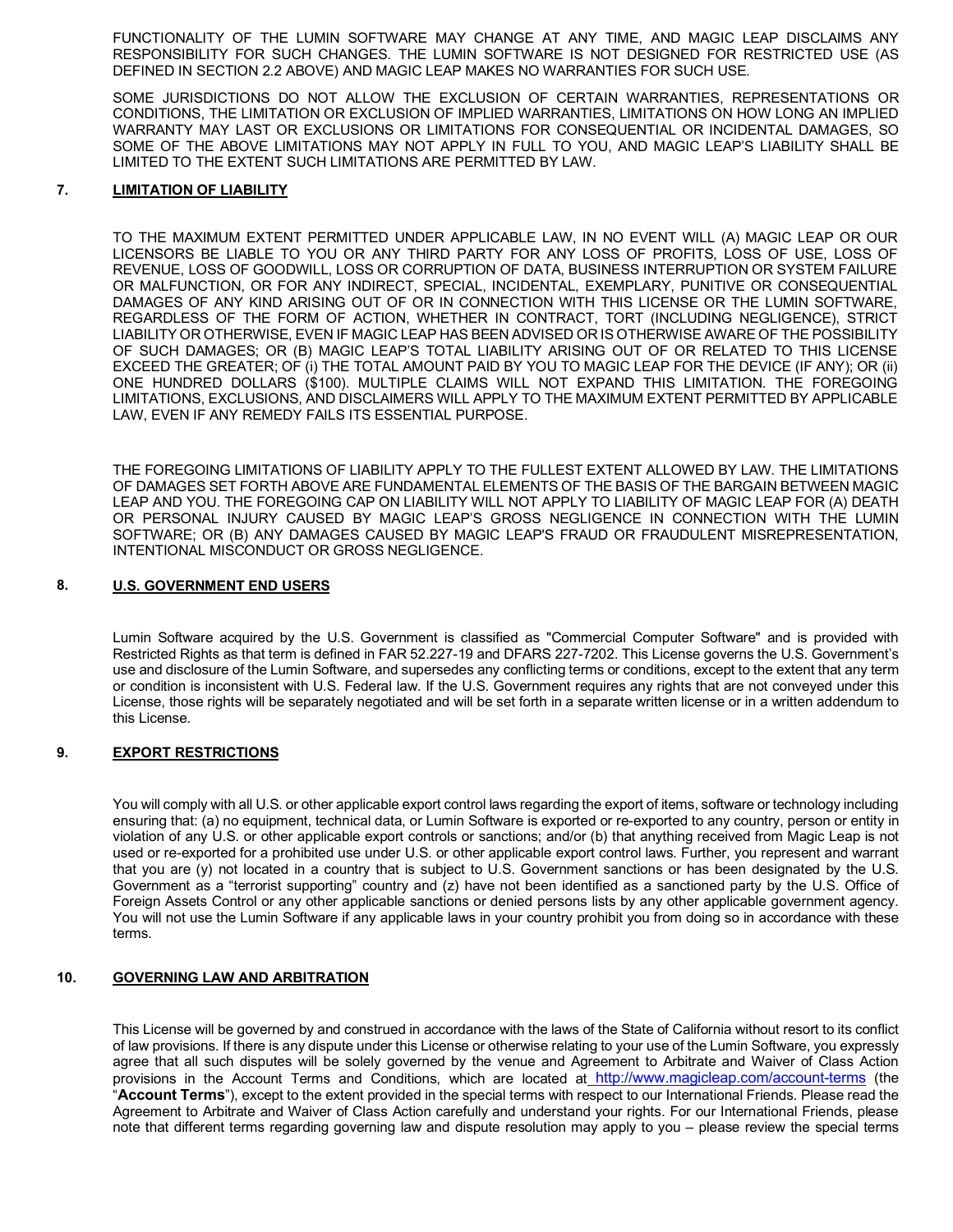specific to your jurisdiction below. The United Nations Convention on Contracts for the International Sale of Goods will not apply to this License.

# **11. GENERAL**

 If any provision of the License is determined to be illegal, invalid or unenforceable, the validity of the remaining provisions will not be affected and will be enforced to the fullest extent of applicable law. This License, together with the Account Terms, contain the entire agreement between you and Magic Leap regarding your use of the Lumin Software and supersedes any prior representation or agreement, oral or written. If there is any conflict between the terms of this License and the Account Terms concerning the Lumin Software, the terms of this License will prevail. The failure of either party to enforce at any time any provision of this License may not be construed to be a continuing waiver of those provisions or any other provision. The provisions of this License that by their nature should continue in force beyond termination of this License will remain in force. You will not delegate, transfer or assign, by operation of law or otherwise, this License, or your rights or obligations under it without Magic Leap's prior written consent, and any attempt to do so is void. This License binds any permitted successors or assigns and you must present this License to any permitted assignee.

# **12. SPECIAL TERMS AND CONDITIONS FOR INTERNATIONAL JURISDICTIONS**

 Hey, International Friends! These special terms set forth additional rights and supplemental terms that may apply to our relationship. If there is a provision in the standard License that is inconsistent with these special terms, the applicable special terms for your jurisdiction will apply.

## *European Union*

 General. The following special terms apply to all residents of the United Kingdom (U.K.) or the European Union ("**EU Customers**"):

 This License shall not limit any of our obligations or your rights under applicable data protection or other laws that cannot be limited by contract.

 Nothing in this License will limit your rights to reverse engineering for the purpose of achieving interoperability with other programs where permitted without consent by mandatory law.

Please be advised that the following terms constitute "key" terms between you and Magic Leap: Sections 1, 2 and 9.

 The laws of the State of California will continue to apply to our relationship, subject to any applicable mandatory local law. You may bring a legal action relating to these terms or your relationship with Magic Leap in either the state or federal courts located in Santa Clara County, California or in the courts located in your country of residence. In other words, the choice of where to bring your action is up to you.

 If you are not happy with the way Magic Leap deals with any disagreement in connection with this License we may collectively agree to refer the matter to a form of dispute resolution (including as described in the Arbitration Agreement in the Account Terms), but neither of us are restricted from bringing court proceedings. In other words, the Arbitration Agreement in the Account Terms is optional, not mandatory. The European Commission provides for an online dispute resolution platform, which you can access here: <http://ec.europa.eu/consumers/odr>/. If you would like to bring a matter to our attention, please email [legal@magicleap.com](mailto:legal@magicleap.com).

France. If you are an EU Customer who is a resident of France, the following special terms also apply:

 Pursuant to Article L. 213-1 of the French Consumer Code, you are entitled to request access to all agreements entered into with you for a value of €120 or more. Your right to access such agreements may be exercised at any time by contacting [legal@magicleap.com.](mailto:legal@magicleap.com)

 With respect to the Lumin Software, you may benefit from the statutory warranty of conformity and the statutory warranty against latent defects regarding such Lumin Software (capitalized terms used below are defined in the applicable statute):

 Statutory warranty of conformity: as per Articles L217-4 to L217-14 of the Consumers Code the Customer has two years from the delivery of the product to obtain a repair or replacement of the Product (subject to costs considerations as detailed under Article L217-9 of the Consumer Code).

 Statutory warranty against latent defects: as per Articles 1641 to 1649 of the Civil Code the Customer has two years from the discovery of the defect to claim a return of the product. The Customer will have to prove that the defect existed when Customer purchased the product.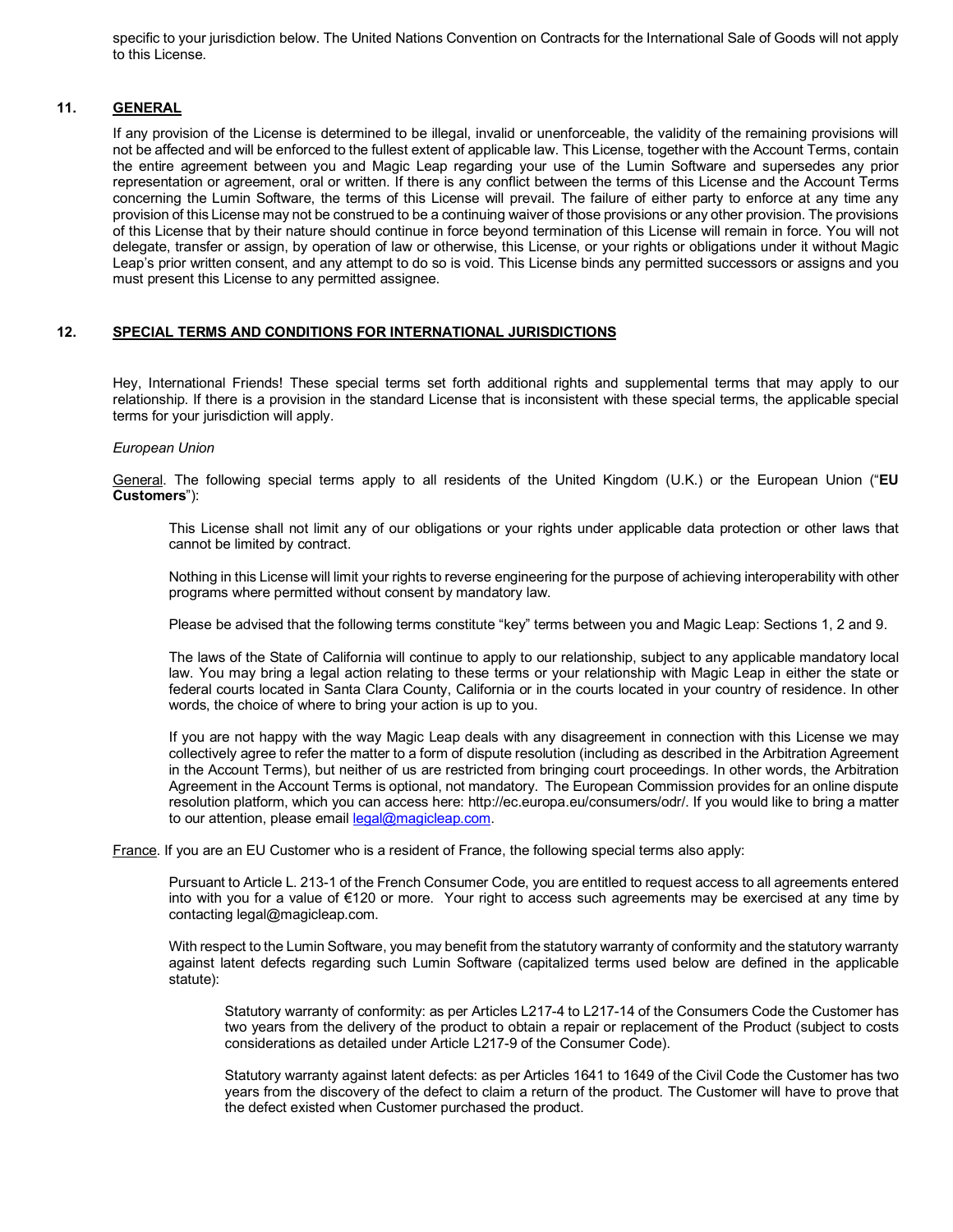Germany. If you are an EU Customer who is a resident of Germany, the following special terms also apply:

Sections 5 (Disclaimer of Warranty) and 6 (Limitation of Liability) will be replaced by the following clauses:

 No provision of this agreement should be understood as a promise of a guarantee, except where specifically named as such. Magic Leap specifically excludes a guarantee for initial defects pursuant to section 536a (1) of the German Civil Code.

 In cases of slight negligence we will not be liable in case of a breach of non-material contractual obligations. In such cases as well as in cases of gross negligence our liability will be limited to typical foreseeable damages. This limitation does not apply to the extent damages have been caused by our managing employees or legal representatives.

 Our liability for intent and gross negligence, for claims under the German Product Liability Act, in the case of fraudulent concealment of defects or a guarantee in respect to characteristics as well as for damages to life, body or health shall remain unaffected and will be determined exclusively in accordance with statutory law.

 Please note that according to section 36 (1) VSGB (German Consumer Dispute Settlement Act), we are not obliged nor willing to participate in dispute settlement proceedings before a consumer arbitration board.

UK. If you are an EU Customer who is a resident of the U.K., the following special terms also apply:

Magic Leap does not limit or exclude any liability for defective products under the Consumer Protection Act 1987.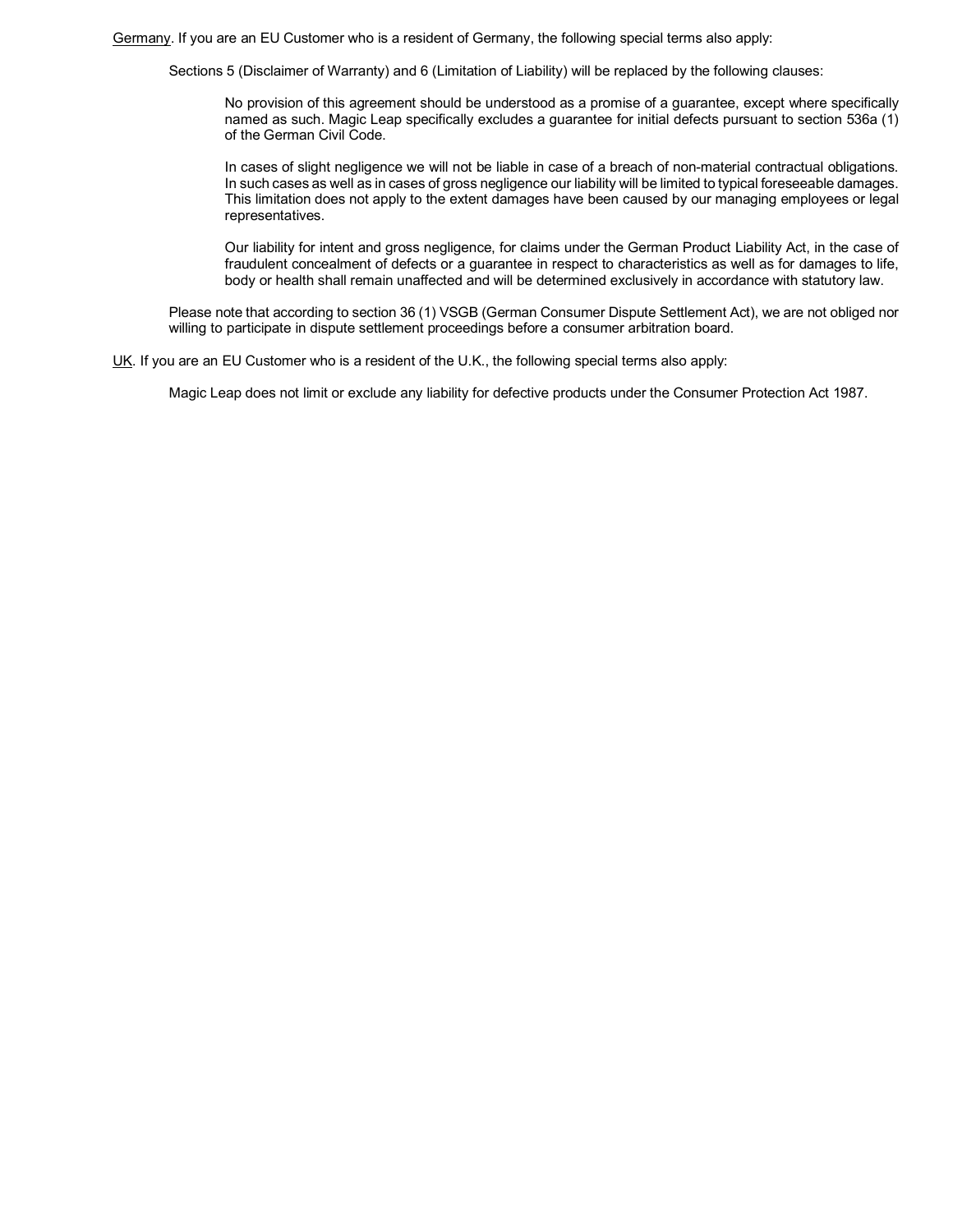

# **NOTICES SUMMARY**

The list below is the table of contents for the notices file. The full notices files is available at <https://www.magicleap.com/legal/oss>notices. This listing provides notice and guidance regarding the indicated items and should not be construed as an admission that the listed component appears in the distribution or in the manner indicated. For example, the listing may include various dependencies applicable only to development, testing, and evaluation, which may not be included in the distribution and, indeed, may have been deprecated in favor of alternatives. Similarly, fulfilling a license's compliance requirements for a particular form of distribution is not an admission that the software is in fact distributed in that form. For example, some dependencies may be dual- licensed and may permit redistribution under different licenses. Distributions and packaging vary and not all third party components are relied upon in the same manner or degree. The presence of a dependency under a given header below is merely for organizational purposes and is not necessarily indicative of the relevant, or elected, license. Where dependency authors provided incomplete or inconsistent documentation, inferences have been made with the intention of giving effect to the dependency author's desired intent. Note that some compliance documentation may be found in the software itself.

 Where third party licenses require that an offer to provide relevant source code be made, in accordance with the terms of the third party license, please contact Magic Leap if you wish to receive such a copy.

# MIT / BSD AND VARIANT LICENSED THIRD PARTY CODE

 asio 1.12.0 OpenCV3 with Line Detector Contrib Chromium v69 Chromium Embedded Framework v3497 Android - platform - external - chromium\_org - third\_party - libvpx Chromium (Google Chrome) modprismiq - UIDev Brian Gladman AES Enzien Heavy tinyalsa LibPoco Clipper Library iOS-Speech-To-Text toybox cellofellow/gopkg Pintools - reader-writer-lock\_futex.hpp lz4-clib writable queue GDCM Waitable Queue EASTL grpc chrome-devtools-frontend gflags google-perftools opus codec v8 cef3 chromiumembedded Assimp libxslt libopus v1.2.1 webRTC mrpt **CMSIS** nanopb\_helpers HeavyAudioTools g2o libpng libxml2 Romo-SDK opencl-headers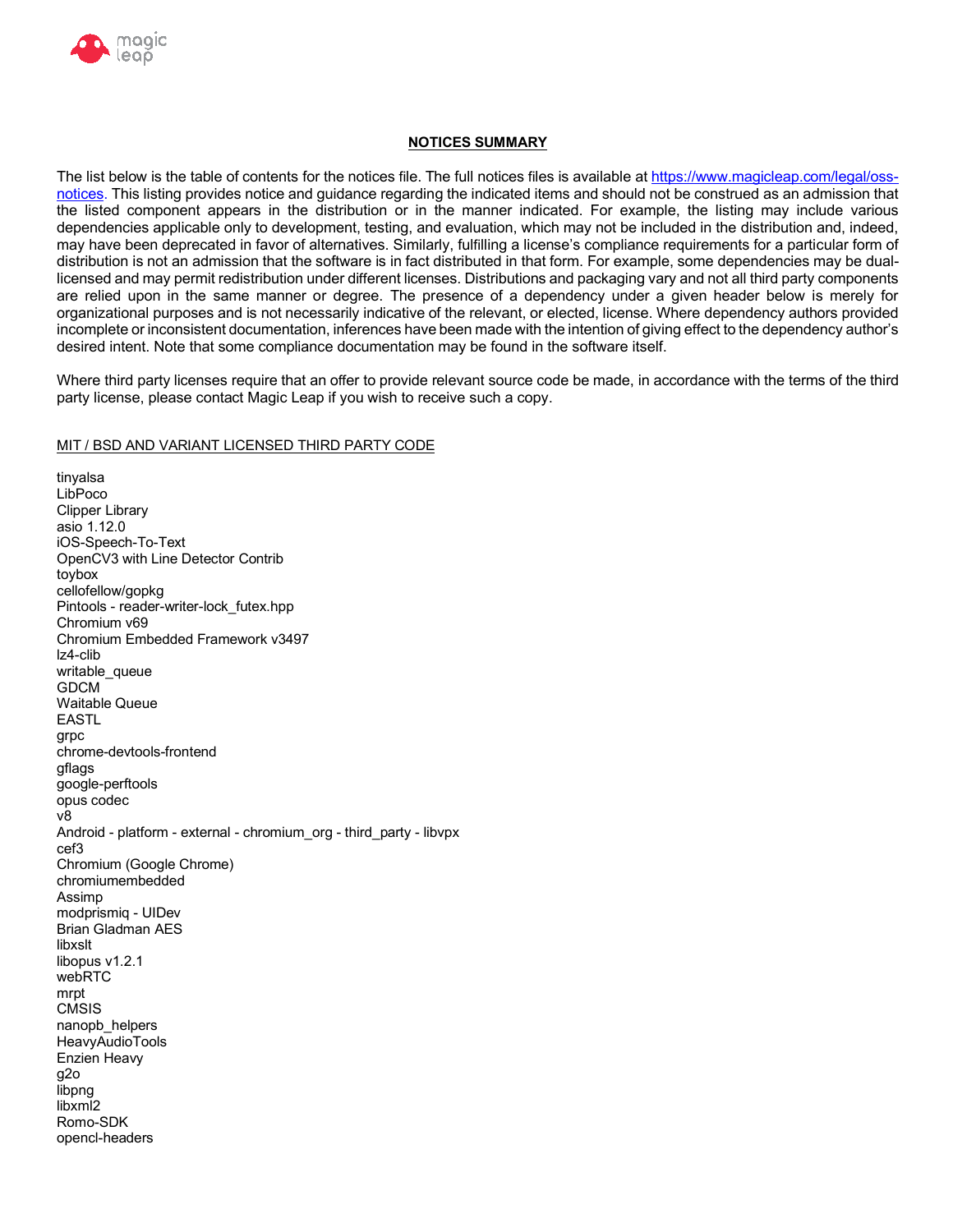DarkReader 3.5.4 Guideline Support Library (GSL) JSON for Modern CPP libsrp v2.1.2 openSSL v1.1.0f OpenFabrics Enterprise Distribution - OFED VP8/VP9 Codec SDK lib/fs and Ext2 directory of LK embedded kernel Android - platform - abi - cpp Android - platform - external - ipsec-tools Android - platform - external - jsoncpp Android - platform - external - libcxx Android - platform - external - libcxxabi Android - platform - external - libogg Android - platform - external - libopus Android - platform - external - libunwind Android - platform - external - libvorbis Android - platform - external - libxml2 Android - platform - external - llvm Android - platform - external - mesa3d Android - platform - external - opencv JSMN @ilg/segger-rtt tinyobjloader libini docopt skia libjpeg-turbo fmt 4.1.0 Redis 4.0.9 pycrc glm jansson libxslt libv8 phonelib SqlLite CPP **GSL** nghttp2 brotli UnityGLTF libguarded 1.1.0 BoringSSL OpenCV-Android yaml-cpp minizip tinyxml nanopb zlib-asm mingw-and-ndk lk trusty-lk-common trusty-lib trusty-lk-trusty lk\_umia jedisct1/boringssl cURL curlyfile libca<sub>p2</sub> libpcap0.8-dev libvulkan1 alcatel kfreebsd-10 ramenlibs eliben/llvm llvm-toolchain-snapshot wpa\_supplicant arm-trusted-firmware icu-data Android - platform - external - ceres-solver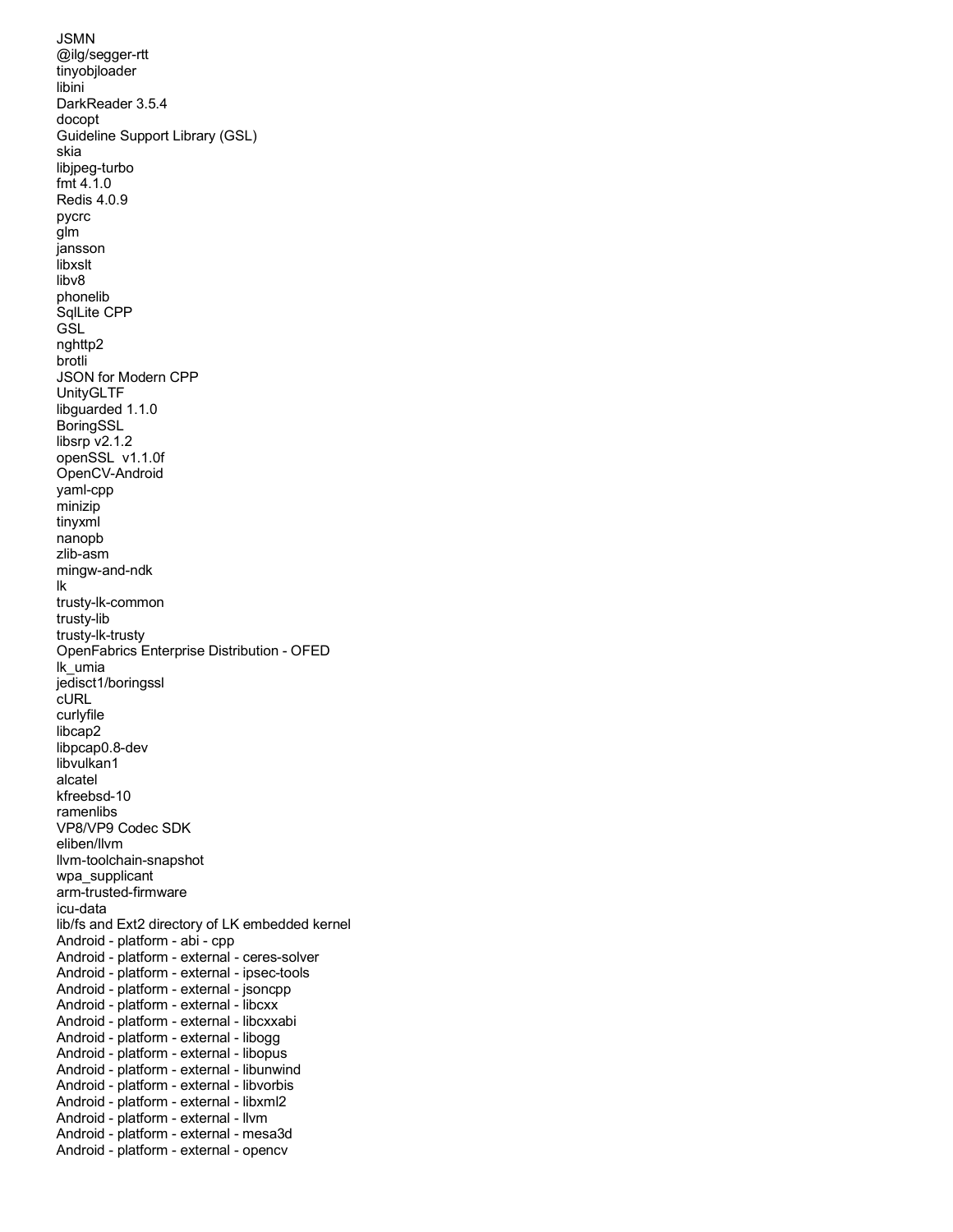Android - platform - external - pdfium Android - platform - external - ppp Android - platform - external - scrypt Android - platform - external - skia Android - platform - external - webp Android - platform - external - zlib Android - platform - frameworks - compile - mclinker Android - platform - external - libvpx reSIProcate 1.4.1 ARM Compute Library Detectizr 2.2.0 Modernizr 2.8.3 Xtensa configuration description libraries xor128 project Raknet 4.081 mongoose http server 12/07/2018 master Android - platform - external - wpa\_supplicant\_8 libjogl2-java **SQLiteCpp** OpenMax IL libsoldout webp CAPKit-3rdparty-libs nanoflann 1.3.0 lmdb 0.9.22 libdeflate Math Libraries Info-Zip utility nelder-mead project libuv v1.23.2 libwebvtt

### APACHE 2 LICENSED THIRD PARTY CODE

 Dynamic Android Sensor HAL (DASH) Android - platform - frameworks - native Google Resonance Audio - FMOD SDK Google Resonance Audio - Unity SDK Google Resonance Audio - WWise SDK Android - platform - frameworks - base Android - platform - prebuilts - misc Android - platform - ndk Apache ORC Android - platform - bootable - recovery Android - platform - sdk Android - device - generic - goldfish Android - platform - external - clang Android - platform - external - compiler-rt Android - platform - external - conscrypt Android - platform - external - dbus XDELTA3 - May 2017 mbed TLS mDNSResponder Abseil libndash flatbuffers 1.8.0 Draco SADIE HRTF data google-input-tools google-protobuf CTPL Android platform\_bionic trusty-app-gatekeeper trusty-app-keymaster philz\_touch\_cwm6 platform\_libcore CockroachDB xdelta Android - platform - external - bouncycastle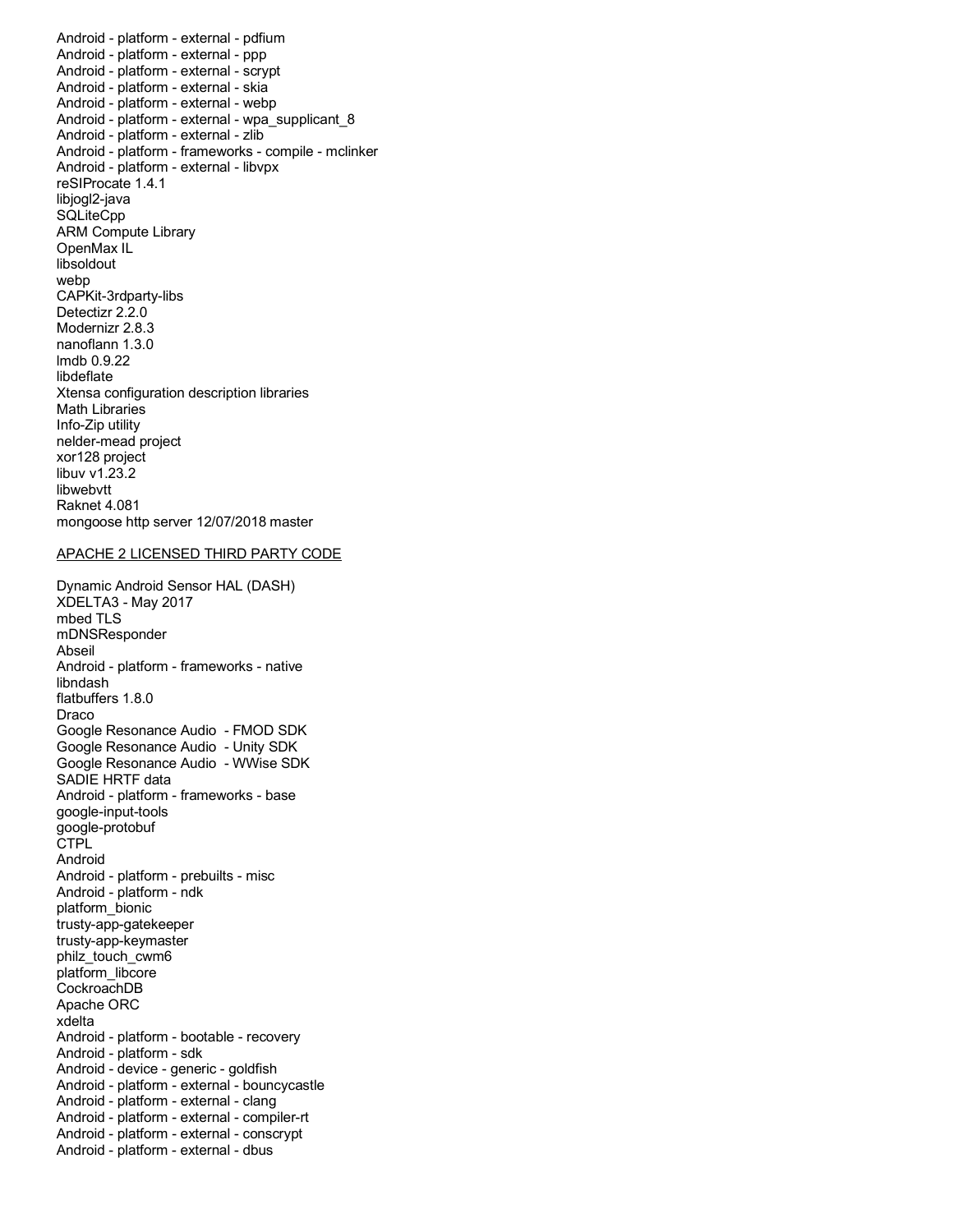Android - platform - external - eigen Android - platform - external - expat Android - platform - external - gtest Android - platform - external - icu Android - platform - external - jemalloc Android - platform - external - libhevc Android - platform - external - libnfc-nci Android - platform - external - libnfc-nxp Android - platform - external - neven Android - platform - external - sfntly Android - platform - external - sonivox Android - platform - external - webrtc Android - platform - frameworks - av Android - platform - frameworks - opt - net - wifi Android - platform - frameworks - compile - libbcc Android - platform - frameworks - compile - slang Android - platform - frameworks - minikin Android - platform - frameworks - rs Android - platform - hardware - broadcom - libbt Android - platform - prebuilts - ndk Android - platform - system - extras Android - platform - system - media Android - platform - system - netd Android - platform - system - security Log4xtensa (logging package used in ISS and XTSC) Android - platform - external - harfbuzz\_ng Android - platform - external - mdnsresponder Android - platform - hardware - libhardware Android - platform - hardware - libhardware\_legacy **StageFright BlueDroid** 

### MOZILLA PUBLIC LICENSE 2.0 LICENSED THIRD PARTY CODE

 Mozilla Network Security Services (NSS) v 3.36.1 Mozilla NetScape Portable Runtime (NSPR) 4.19 Eigen 3.3.4

# GPL V2.0 LICENSED THIRD PARTY CODE

 RTEMS Operating System CyanogenMod - semc-kernel-msm7x30 Android - platform - external - dnsmasq Android - platform - external - e2fsprogs Android - platform - external - elfutils Android - platform - external - iproute2 input-wacom 0.41.0 Xtensa OS Overlay Red Hat Newlib C GNU C Library Dnsmasq libstdc++-arm-none-eabi-newlib lge-kernel-mako platform\_external\_iptables Ubuntu linux-base PolarSSL C

### GPL V3.0 LICENSED THIRD PARTY CODE

 Android - platform - prebuilts - gcc - linux-x86 - aarch64 - aarch64-linux-android-4.8 LZO real-time data compression library lmbench archassault pcre2 libstdc++6

LGPL V2.1 LICENSED THIRD PARTY CODE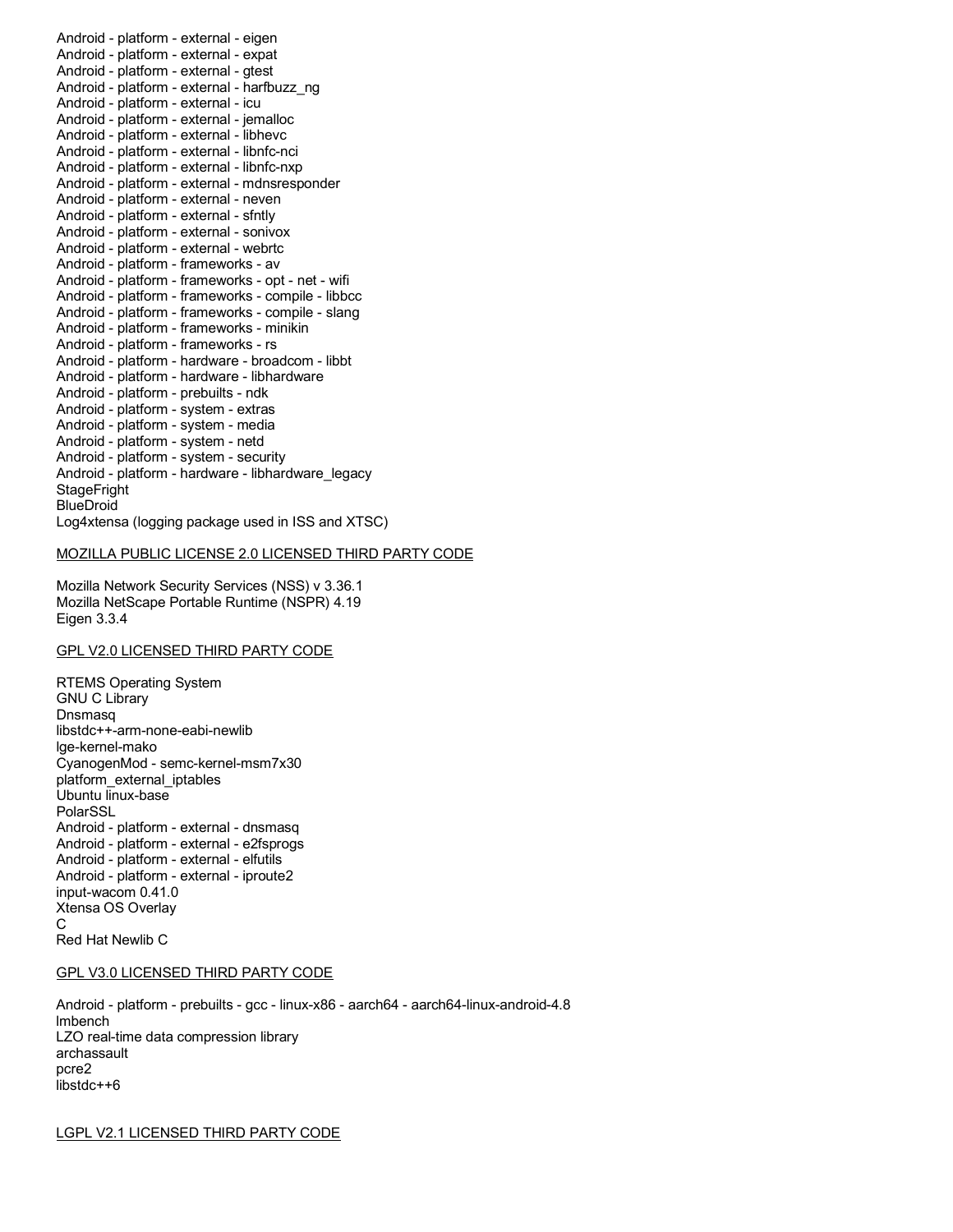$libusb-1.0$ The WebKit Open Source Project FFmpeg libexif 0.6.2.1 keyutils - utility library ceph-dkms nomacs-debuginfo Android - platform - external - libexif Android - platform - external - libnl hunspell uClibc

## LGPL V3.0 LICENSED THIRD PARTY CODE

libzmq dingoo-sdk Qt

### OTHER LICENSED THIRD PARTY MATERIALS

FreeType Zip & Unzip Jam STAPL Byte code player **DOTween** ed22519 curve22519-donna Freeverb ASIO-cURL sqlite **JsonCPP** Android - platform - external - libselinux TextMeshPro Android - platform - external - aac Android - platform - external - freetype Android - platform - external - libpng Android - platform - external - Izma Android - platform - external - sqlite Android - platform - hardware - broadcom - wlan Khronos Group - OpenGL ES Upstream Notices Accompanying NVIDIA Distribution nyfx flush from Waves STM32 SBSFU source code

# **KERNEL-RELATED MATERIALS**

Kernel-Modifications Kernel-Additions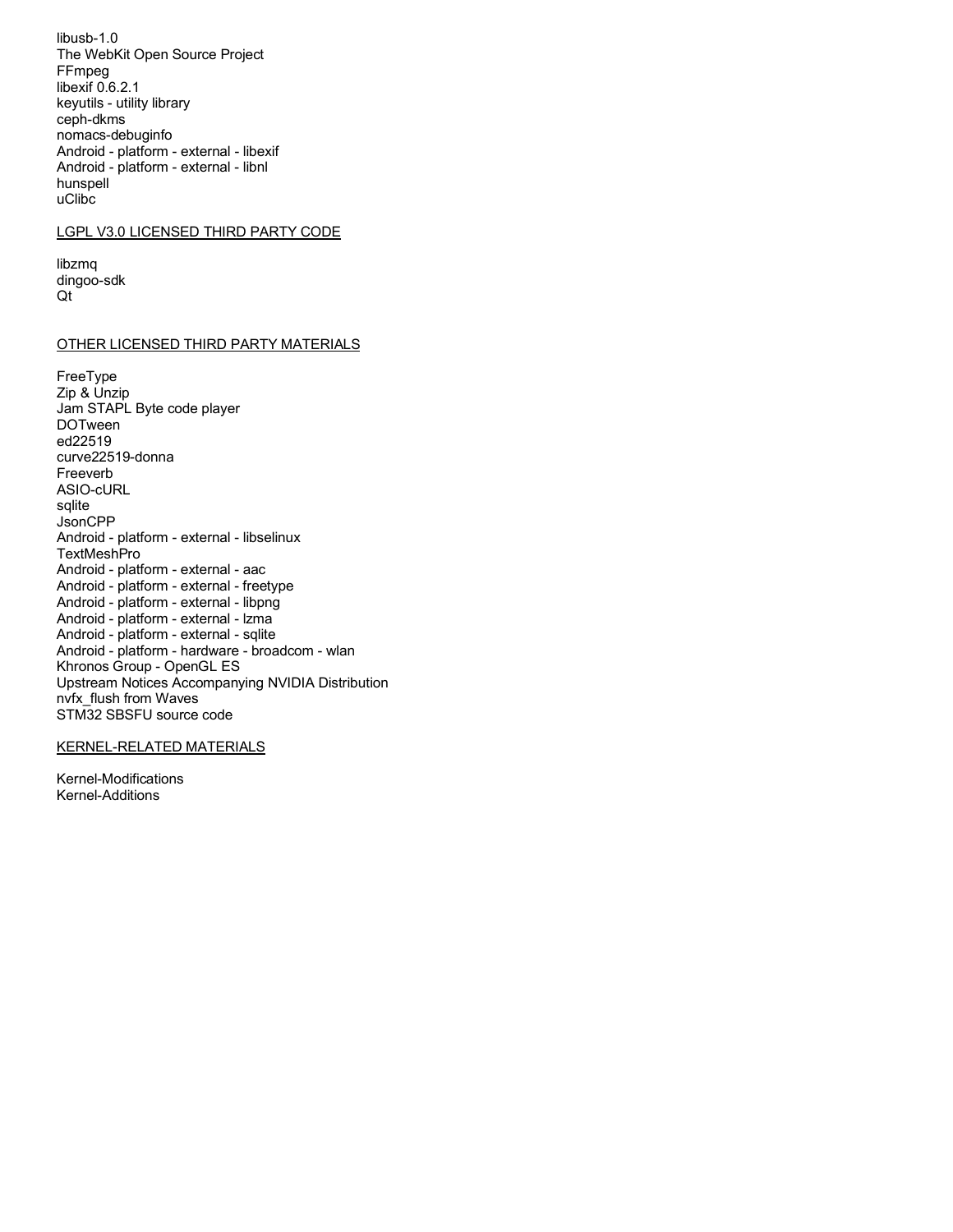

# **CONTRAT DE LICENCE D'UTILISATEUR FINAL DU LOGICIEL LUMIN VERSION 0.97**

 **IMPORTANT : VEUILLEZ LIRE AVEC ATTENTION LE PRÉSENT CONTRAT DE LICENCE D'UTILISATEUR FINAL DU LOGICIEL LUMIN (LA PRÉSENTE « LICENCE ») AVANT D'UTILISER VOTRE MAGIC LEAP (« DEVICE »). LES STIPULATIONS DE LA PRÉSENTE LICENCE SONT ÉGALEMENT DISPONIBLES SUR LE SITE INTERNET DE MAGIC LEAP, [WWW.MAGICLEAP.COM/LEGAL.](WWW.MAGICLEAP.COM/LEGAL)** 

 LA PRÉSENTE LICENCE DÉCRIT LIMITATIVEMENT LES DROITS DONT VOUS DISPOSEZ POUR UTILISER LE LOGICIEL LUMIN SUR VOTRE DEVICE ET VOUS LIE CONTRACTUELLEMENT À MAGIC LEAP, INC (CI-APRES « **MAGIC LEAP** »). EN CLIQUANT SUR « ACCEPTER » OU EN INSTALLANT OU EN UTILISANT LE LOGICIEL LUMIN, VOUS DÉCLAREZ AVOIR LU ET COMPRIS LES CONDITIONS GENERALES D'UTILISATION DE LA PRÉSENTE LICENCE ET VOUS ENGAGEZ À ÊTRE LIÉ PAR CELLES-CI.

 SI VOUS N'ACCEPTEZ PAS LA PRÉSENTE LICENCE, Y COMPRIS LA CLAUSE COMPROMISSOIRE ET LA RENONCIATION Á TOUT RECOURS COLLECTIF TELLES QUE PRÉCISÉES À L'ARTICLE 10, VOUS NE POUVEZ PAS POURSUIVRE L'INSTALLATION OU L'UTILISATION DU LOGICIEL LUMIN. LE CAS ECHEANT, VOUS DEVEZ RETOURNER LE DEVICE DANS LE DÉLAI IMPARTI TEL QUE PRÉCISÉ DANS LA POLITIQUE DE RETOUR DE MAGIC LEAP, DISPONIBLE A L'ADRESSE SUIVANTE [WWW.MAGICLEAP.COM/WARRANTY.](WWW.MAGICLEAP.COM/WARRANTY)

 MAGIC LEAP EST BASÉE AUX ÉTATS-UNIS, MAIS EST RAVIE D'ACCUEILLIR (AVEC UN « CHEERS », « BONJOUR » ET « GUTEN TAG ») DE NOUVEAUX MEMBRES DE LA COMMUNAUTÉ RESIDANT DANS DES PAYS OÙ NOUS METTONS NOS PRODUITS EN VENTE (CI-APRES « NOS **AMIS INTERNATIONAUX** »). VOTRE PAYS EN PARTICULIER PEUT AVOIR ADOPTE CERTAINES LOIS CLAIRS - AUCUNE STIPULATION DE LA PRÉSENTE LICENCE N'AFFECTERA VOS DROITS AU TITRE DES LOIS APPLICABLES DANS VOTRE PAYS. NOUS AVONS INDIQUÉ CI-DESSOUS SI NOS AMIS INTERNATIONAUX SONT SOUMIS À DES STIPULATIONS DIFFÉRENTES OU SUPPLÉMENTAIRES EN FONCTION DES LOIS APPLICABLES (CI-APRES « LES **CONDITIONS PARTICULIÈRES** »). VOUS TROUVEREZ LES CONDITIONS PARTICULIÈRES APPLICABLES À NOS AMIS INTERNATIONAUX À LA FIN DE LA PRÉSENTE LICENCE. LES NOTICES CONCERNANT LES OSS (TELS QUE DÉFINIS CI-DESSOUS) ET AUTRES ÉLÉMENTS SONT TRAITÉS À LA FIN DE LA PRÉSENTE LICENCE. ET AUTRES REGLEMENTATIONS APPLICABLES À LA PRESENTE RELATION JURIDIQUE. NOUS SOUHAITONS ÊTRE TRÈS

## **1. LICENCE DU LOGICIEL LUMIN ET MISES À JOUR**

- 1.1 La présente Licence couvre votre utilisation de l'intégralité du Logiciel Lumin, à moins qu'un composant ou qu'une application du Logiciel Lumin soit accompagné de stipulations distinctes. Dans ce cas, les stipulations distinctes régiront uniquement le composant ou l'application du Logiciel Lumin concerné. Si les stipulations distinctes n'accompagnent pas le composant ou l'application du Logiciel Lumin, elles figurent dans le fichier NOTICES du Logiciel Lumin. « **Logiciel Lumin** » désigne individuellement ou collectivement : (a) le logiciel Lumin OS sur votre Device ; (b) toutes les applications qui sont préinstallées sur votre Device ; (c) certains OSS (définis à l'article 4 ci-dessous) et (d) toute la documentation afférente. Le Logiciel Lumin inclut les mises à jour, mises à niveau, corrections d'erreurs, corrections de bugs, correctifs, patches, changements ou révisions (ensemble « **la (les) Mise(s) à Jour** ») au Logiciel Lumin fournis par Magic Leap. Afin de lever toute ambiguïté, toute application dont l'accès ou le téléchargement se fait depuis Magic Leap World et tout contenu, produit, services ou matériel proposé par ces applications sont régis par des dispositions contractuelles distinctes.
- 1.2 Magic Leap vous accorde par les présentes une licence personnelle, révocable (à discrétion), limitée, incessible, insusceptible de faire l'objet d'une sous-licence et non exclusive pour utiliser le Logiciel Lumin sur le Device sur lequel il est livré ou, si le Logiciel Lumin n'est pas livré sur un Device, sur un seul ordinateur, à la seule fin d'installer le Logiciel Lumin sur l'unique Device auquel il est destiné. Vous n'avez aucun autre droit sur le Logiciel Lumin.
- 1.3 Magic Leap peut fournir ou mettre à disposition des Mises à Jour du Logiciel Lumin, et le Logiciel Lumin peut se connecter automatiquement aux serveurs de Magic Leap ou d'un tiers par Internet afin de vérifier la disponibilité de Mises à Jour et peut : (a) installer automatiquement la Mise à Jour sur la version du Logiciel Lumin que vous utilisez sur votre Device ou (b) vous laisser la possibilité d'installer manuellement les Mises à Jour. En installant le Logiciel Lumin et en ne désactivant pas la vérification automatique des Mises à Jour, vous acceptez, le cas échéant, de demander et de recevoir automatiquement des Mises à Jour des serveurs de Magic Leap ou de tiers et vous convenez que la présente Licence s'appliquera à toutes ces Mises à Jour, à moins qu'elles ne soient accompagnées de stipulations distinctes, auquel cas seules ces stipulations distinctes s'appliqueront. Magic Leap vous encourage à télécharger, installer et utiliser ces Mises à Jour afin de tirer le meilleur parti de votre Device. Si vous choisissez de ne pas installer et utiliser une Mise à Jour, vous pouvez rencontrer des problèmes de retard, d'interruption, de performance ou de sécurité. Certaines Mises à Jour sont obligatoires (par ex. les mises à jour pour des problèmes de sécurité ou autre), et il vous est demandé de les installer immédiatement et au moins dans les deux semaines après avoir été mises à disposition par Magic Leap. Si vous n'installez pas les Mises à Jour obligatoires dans le délai imparti de deux semaines, vous n'aurez pas accès à certains services de Magic Leap. Dans la limite légale applicable, la responsabilité de Magic Leap ne pourra pas être engagée pour tout dommage découlant de votre manquement à l'obligation d'installer et d'utiliser une Mise à Jour, dans la mesure où cette Mise à Jour aurait évité le dommage.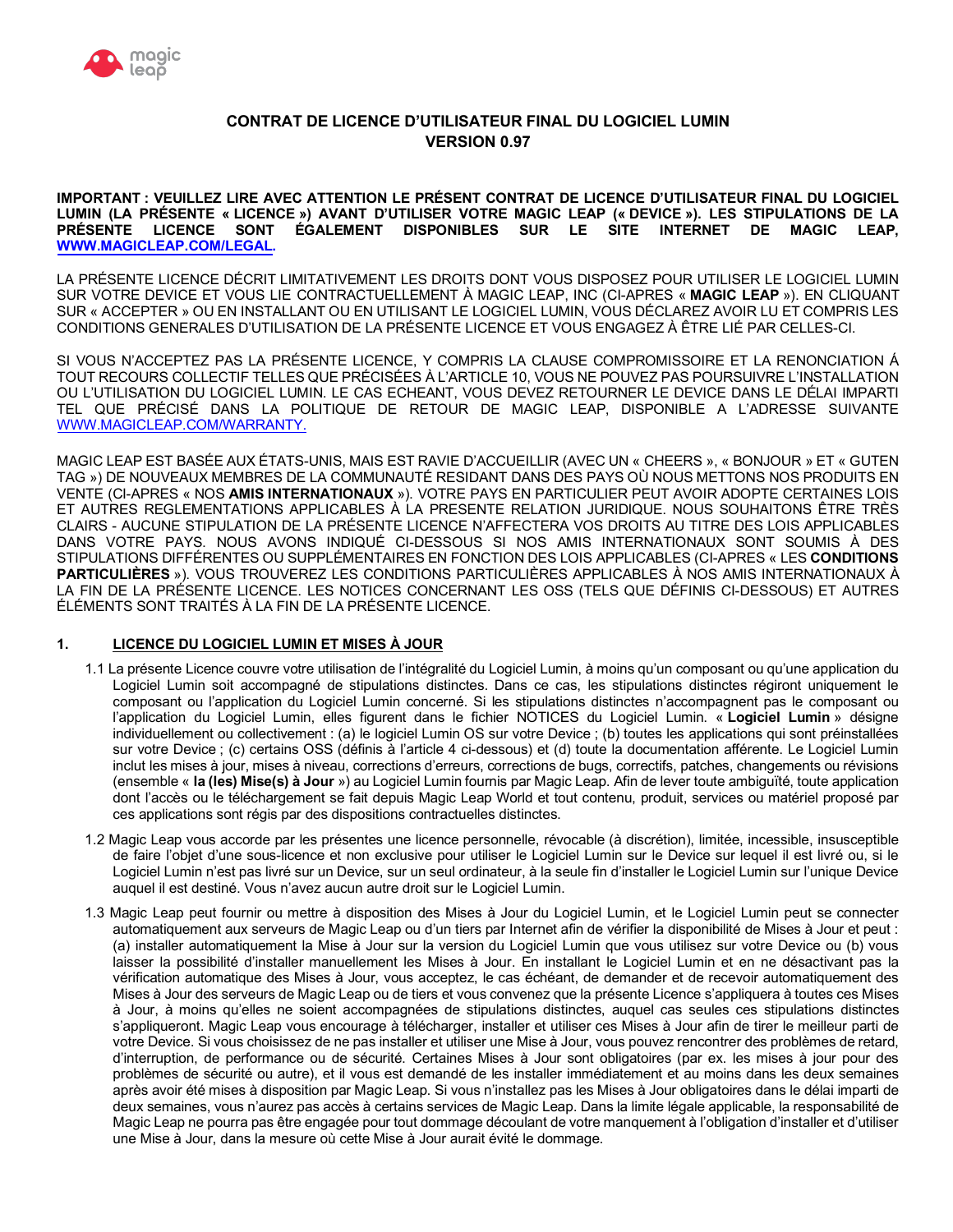# **2. RÉSERVE DE DROITS ET RESTRICTIONS**

- 2.1 Le Logiciel Lumin est concédé sous licence et non pas vendu. Magic Leap et ses concédants conservent tous les droits, titres et intérêts liés au Logiciel Lumin, notamment tous les droits de propriété intellectuelle, y compris les Mises à Jour et les améliorations, copies, traductions, adaptations, modifications, dérivations et perfectionnements du Logiciel Lumin. Magic Leap ne vous transfère aucun droit, titre ou intérêt sur le Logiciel Lumin.
- 2.2 Vous ne pouvez accomplir, ni autoriser un tiers à accomplir, aucun des actes suivants: (a) faire des copies du Logiciel Lumin pour archivage ; (b) contourner, interférer, outrepasser ou déjouer toute limitation technique ou mesure de protection du logiciel dans le Logiciel Lumin ; (c) modifier, adapter, changer, louer, prêter ou distribuer le Logiciel Lumin ou utiliser le Logiciel Lumin dans le cadre d'une activité commerciale ou pour le compte d'un tiers; (d) procéder à une ingénierie inverse, décompiler, traduire, démonter ou tenter de toute autre manière d'obtenir le code source du Logiciel Lumin (sauf et uniquement si la loi applicable l'autorise); (e) créer des œuvres dérivées ou fusionnées du Logiciel Lumin ou séparer les composants du Logiciel Lumin ; (f) saisir, télécharger, transmettre ou fournir de toute autre manière au Logiciel Lumin ou par son intermédiaire toute information, matériel ou code illicite ou malveillant; (g) modifier ou retirer les mentions ou légendes de droits de propriété figurant sur le Logiciel Lumin ; (h) utiliser le Logiciel Lumin dans des environnements dangereux nécessitant un fonctionnement garanti contre les défaillances, y compris, notamment, dans l'exploitation d'installations nucléaires, des systèmes de navigation aérienne ou de communication, le contrôle du trafic aérien, des appareils médicaux de maintien en vie ou des systèmes d'armement (ensemble « les Usages Restreints ») ou (i) utiliser le Logiciel Lumin pour le développement, la fourniture ou l'utilisation d'un service ou d'un produit logiciel concurrent.

# **3. VIE PRIVÉE**

Notre Privacy Policy accessible à <http://www.magicleap.com/privacy>, décrit la façon dont nous collectons, utilisons et communiquons les données vous concernant en lien avec votre utilisation du Logiciel Lumin et/ou de votre Device. Veuillez lire notre Privacy Policy avec attention afin de comprendre comment nous utilisons et partageons les données vous concernant que nous collectons.

# **4. MATÉRIELS DE TIERS**

- 4.1 Les contenus fournis par des tiers intégrés au Logiciel Lumin font l'objet de dispositions contractuelles distinctes. Ces dispositions contractuelles distinctes, et non la présente Licence, régiront exclusivement les contenus des tiers dans les cas où ceux-ci ne sont pas des OSS (comme définit). Est entendu comme étant un « **OSS** » tout logiciel ou contenu distribué par son concédant au titre d'une licence (une « **Licence OSS** ») en tant que « logiciel gratuit », « logiciel libre » ou autres conditions de licence ou de distribution similaires. En conséquence, les licences OSS incluent, notamment, la licence libre MIT, la licence libre BSD, la Licence de Logiciel Apache, la Licence Publique Générale, la Licence Publique Générale Limitée et la Licence Publique Eclipse.
- 4.2 Des parties du Logiciel Lumin contiennent ou proviennent de logiciels et contenus OSS tiers. Les OSS reçus par Magic Leap au titre d'une licence OSS autorisant l'octroi d'une sous-licence vous sont concédés par Magic Leap aux termes d'une sous-licence régie par les stipulations de la présente Licence. Les OSS reçus par Magic Leap au titre d'une licence OSS n'autorisant pas l'octroi d'une sous-licence vous sont directement concédés sous licence par le concédant des OSS. Les œuvres dérivées créées par Magic Leap à partir des OSS reçus au titre d'une licence OSS autorisant la concession sous licence de ces œuvres dérivées au titre de ladite licence vous sont concédées par Magic Leap conformément aux stipulations de la présente Licence. Les œuvres dérivées créées par Magic Leap à partir des OSS au titre d'une licence OSS n'autorisant pas la concession sous licence de ces œuvres dérivées au titre de ladite Licence vous sont concédées par Magic Leap conformément aux stipulations de la licence OSS (par ex. à votre égard par Magic Leap au titre de la même licence OSS).
- 4.3 Dans la limite autorisée par les contenus tiers ou par toute licence OSS, Magic Leap vous fournit le contenu tiers, les OSS et/ou toute œuvre dérivée « en l'état », sans garantie d'aucune sorte, expresse ou implicite, y compris, notamment, les garanties de qualité marchande, d'adéquation à un usage donné et d'absence de contrefaçon. Magic Leap ne sera en aucun cas responsable de toute réclamation, tout dommage ni de toute autre responsabilité, que ce soit dans le cadre d'une action en matière contractuelle, délictuelle ou autre, ayant pour origine le contenu tiers, les OSS et/ou l'œuvre dérivée, ou l'utilisation de ce contenu tiers, de ces OSS et/ou de ces œuvres dérivées ou de toute utilisation ou toute opération se rapportant à ceux-ci. Nonobstant ce qui précède, aucune stipulation du présent article ne limitera ni n'exclura une responsabilité qui ne peut l'être au titre de la loi applicable. Pour nos Amis Internationaux, veuillez vous reporter aux stipulations spécifiques à votre pays dans les conditions particulières.

# **5. RÉSILIATION**

 La présente Licence prend effet à la date à laquelle vous installez ou utilisez pour la première fois le Logiciel Lumin et se poursuit jusqu'à sa résiliation par Magic Leap à sa discrétion. Sans préjudice des autres droits de Magic Leap, la présente Licence prend fin automatiquement sans notification si vous ne vous conformez pas à vos obligations au titre de celle-ci. À la résiliation de la présente Licence : (a) votre licence d'utilisation du Logiciel Lumin prend fin ; (b) vous devez cesser immédiatement d'utiliser le Logiciel Lumin ; (c) vous devez, conformément aux instructions de Magic Leap, restituer, détruire ou supprimer de votre Device toutes les copies du Logiciel Lumin. Ces recours sont cumulatifs et s'ajoutent aux autres recours à la disposition de Magic Leap et (d) les stipulations suivantes continueront de s'appliquer : Matériel de Tiers, Résiliation, Exclusions de Garantie, Limitation de Responsabilité, Utilisateurs Finaux du Gouvernement Américain, Restrictions en matière d'Exportation, Droit Applicable et Arbitrage et Dispositions Générales.

# **6. EXCLUSION DE GARANTIE**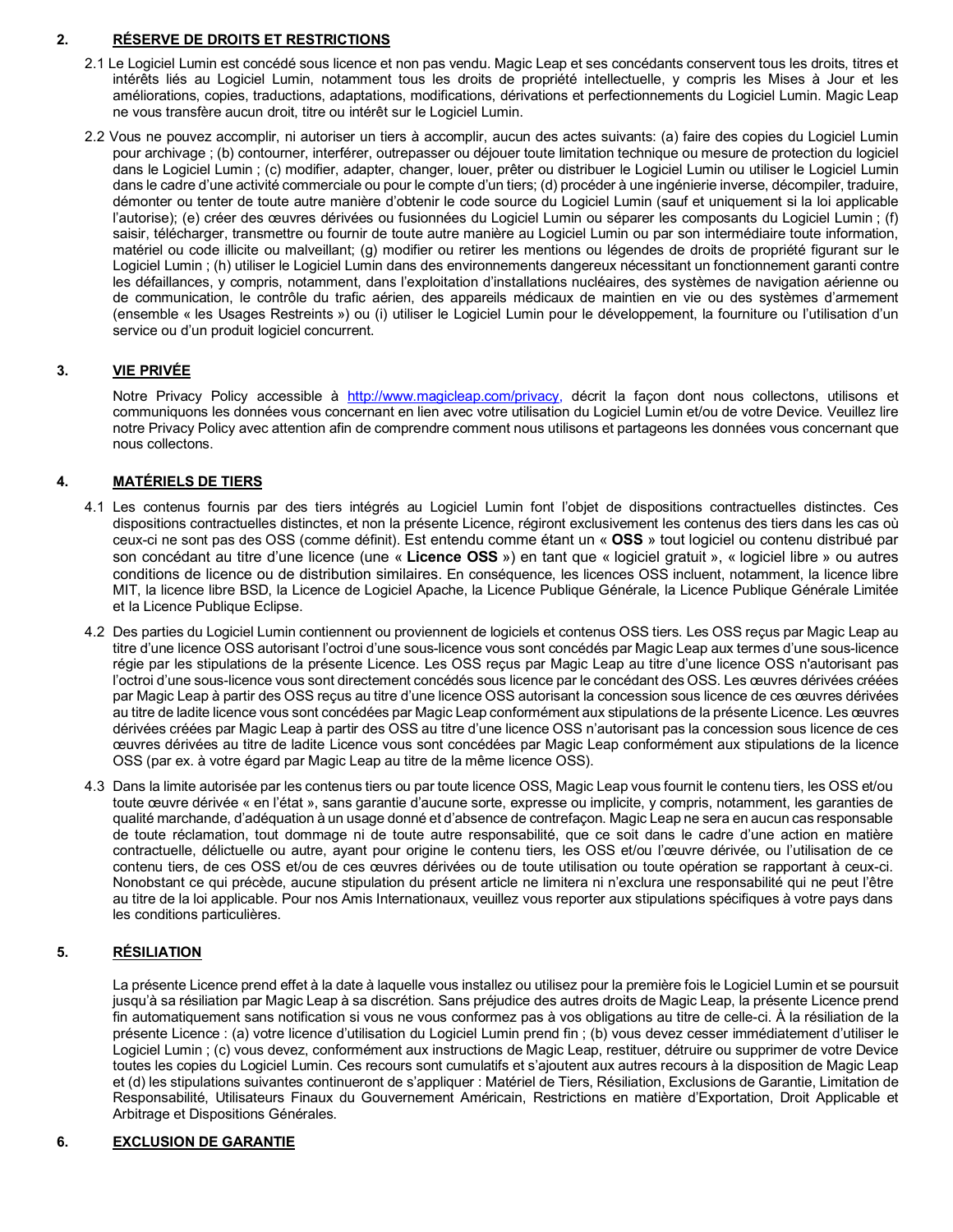AFIN DE LEVER TOUTE AMBIGUÏTÉ, AUCUNE STIPULATION DE LA PRÉSENTE LICENCE, Y COMPRIS LE PRÉSENT ARTICLE 6, NE LIMITERA NI N'EXCLURA UNE RESPONSABILITÉ QUI NE PEUT ÊTRE LIMITÉE OU EXCLUE AU TITRE DE LA LOI APPLICABLE.

DANS LA LIMITE LEGALE APPLICABLE, MAGIC LEAP FOURNIT LE LOGICIEL LUMIN « EN L'ÉTAT » ET « TEL QUE DISPONIBLE », AVEC TOUS LES DEFAUTS ET SANS DÉCLARATION NI GARANTIE D'AUCUNE SORTE. MAGIC LEAP ET SES CONCÉDANTS EXCLUENT EXPRESSÉMENT TOUTES LES GARANTIES ÉCRITES, EXPRESSES, IMPLICITES, LÉGALES OU AUTRES, Y COMPRIS SANS LIMITATION, LES GARANTIES IMPLICITES DE QUALITÉ MARCHANDE, D'ABSENCE DE CONTREFAÇON ET D'ADEQUATION À UN USAGE DONNÉ OU CELLES DÉCOULANT DE MODALITÉS D'EXÉCUTION, D'UNE PRATIQUE COMMERCIALE ÉTABLIE OU DES USAGES DU COMMERCE. TOUTE INFORMATION OU CONSEIL, ORAL OU ÉCRIT, DONNÉ PAR MAGIC LEAP, SES CONCÉDANTS, FOURNISSEURS, DISTRIBUTEURS, AGENTS OU SALARIES NE SAURAIT ELARGIR L'ÉTENDUE DE CETTE GARANTIE. MAGIC LEAP NE GARANTIT PAS QUE LE LOGICIEL LUMIN RÉPONDRA À VOS BESOINS. RÉALISERA DES RÉSULTATS PARTICULIERS OU FONCTIONNERA SANS ERREUR. LES CARACTÉRISTIQUES ET LA FONCTIONNALITÉ DU LOGICIEL LUMIN PEUVENT CHANGER À TOUT MOMENT ET MAGIC LEAP NE POURRA ÊTRE TENU RESPONSABLE DE TELS CHANGEMENTS. LE LOGICIEL LUMIN N'EST PAS DESTINÉ AUX USAGES RESTREINTS (TELS QUE DÉFINIS À L'ARTICLE 2.2 CI-DESSUS) ET MAGIC LEAP N'OFFRE AUCUNE GARANTIE POUR CES USAGES.

CERTAINS PAYS N'AUTORISANT PAS L'EXCLUSION DE CERTAINES GARANTIES, DÉCLARATIONS OU CONDITIONS, LA LIMITATION OU L'EXCLUSION DE GARANTIES IMPLICITES, LES LIMITATIONS DU DELAI DE GARANTIE IMPLICITE OU LES EXCLUSIONS OU LIMITATIONS DES DOMMAGES DIRECTS OU INDIRECTS, CERTAINES DES LIMITATIONS ENONCEES CI-DESSUS PEUVENT NE PAS VOUS ÊTRE INTÉGRALEMENT APPLICABLES ET LA RESPONSABILITÉ DE MAGIC LEAP SERA LIMITÉE CONFORMEMENT A LA LIMITE LEGALE APPLICABLE.

#### $\overline{7}$ . **LIMITATION DE RESPONSABILITÉ**

DANS LA LIMITE LEGALE APPLICABLE. (A) MAGIC LEAP OU SES CONCÉDANTS NE POURRONT ETRE TENUS RESPONSABLES ENVERS VOUS OU UN TIERS EN CAS DE MANQUE À GAGNER. DE PERTE D'USAGE. DE PERTE DE REVENUS, DE PERTE DE CLIENTÈLE, DE PERTE OU DE CORRUPTION DE DONNÉES, D'INTERRUPTION D'ACTIVITÉ OU DE MAUVAIS FONCTIONNEMENT D'UN SYSTÈME, OU EN CAS DE DOMMAGES INDIRECTS, SPÉCIAUX, ACCESSOIRES, EXEMPLAIRES, PUNITIFS OU DIRECTS DE TOUTE SORTE, DÉCOULANT DE LA PRÉSENTE LICENCE OU DU LOGICIEL LUMIN OU S'Y RAPPORTANT, QUELLE QUE SOIT LA FORME DE L'ACTION, EN MATIÈRE CONTRACTUELLE, DÉLICTUELLE (Y COMPRIS LA NÉGLIGENCE), DE RESPONSABILITÉ SANS FAUTE OU AUTRE, Y COMPRIS DANS L'HYPOTHESE OU MAGIC LEAP A ÉTÉ AVERTIE OU ETAIT EN TOUT CAS CONSCIENTE DE LA POSSIBILITÉ DE LA SURVENANCE DE CES DOMMAGES ; OU (B) LA RESPONSABILITÉ TOTALE DE MAGIC LEAP DÉCOULANT DE LA PRÉSENTE LICENCE OU S'Y RAPPORTANT NE SAURAIT EN AUCUN CAS DÉPASSER LE MONTANT LE PLUS ÉLEVÉ ENTRE (I) LE MONTANT TOTAL QUE VOUS AVEZ PAYÉ À MAGIC LEAP POUR LE DEVICE (LE CAS ÉCHÉANT) OU (II) CENT DOLLARS (100 \$). LES RECLAMATIONS MULTIPLES N'ÉTENDRONT PAS CETTE LIMITATION. LES LIMITATIONS, EXCLUSIONS ET REJETS QUI PRÉCÈDENT S'APPLIQUENT DANS LA LIMITE LEGALE APPLICABLE, Y COMPRIS DANS L'HYPOTHESE OÙ L'UN DES RECOURS EXERCE NE PRODUIT PAS LE PREMIER EFFET ATTENDU.

LES LIMITATIONS DE RESPONSABILITÉ QUI PRÉCÈDENT S'APPLIQUENT DANS LA LIMITE LEGALE MAXIMALE APPLICABLE. LES LIMITATIONS DE DOMMAGES PRÉCISÉES CI-DESSUS SONT DES ÉLÉMENTS FONDAMENTAUX DE L'ACCORD QUI VOUS LIE A MAGIC LEAP. LE PLAFOND DE RESPONSABILITÉ CI-DESSUS NE S'APPLIQUERA PAS À LA RESPONSABILITÉ DE MAGIC LEAP EN CAS DE (A) DÉCÈS OU DE PRÉJUDICE CORPOREL CAUSÉ PAR LA FAUTE LOURDE DE MAGIC LEAP LIEE AU LOGICIEL LUMIN OU (B) PRÉJUDICE CAUSÉ PAR UNE FRAUDE, UNE DÉCLARATION FRAUDULEUSE, UNE FAUTE INTENTIONNELLE OU UNE FAUTE LOURDE DE MAGIC LEAP.

#### 8. UTILISATEURS FINAUX DU GOUVERNEMENT AMÉRICAIN

Le Logiciel Lumin acquis par le Gouvernement américain est classé comme « Logiciel Informatique Commercial » et est fourni avec des Droits Limités, tels que définis dans les FAR 52.227-19 et DFARS 227-7202. La présente Licence régit l'utilisation et la divulgation par le Gouvernement américain du Logiciel Lumin et prévaut sur toutes les stipulations ou conditions contraires, à moins qu'une stipulation ou condition contrevienne au droit fédéral américain. Si le Gouvernement américain requiert l'octroi de droits qui ne sont pas transférés au titre la présente licence, ces droits feront l'objet d'une négociation séparée et seront précisés par écrit dans une licence distincte ou dans un avenant à la présente Licence.

#### 9. **RESTRICTIONS EN MATIÈRE D'EXPORTATION**

Vous vous conformerez à toutes les lois américaines ou autres lois applicables en matière de contrôle des exportations relatives à l'exportation d'éléments, de logiciels ou de technologie, et vous veillerez notamment à ce que : (a) aucun équipement, donnée technique ou Logiciel Lumin ne soit exporté ou réexporté vers un pays, une personne ou une entité en violation de la législation américaine ou d'une autre législation applicable aux contrôles ou sanctions en matière d'exportation et/ou (b) tout élément reçu de Magic Leap ne soit pas utilisé ou réexporté pour un usage interdit par la législation américaine ou toute autre législation applicable en matière de contrôle des exportations. En outre, vous déclarez et garantissez que vous (y) n'êtes (n'est) pas situé dans un pays qui fait l'objet de sanctions du Gouvernement Américain ou qui a été désigné par le Gouvernement Américain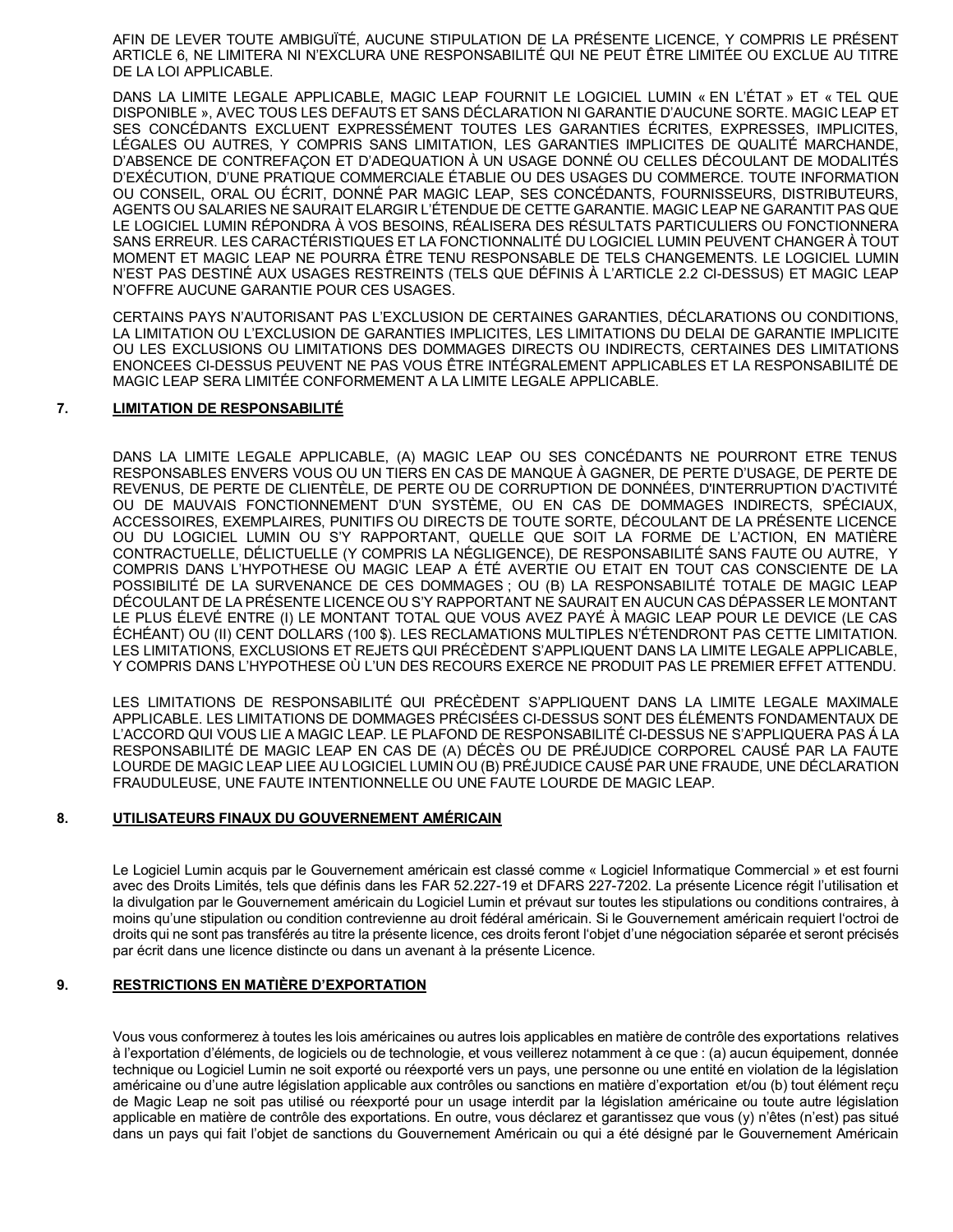comme un pays « soutenant le terrorisme » et (z) n'avez pas été identifié comme une partie sanctionnée par le *U.S Office of*  Foreign Assets Control ou fait l'objet d'autres sanctions applicables ou été inscrit sur des listes de personnes refusées par une autre agence gouvernementale concernée. Vous n'utiliserez pas le Logiciel Lumin si des lois applicables dans votre pays vous interdisent de le faire conformément aux présentes conditions.

#### **DROIT APPLICABLE ET ARBITRAGE 10.**

 La présente Licence est régie par et interprétée selon les lois de l'État de Californie, sans recours à l'application de ses dispositions en matière de conflit de lois. En cas de litige au titre de la présente Licence ou relatif à votre utilisation du Logiciel Lumin, vous acceptez expressément que ces litiges soient exclusivement régis par les présentes et par les stipulations relatives à la Clause Compromissoire et la Renonciation à tout Recours Collectif figurant dans les Conditions Générales d'Utilisation du Compte, disponibles à l'adresse suivante <http://www.magicleap.com/account-terms> (les « **Conditions d'utilisation du Compte** »), sauf stipulation contraire des conditions particulières relative à nos Amis Internationaux. Veuillez lire avec attention la Clause Compromissoire et la Renonciation à tout Recours Collectif afin de comprendre vos droits. Pour nos Amis Internationaux, veuillez noter que des stipulations différentes concernant le droit applicable et le règlement des litiges peuvent vous être applicables - veuillez consulter les conditions particulières spécifiques à votre pays ci-dessous. La Convention des Nations Unies sur les contrats de vente internationale de marchandises ne s'applique pas à la présente Licence.

#### **11. DISPOSITIONS GÉNÉRALES**

 Si une stipulation de la présente Licence est jugée illégale, nulle ou inapplicable, la validité des autres stipulations n'en sera pas affectée, et elles seront exécutées dans la mesure où la loi applicable le permet. La présente Licence, conjointement avec les Conditions d'utilisation du Compte, constitue l'intégralité de l'accord entre vous et Magic Leap concernant votre utilisation du Logiciel Lumin et remplace toute déclaration ou accord antérieur, écrit ou oral. En cas de conflit entre les stipulations de la présente Licence et les Conditions d'utilisation du Compte concernant le Logiciel Lumin, les stipulations de la présente Licence prévalent. Le manquement de l'une ou l'autre partie à exécuter à tout moment une stipulation de la présente Licence à tout moment ne saurait être interprété comme valant renonciation permanente à cette stipulation ou à toute autre stipulation. Les stipulations de la présente Licence qui doivent, de par leur nature, rester en vigueur après la résiliation des présentes, resteront en vigueur. Vous vous interdisez de déléguer, transférer ou céder, de plein droit ou de toute autre manière, la présente Licence ou vos droits ou obligations au titre de celle-ci sans l'accord écrit préalable de Magic Leap, et toute tentative à cet égard est nulle. La présente Licence lie tout successeur ou ayant droit autorisé et vous devez présenter la présente Licence à tout cessionnaire autorisé.

### **CONDITIONS PARTICULIÈRES APPLICABLES A CERTAINES JURIDICTIONS 12.**

 Chers Amis Internationaux ! Les présentes conditions particulières précisent les droits supplémentaires et les stipulations complémentaires pouvant s'appliquer à notre relation. Si une stipulation de la Licence standard est incompatible avec les présentes conditions particulières, les conditions particulières applicables à votre pays s'appliqueront.

### *Union Européenne*

Stipulations générales. Les conditions particulières suivantes s'appliquent à tous les résidents du Royaume-Uni (R.U.) ou de l'Union Européenne (« **Client UE** »):

 La présente Licence ne limite aucune de nos obligations ni aucun de vos droits au titre de la réglementation en matière de protection des données personnelles ou d'autres lois applicables qui ne peuvent être limités par un contrat.

 Aucune stipulation de la présente Licence ne limitera vos droits de procéder à une ingénierie inverse nécessaire à l'interopérabilité avec d'autres programmes lorsque la loi l'autorise sans accord préalable.

 Veuillez noter que les conditions suivantes constituent des conditions « clés » entre vous et Magic Leap : Articles 1, 2 et 9.

 Les lois de l'État de Californie continueront à s'appliquer à notre relation, sous réserve de toute disposition légale impérative applicable. Vous pouvez contester les présentes conditions générales ou votre relation avec Magic Leap devant les juridictions d'État ou fédérales du comté de Santa Clara, Californie, ou devant les juridictions de votre pays de résidence. En d'autres termes, le choix du lieu de votre action vous appartient.

 Si vous êtes mécontent de la façon dont Magic Leap traite un désaccord relatif à la présente Licence, nous pouvons convenir ensemble de soumettre la question à un mode alternatif de règlement des conflits (y compris tel que décrit dans la Clause Compromissoire figurant dans les Conditions d'utilisation du Compte), mais aucun de nous ne renonce à son droit d'agir en justice. En d'autres termes, la Clause Compromissoire figurant dans les Conditions d'utilisation du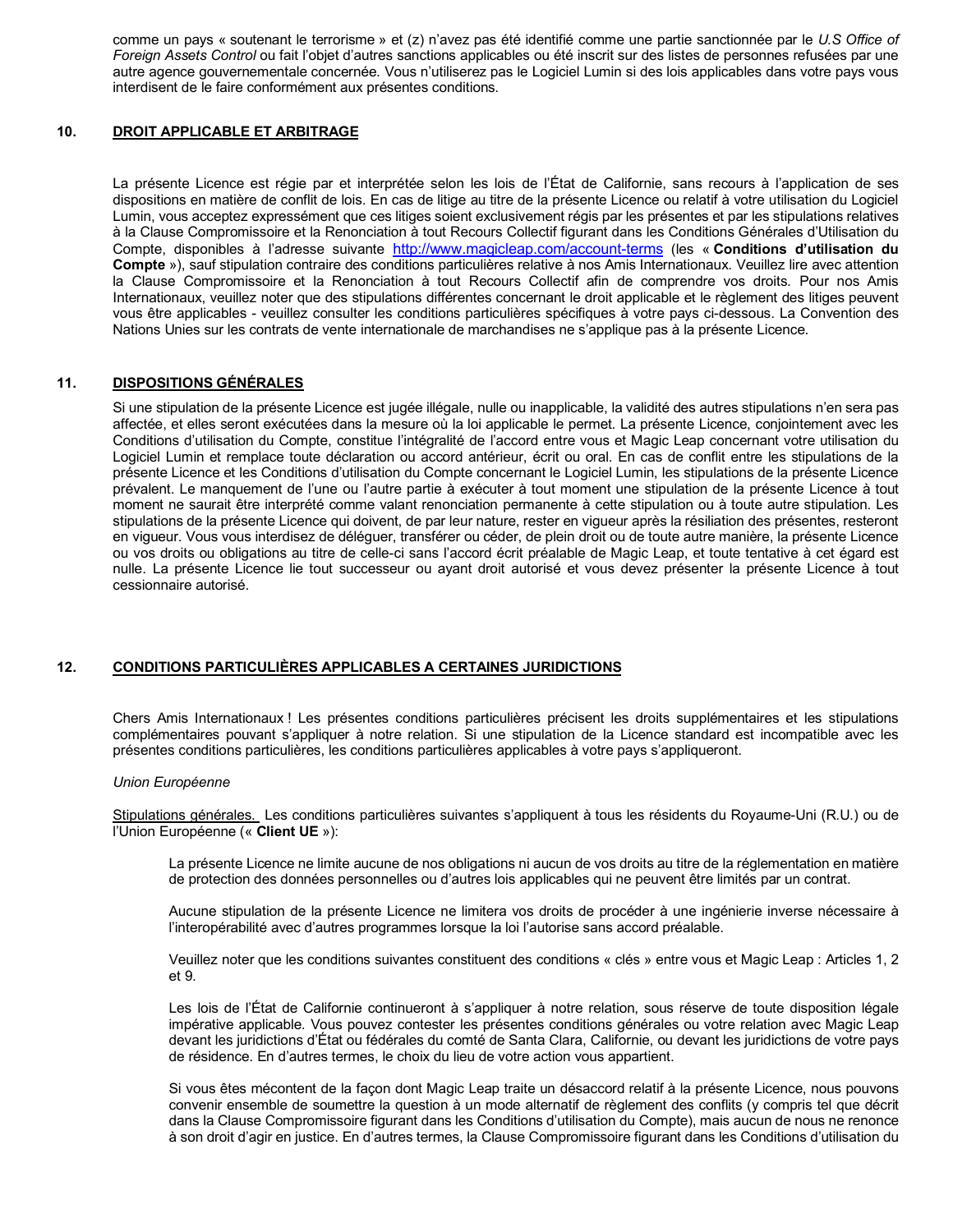Compte est facultative, et non obligatoire. La Commission européenne fournit une plate-forme en ligne de règlement amiable des litiges, à laquelle vous pouvez accéder ici [http://ec.europa.eu/consumers/odr/](http://ec.europa.eu/consumers/odr). Si vous souhaitez nous faire part d'une question, veuillez envoyer un courrier électronique à [legal@magicleap.com](mailto:legal@magicleap.com).

France. Si vous êtes un Client UE résidant en France, les conditions particulières suivantes s'appliquent également :

 Conformément à l'Article L. 213-1 du Code de la consommation, vous avez le droit de demander l'accès à tous les contrats conclus avec vous d'une valeur de 120 € ou plus. Votre droit d'accès à ces contrats peut être exercé à tout moment en contactant [legal@magicleap.com.](mailto:legal@magicleap.com)

 En ce qui concerne le Logiciel Lumin, vous pouvez bénéficier de la Garantie Légale de Conformité et de la Garantie Légale contre les Vices Cachés concernant le Logiciel Lumin (les termes commençant par une majuscule utilisés ci-dessous sont définis dans la loi applicable) :

 Garantie légale de conformité : conformément aux Articles L. 217-4 à L. 217-14 du Code de la consommation, le Consommateur dispose de deux ans à compter de la livraison du produit pour en obtenir la réparation ou le remplacement (sous réserve des considérations de coût détaillées à l'Article L217-9 du Code de la consommation).

 Garantie légale contre les vices cachés : conformément aux Articles 1641 à 1649 du Code civil, le Consommateur dispose de deux ans à compter de la découverte du vice pour demander la réparation ou le remplacement du produit. Le Consommateur devra prouver que le vice existait lors de l'achat du produit.

Allemagne. Si vous êtes un Client UE résidant en Allemagne, les conditions particulières suivantes s'appliquent également :

 Les Articles 5 (Exclusion de garantie) et 6 (Limitation de responsabilité) seront remplacés par les dispositions suivantes :

 Aucune stipulation du présent contrat ne doit être entendue comme une promesse de garantie, sauf lorsqu'elle est expressément désignée comme telle. Magic Leap exclut spécifiquement une garantie pour défauts initiaux conformément à l'article 536a (1) du Code civil allemand.

 En cas de négligence légère, nous ne saurions être tenus responsables fd'un manquement à une obligation non essentielle des Conditions Générales. Dans de tels cas, de même qu'en cas de faute lourde, notre responsabilité sera limitée aux dommages habituels prévisibles. Cette limitation ne s'applique pas si les dommages ont été causés par nos dirigeants ou nos représentants légaux.

 Notre responsabilité en cas de faute intentionnelle et de faute lourde, pour les réclamations faites au titre de la Loi allemande sur la responsabilité du fait des produits, en cas de dissimulation frauduleuse de défauts ou d'une garantie concernant des caractéristiques ainsi qu'en cas de préjudice corporel, d'atteinte à la vie ou à la santé, demeure intacte et sera déterminée exclusivement dans le respect des dispositions légales.

 Veuillez noter que conformément à l'article 36 (1) du VSGB (Loi allemande relative au règlement des litiges de consommation), nous ne sommes pas tenus de participer ni ne souhaitons participer à une procédure de règlement de litiges devant une commission d'arbitrage de la consommation.

R.U. Si vous êtes un Client UE résidant au R.U., les conditions particulières suivantes s'appliquent également :

 Magic Leap ne limite ni n'exclut sa responsabilité en cas de produits défectueux au titre du Consumer Protection Act de 1987.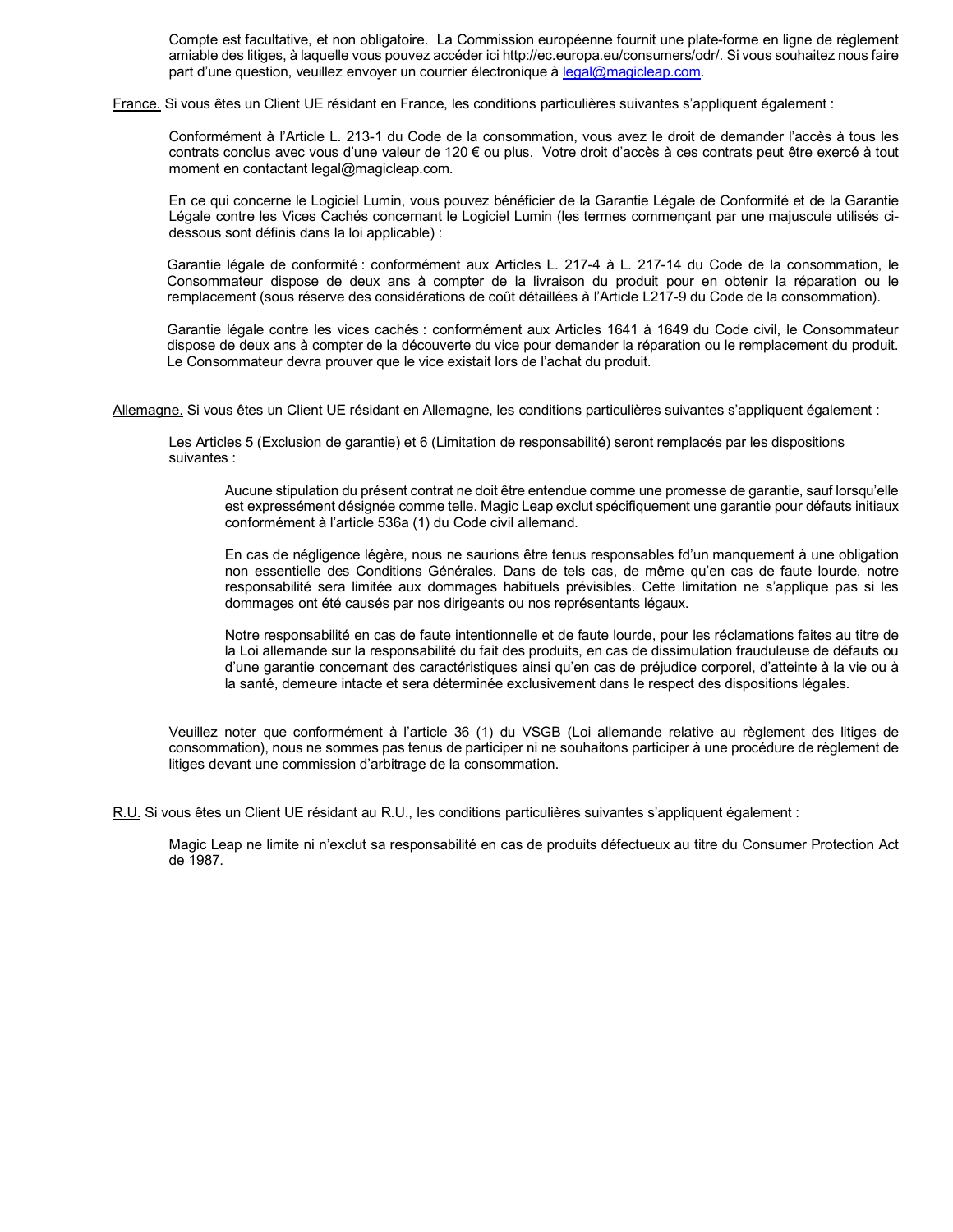### **NOTICE OSS**

 La liste ci-dessous constitue la table des matières de la notice. L'intégralité de la notice est disponible sur [https://www.magicleap.com/legal/oss-notices.](https://www.magicleap.com/legal/oss-notices) La liste ci-dessous fournit des instructions et des conseils concernant les éléments indiqués et ne doit pas être interprétée comme une reconnaissance du fait que le composant répertorié est nécessairement distribué ou intégré de la manière indiquée. Par exemple, la liste peut inclure divers aspects applicables uniquement au développement, aux tests ainsi qu'à l'évaluation, qui sont susceptibles de ne pas être distribués, voire de leur avoir préféré des solutions alternatives. De même, le fait de respecter les conditions de conformité d'une licence pour une certaine forme de distribution n'implique pas que le logiciel soit nécessairement distribué sous cette forme. Par exemple, certains aspects font l'objet d'une double licence et peuvent autoriser une redistribution sous différentes licences. Les canaux de distribution et les emballages varient et tous les composants tiers n'ont pas le même degré de fiabilité. La mention d'un aspect sous l'en-tête ci-dessous ne l'est qu'à titre indicatif et ne correspond pas forcément à la licence pertinente ou à celle qui a été choisie. Lorsque les auteurs de l'aspect considéré ont fourni une documentation incomplète ou incohérente, des éclairages supplémentaires ont été apportés dans le but de clarifier l'intention des auteurs concernant cet aspect particulier. Notez que certains documents de conformité peuvent être directement accessibles depuis le logiciel.

 Lorsque des licences tierces requièrent qu'une offre propose la fourniture du code source correspondant ; merci de contacter Magic Leap pour en obtenir une copie.

### MIT / BSD AND VARIANT LICENSED THIRD PARTY CODE

 asio 1.12.0 OpenCV3 with Line Detector Contrib Chromium v69 Chromium Embedded Framework v3497 Android - platform - external - chromium\_org - third\_party - libvpx Chromium (Google Chrome) modprismiq - UIDev Brian Gladman AES Enzien Heavy tinyalsa LibPoco Clipper Library iOS-Speech-To-Text toybox cellofellow/gopkg Pintools - reader-writer-lock\_futex.hpp lz4-clib writable queue GDCM Waitable Queue EASTL grpc chrome-devtools-frontend gflags google-perftools opus codec v8 cef3 chromiumembedded Assimp libxslt libopus v1.2.1 webRTC mrpt **CMSIS** nanopb\_helpers HeavyAudioTools g2o libpng libxml2 Romo-SDK opencl-headers JSMN @ilg/segger-rtt tinyobjloader libini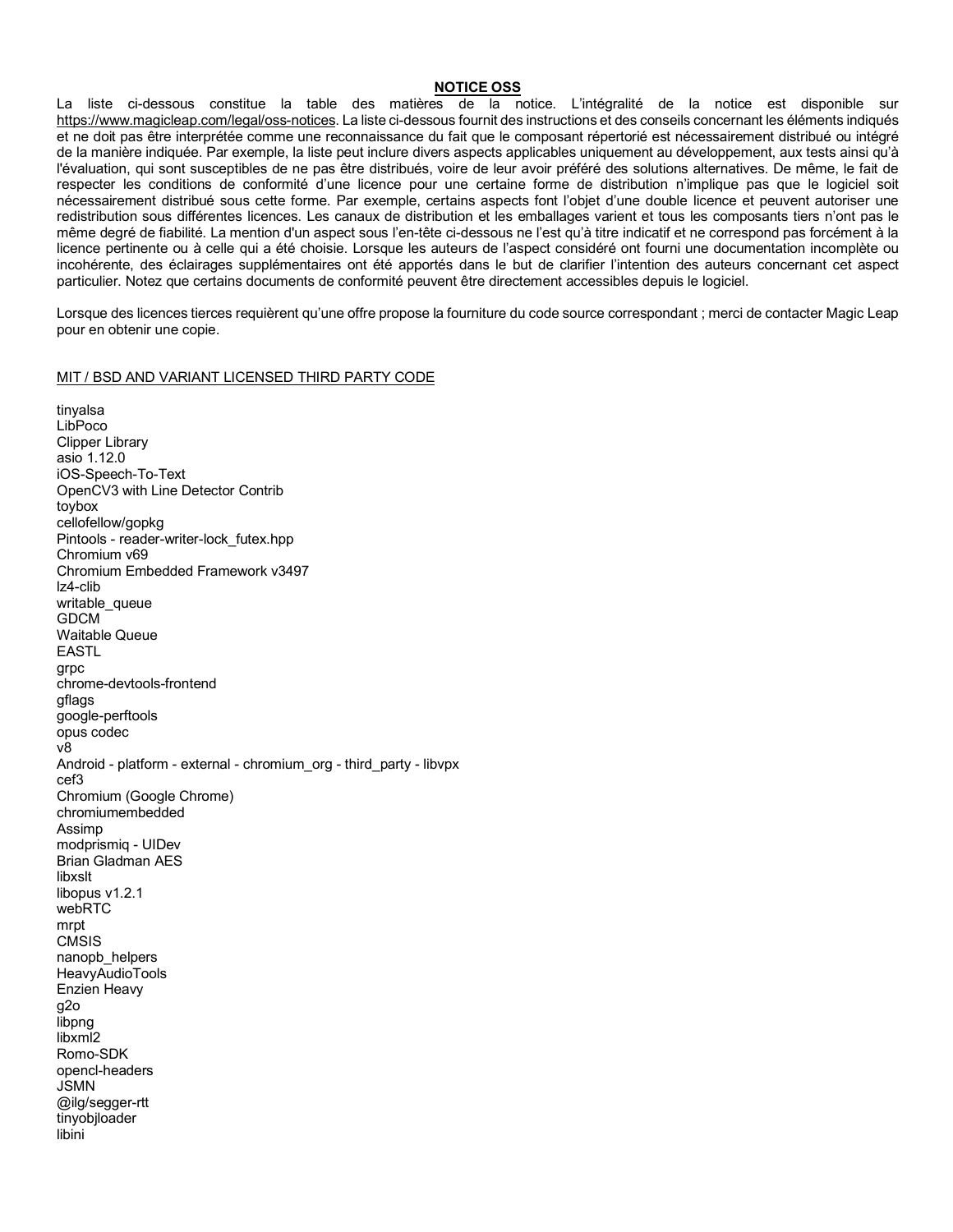DarkReader 3.5.4 Guideline Support Library (GSL) JSON for Modern CPP libsrp v2.1.2 openSSL v1.1.0f OpenFabrics Enterprise Distribution - OFED VP8/VP9 Codec SDK lib/fs and Ext2 directory of LK embedded kernel Android - platform - abi - cpp Android - platform - external - ipsec-tools Android - platform - external - jsoncpp Android - platform - external - libcxx Android - platform - external - libcxxabi Android - platform - external - libogg Android - platform - external - libopus Android - platform - external - libunwind Android - platform - external - libvorbis Android - platform - external - libxml2 Android - platform - external - llvm Android - platform - external - mesa3d Android - platform - external - opencv Android - platform - external - pdfium Android - platform - external - ppp Android - platform - external - scrypt docopt skia libjpeg-turbo fmt 4.1.0 Redis 4.0.9 pycrc glm jansson libxslt libv8 phonelib SqlLite CPP GSL nghttp2 brotli UnityGLTF libguarded 1.1.0 BoringSSL OpenCV-Android yaml-cpp minizip tinyxml nanopb zlib-asm mingw-and-ndk lk trusty-lk-common trusty-lib trusty-lk-trusty lk\_umia jedisct1/boringssl cURL curlyfile libcap2 libpcap0.8-dev libvulkan1 alcatel kfreebsd-10 ramenlibs eliben/llvm llvm-toolchain-snapshot wpa\_supplicant arm-trusted-firmware icu-data Android - platform - external - ceres-solver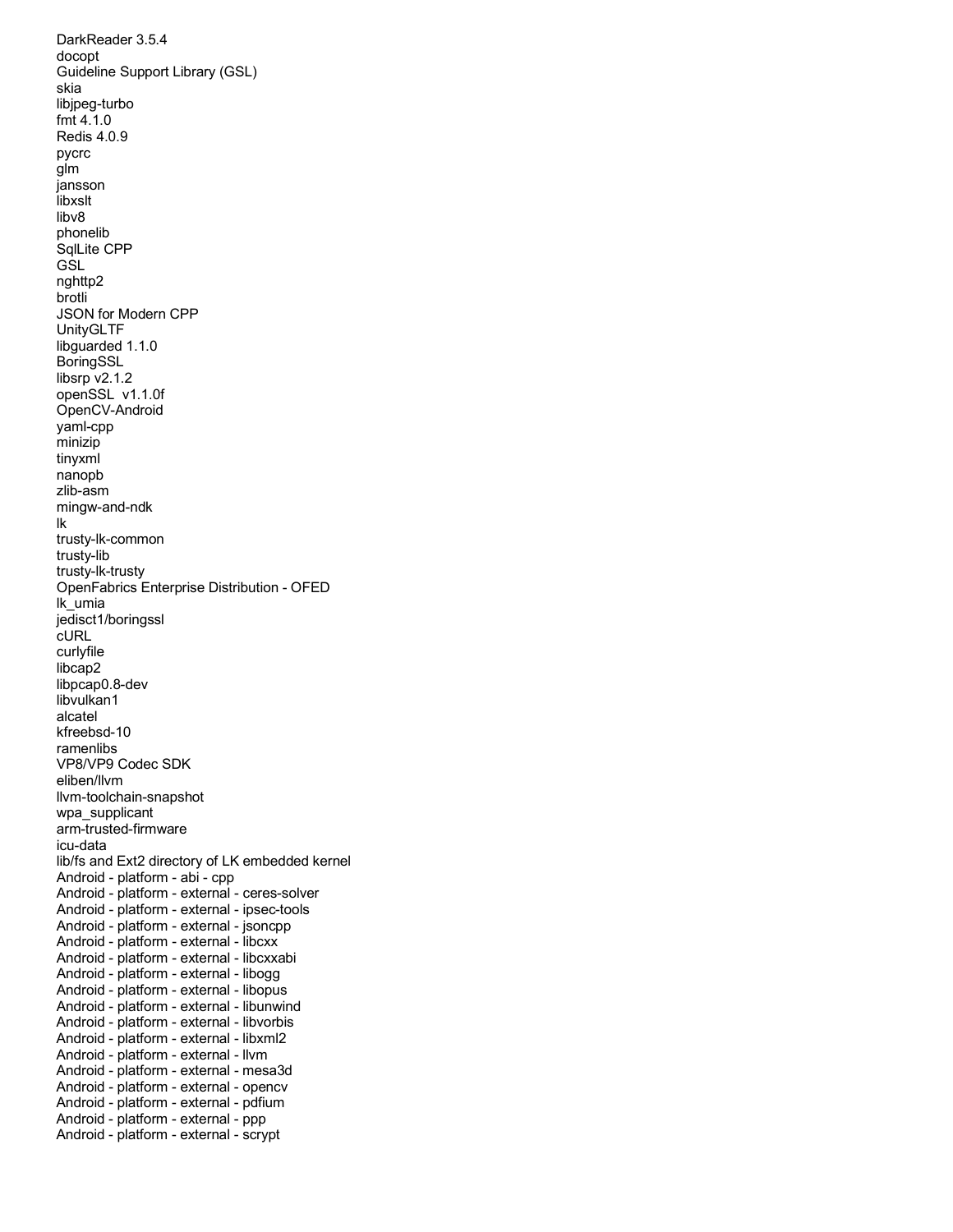Android - platform - external - skia Android - platform - external - webp Android - platform - external - zlib Android - platform - frameworks - compile - mclinker Android - platform - external - libvpx reSIProcate 1.4.1 ARM Compute Library Detectizr 2.2.0 Modernizr 2.8.3 nanoflann 1.3.0 Xtensa configuration description libraries xor128 project Raknet 4.081 mongoose http server 12/07/2018 master Android - platform - external - wpa\_supplicant\_8 libjogl2-java **SQLiteCpp** OpenMax IL libsoldout webp CAPKit-3rdparty-libs lmdb 0.9.22 libdeflate Math Libraries Info-Zip utility nelder-mead project libuv v1.23.2 libwebvtt

### APACHE 2 LICENSED THIRD PARTY CODE

 Dynamic Android Sensor HAL (DASH) Android - platform - frameworks - native Google Resonance Audio - FMOD SDK Google Resonance Audio - Unity SDK Google Resonance Audio - WWise SDK Android - platform - frameworks - base Android - platform - prebuilts - misc Android - platform - ndk Apache ORC Android - platform - bootable - recovery Android - platform - sdk Android - device - generic - goldfish Android - platform - external - clang Android - platform - external - compiler-rt Android - platform - external - conscrypt Android - platform - external - dbus Android - platform - external - eigen Android - platform - external - expat XDELTA3 - May 2017 mbed TLS mDNSResponder Abseil libndash flatbuffers 1.8.0 Draco SADIE HRTF data google-input-tools google-protobuf **CTPL** Android platform\_bionic trusty-app-gatekeeper trusty-app-keymaster philz\_touch\_cwm6 platform\_libcore CockroachDB xdelta Android - platform - external - bouncycastle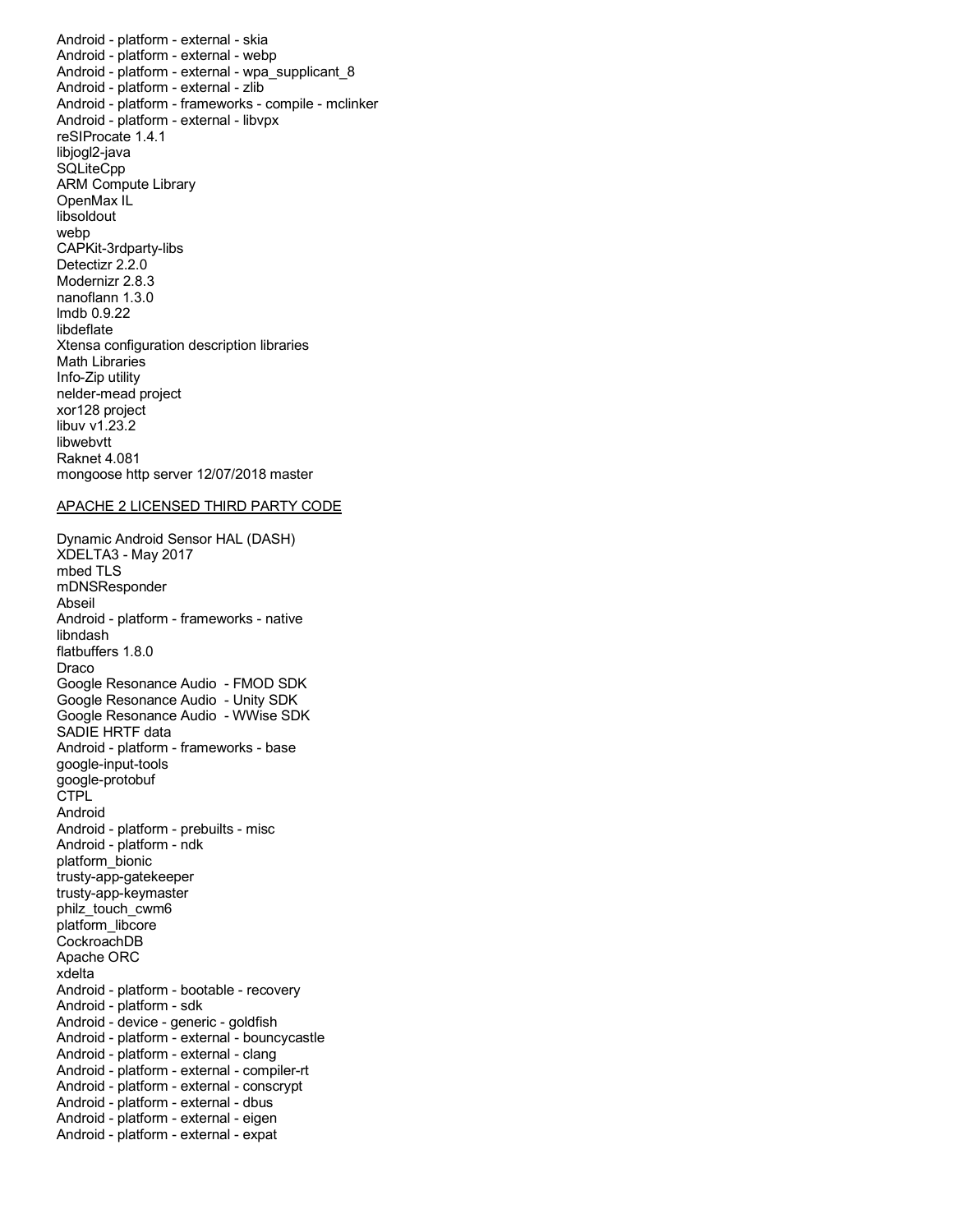Android - platform - external - gtest Android - platform - external - icu Android - platform - external - jemalloc Android - platform - external - libhevc Android - platform - external - libnfc-nci Android - platform - external - libnfc-nxp Android - platform - external - neven Android - platform - external - sfntly Android - platform - external - sonivox Android - platform - external - webrtc Android - platform - frameworks - av Android - platform - frameworks - opt - net - wifi Android - platform - frameworks - compile - libbcc Android - platform - frameworks - compile - slang Android - platform - frameworks - minikin Android - platform - frameworks - rs Android - platform - hardware - broadcom - libbt Android - platform - prebuilts - ndk Android - platform - system - extras Android - platform - system - media Android - platform - system - netd Android - platform - system - security Log4xtensa (logging package used in ISS and XTSC) Android - platform - external - harfbuzz\_ng Android - platform - external - mdnsresponder Android - platform - hardware - libhardware Android - platform - hardware - libhardware\_legacy **StageFright BlueDroid** 

### MOZILLA PUBLIC LICENSE 2.0 LICENSED THIRD PARTY CODE

 Mozilla Network Security Services (NSS) v 3.36.1 Mozilla NetScape Portable Runtime (NSPR) 4.19 Eigen 3.3.4

## GPL V2.0 LICENSED THIRD PARTY CODE

 RTEMS Operating System CyanogenMod - semc-kernel-msm7x30 Android - platform - external - dnsmasq Android - platform - external - e2fsprogs Android - platform - external - elfutils Android - platform - external - iproute2 input-wacom 0.41.0 Xtensa OS Overlay Red Hat Newlib C GNU C Library Dnsmasq libstdc++-arm-none-eabi-newlib lge-kernel-mako platform\_external\_iptables Ubuntu linux-base PolarSSL C

### GPL V3.0 LICENSED THIRD PARTY CODE

 Android - platform - prebuilts - gcc - linux-x86 - aarch64 - aarch64-linux-android-4.8 LZO real-time data compression library lmbench archassault pcre2 libstdc++6

LGPL V2.1 LICENSED THIRD PARTY CODE

libusb-1.0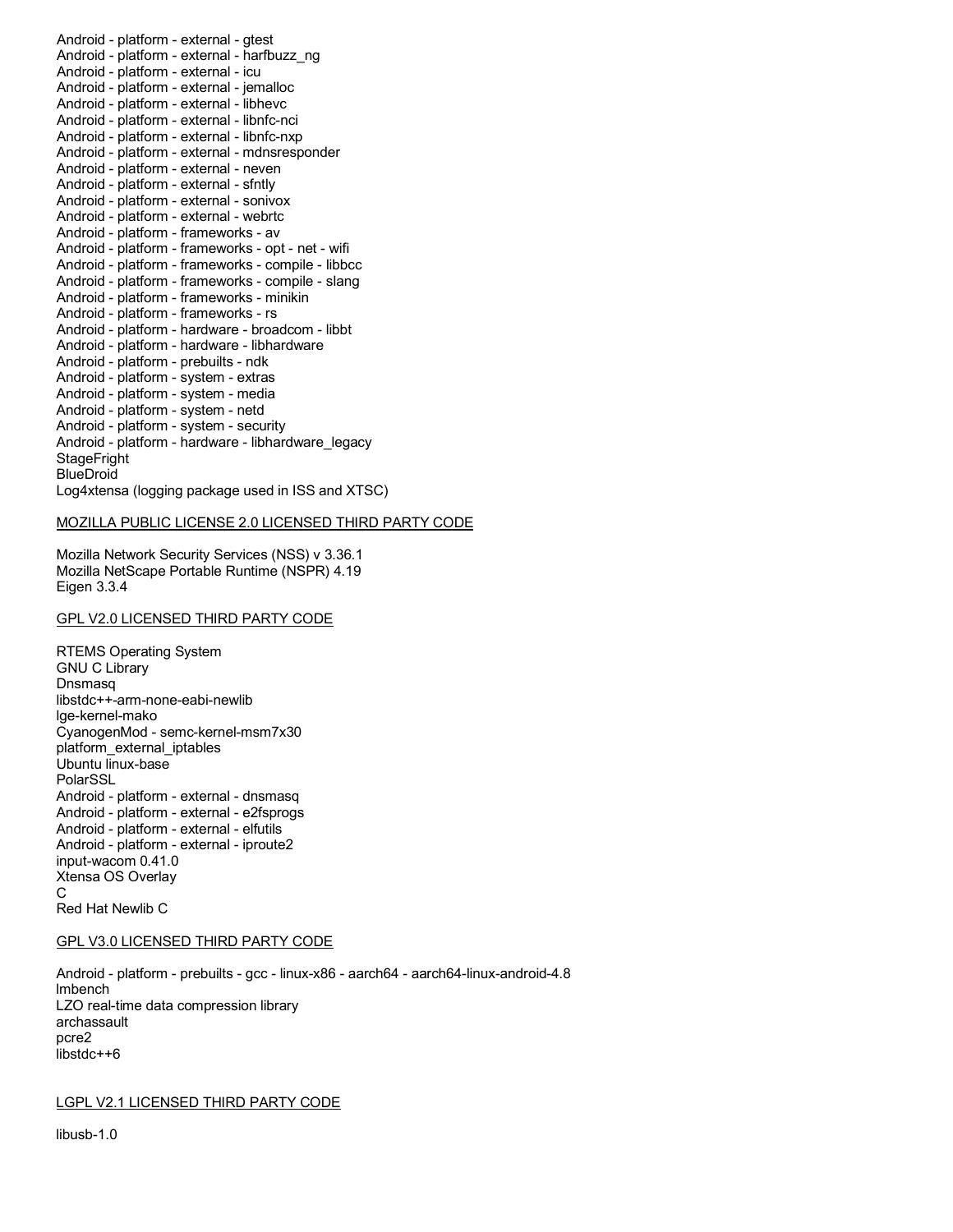The WebKit Open Source Project FFmpeg libexif 0.6.2.1 keyutils - utility library ceph-dkms nomacs-debuginfo Android - platform - external - libexif Android - platform - external - libnl hunspell uClibc

## LGPL V3.0 LICENSED THIRD PARTY CODE

libzmq dingoo-sdk  $Qt$ 

## **OTHER LICENSED THIRD PARTY MATERIALS**

FreeType Zip & Unzip Jam STAPL Byte code player **DOTween** ed22519 curve22519-donna Freeverb ASIO-cURL sqlite JsonCPP Android - platform - external - libselinux **TextMeshPro** Android - platform - external - aac Android - platform - external - freetype Android - platform - external - libpng Android - platform - external - Izma Android - platform - external - sqlite Android - platform - hardware - broadcom - wlan Khronos Group - OpenGL ES Upstream Notices Accompanying NVIDIA Distribution nvfx flush from Waves STM32 SBSFU source code

# **KERNEL-RELATED MATERIALS**

Kernel-Modifications Kernel-Additions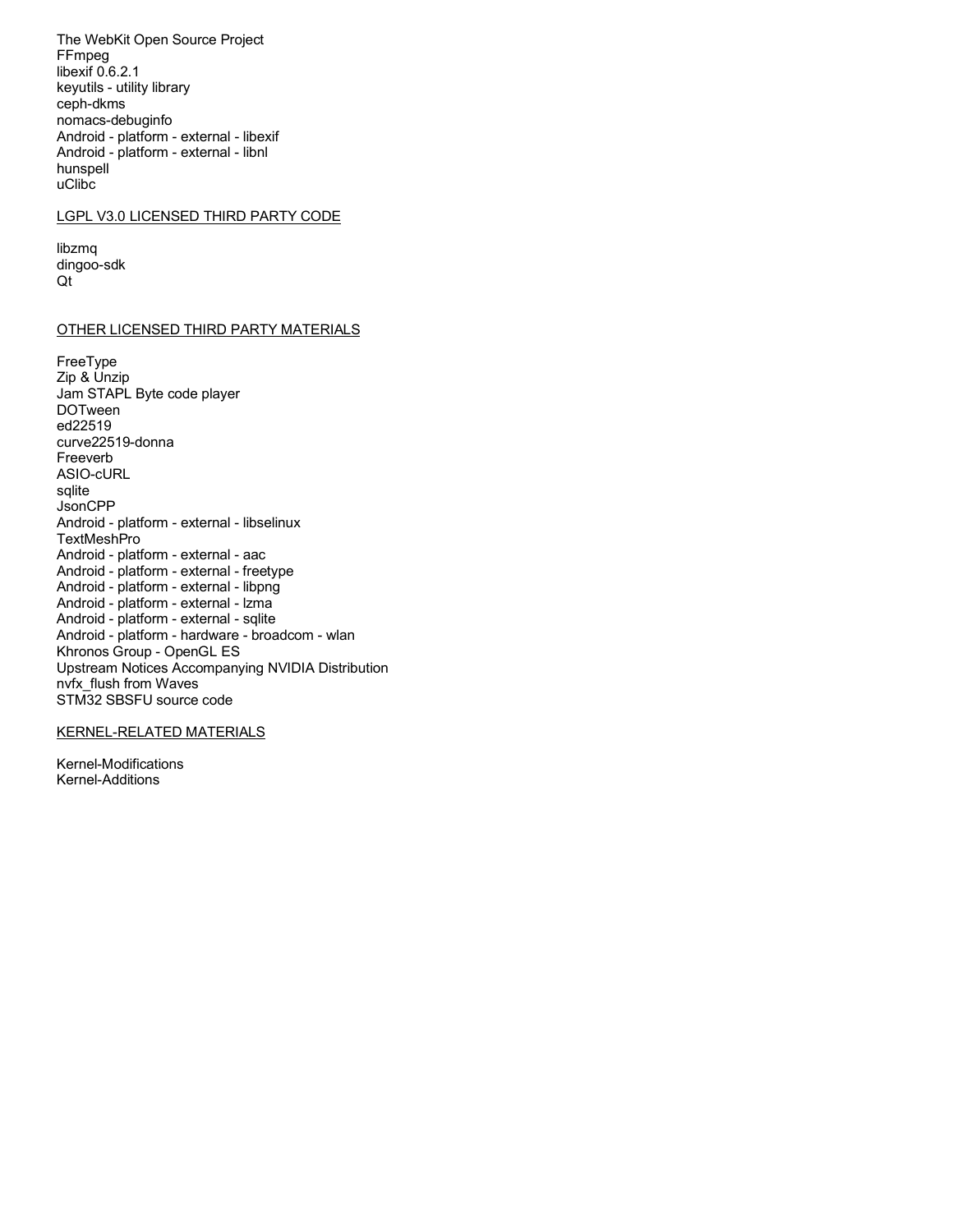

# **ENDNUTZER-LIZENZVEREINBARUNG FÜR LUMIN SOFTWARE VERSION 0.97**

WICHTIG: BITTE LIES DIR DIE VORLIEGENDE ENDNUTZER-LIZENZVEREINBARUNG FÜR DIE LUMIN-SOFTWARE (DIE "VOR-LIEGENDE LIZENZVEREINBARUNG") SORGFÄLTIG DURCH, BEVOR DU DEINEN MAGIC LEAP ONE (DAS "DEVICE") BENUTZT.  **DIE BEDINGUNGEN DER VORLIEGENDEN LIZENZVEREINBARUNG FINDEST DU AUCH AUF DER MAGIC LEAP-WEBSITE UN-TER [WWW.MAGICLEAP.COM/LEGAL.](WWW.MAGICLEAP.COM/LEGAL)** 

 IN VORLIEGENDER LIZENZVEREINBARUNG WERDEN DIE BEGRENZTEN RECHTE BESCHRIEBEN, DIE DIR EINGERÄUMT WER- DEN, UM DIE LUMIN-SOFTWARE AUF DEINEM DEVICE ZU NUTZEN. SIE IST EIN BINDENDER VERTRAG ZWISCHEN DIR UND MAGIC LEAP, INC. ("**MAGIC LEAP**"). WENN DU AUF "ANNEHMEN" KLICKST ODER DIE LUMIN-SOFTWARE INSTALLIERST ODER NUTZT, BESTÄTIGST DU DAMIT, DASS DU DIE BEDINGUNGEN DER VORLIEGENDEN LIZENZVEREINBARUNG GELESEN UND VERSTANDEN HAST, UND DU ERKLÄRST DICH DAMIT EINVERSTANDEN, AN DIESE BEDINGUNGEN GEBUNDEN ZU SEIN.

 WENN DU VORLIEGENDER LIZENZVEREINBARUNG EINSCHLIESSLICH DES ZWINGENDEN VERZICHTS AUF SCHIEDSVERFAH- REN UND SAMMELKLAGEN, AUF DEN IN ABSCHNITT 10 VERWIESEN WIRD, NICHT ZUSTIMMST, DARFST DU NICHT MIT DER INSTALLATION DER LUMIN-SOFTWARE FORTFAHREN UND DIESE NICHT WEITER NUTZEN. IN DIESEM FALL KANNST DU DEIN DEVICE INNERHALB DER RÜCKGABEFRIST GEMÄSS DER UNTER<WWW.MAGICLEAP.COM/WARRANTY> ZU FINDENDEN RÜCK-GABERICHTLINIE VON MAGIC LEAP ZURÜCKGEBEN.

 MAGIC LEAP HAT SEINEN SITZ IN DEN USA, FREUT SICH ABER SEHR, NEUE MITGLIEDER DER COMMUNITY MIT WOHNSITZ IN RECHTSORDNUNGEN, IN DENEN WIR UNSERE PRODUKTE NUNMEHR ZUM KAUF ANBIETEN (UNSERE "**INTERNATIONALEN FREUNDE**"), (MIT EINEM BESONDEREN "CHEERS", "BONJOUR" UND "GUTEN TAG") ZU BEGRÜSSEN. DEIN LAND ODER DEINE RECHTSORDNUNG HAT MÖGLICHERWEISE BESTIMMTE GESETZE, VORSCHRIFTEN UND SONSTIGE RECHTSNORMEN ER- LASSEN, DIE FÜR UNSERE RECHTSBEZIEHUNG GELTEN. WIR WOLLEN KEINERLEI ZWEIFEL AUFKOMMEN LASSEN: KEINE IN VORLIEGENDER LIZENZVEREINBARUNG ENTHALTENE BESTIMMUNG WIRKT SICH AUF DEINE RECHTE GEMÄSS DEN IN DEI- NEM LAND ODER DEINER RECHTSORDNUNG GELTENDEN GESETZEN AUS. IM FOLGENDEN LEGEN WIR DAR, WO UNSERE INTERNATIONALEN FREUNDE MÖGLICHERWEISE AUF DER GRUNDLAGE GELTENDER GESETZE ANSPRUCH AUF ANDERE ODER ZUSÄTZLICHE BEDINGUNGEN HABEN (DIE IN DER GESAMTEN VORLIEGENDEN VEREINBARUNG ALS DIE "**BESONDE- REN BEDINGUNGEN**" BEZEICHNET WERDEN). DIE BESONDEREN BEDINGUNGEN, DIE MÖGLICHERWEISE FÜR UNSERE IN- TERNATIONALEN FREUNDE GELTEN, FINDEST DU AM ENDE DER VORLIEGENDEN LIZENZVEREINBARUNG. HINWEISE ZU OSS (OSS=OPEN SOURCE SOFTWARE) (WIE NACHTSTEHEND DEFINIERT) UND ZU ANDEREN ASPEKTEN BEFINDEN SICH AM ENDE DER VORLIEGENDEN LIZENZVEREINBARUNG.

# **1. LIZENZ FÜR LUMIN-SOFTWARE UND UPDATES**

 1.1 Die vorliegende Lizenzvereinbarung erstreckt sich auf deine Nutzung der Lumin-Software, sofern nicht eine bestimmte Lumin- Software-Komponente oder -Applikation mit gesonderten Bedingungen verbunden ist. Ist dies der Fall, sind allein die gesonder- ten Bedingungen für die betreffende Lumin-Software-Komponente oder -Applikation maßgeblich. Falls die gesonderten Bedin- gungen nicht der betreffenden Lumin-Software-Komponente oder -Applikation beigefügt sind, können sie der Datei HINWEISE der Lumin-Software entnommen werden. "**Lumin-Software**" bezeichnet einzeln oder insgesamt: (a) die Lumin-OS-Software auf deinem Device; (b) alle Applikationen, die auf deinem Device vorinstalliert sind; (c) bestimmte OSS (nachstehend definiert in Abschnitt 4) und (d) alle damit zusammenhängenden Unterlagen. Lumin-Software umfasst sämtliche Updates, Upgrades,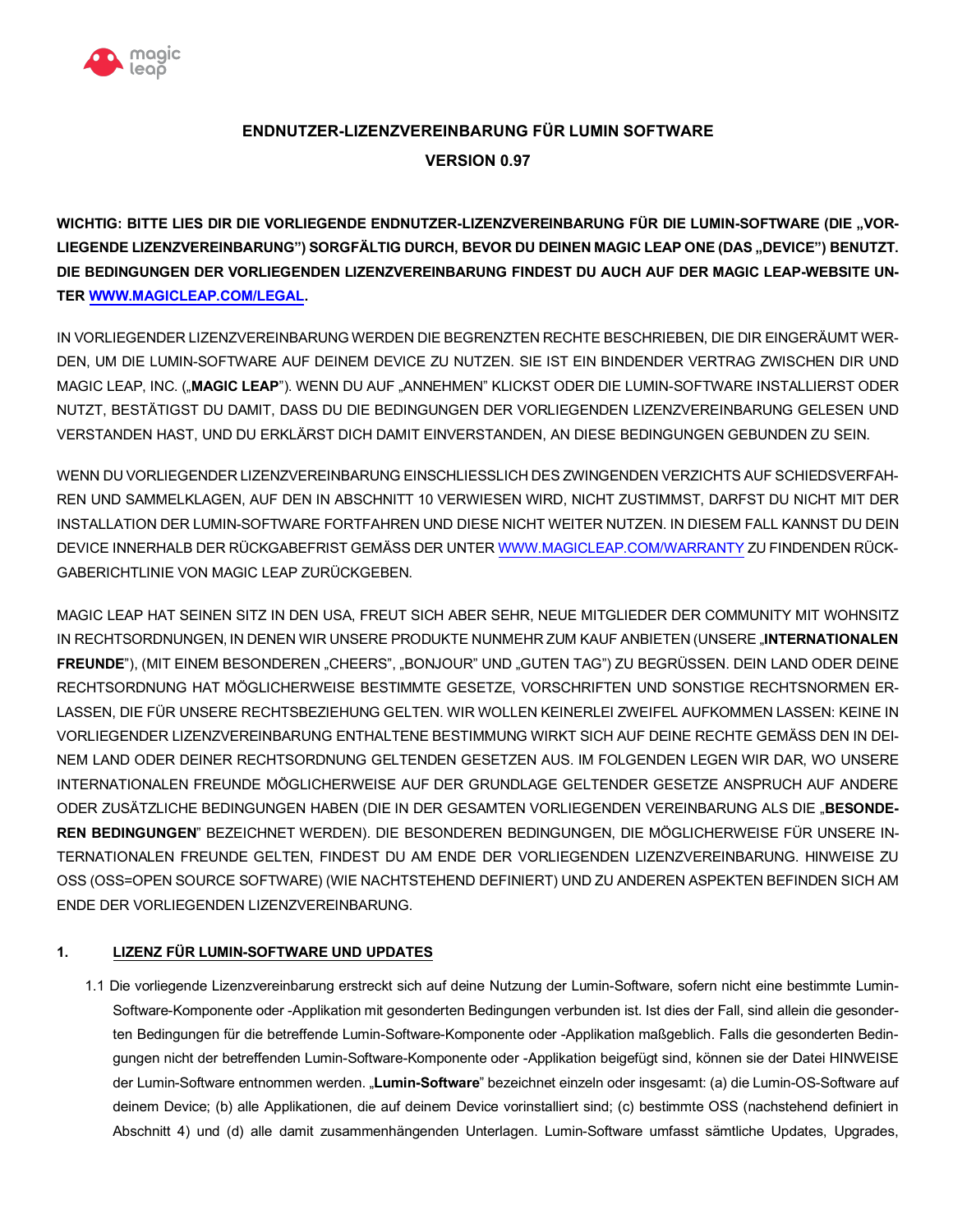Fehlerbehebungen und -beseitigungen, Patches, Veränderungen oder Überarbeitungen (zusammen als "**Update(s)**" bezeich- net) der von Magic Leap bereitgestellten Lumin-Software. Klarstellend gilt, dass für Applikationen, auf die über Magic Leap World zugegriffen wird und die von dort heruntergeladen werden, und für Inhalte, Produkte, Services und Materialien, auf die von den betreffenden Applikationen oder über diese zugegriffen wird, gesonderte Bedingungen gelten.

- 1.2 Magic Leap gewährt dir hiermit eine persönliche, (jederzeit und ohne Angabe von Gründen) widerrufliche, begrenzte, nicht über- tragbare, nicht unterlizenzierbare Lizenz, die Lumin-Software auf deinem Device, auf dem diese ausgeliefert wird, zu nutzen oder – falls die Lumin-Software nicht auf einem Device ausgeliefert wird – auf einem Computer ausschließlich zu dem Zweck zu nutzen, die Lumin-Software auf einem Device, für das sie bestimmt ist, zu installieren. Du hast keinerlei sonstigen Rechte an der Lumin-Software.
- 1.3 Magic Leap kann von Zeit zu Zeit Updates für die Lumin-Software bereitstellen oder verfügbar machen, und die Lumin-Software kann sich automatisch über das Internet mit Magic Leap oder mit Servern von Drittanbietern verbinden, um nach verfügbaren Updates zu suchen, und entweder (a) das Update für die Version der Lumin-Software, die du auf deinem Device nutzt, automa- tisch installieren oder (b) dir die Wahlmöglichkeit geben, die Updates manuell zu installieren. Indem du die Lumin-Software installierst und die automatische Suche nach Updates (sofern zutreffend) nicht deaktivierst, stimmst du der automatischen An- forderung und Entgegennahme von Updates von Magic Leap oder von Servern von Drittanbietern zu und stimmst zu, dass die vorliegende Lizenzvereinbarung für alle betreffenden Updates gilt, sofern dafür nicht gesonderte Bedingungen vorgesehen sind, die dann, wenn dies der Fall ist, allein gelten. Magic Leap empfiehlt dir, diese Updates herunterzuladen, zu installieren und zu nutzen, um dein Erlebnis mit deinem Device zu optimieren. Wenn du dich gegen die Installation und Nutzung eines Updates entscheidest, kann dies zu Verzögerungen, Unterbrechungen oder zu einer Beeinträchtigung der Leistung oder Sicherheit füh- ren. Bestimmte Updates sind zwingend erforderlich (z. B. Updates aufgrund von Sicherheitsbedenken oder aus anderen Grün- den), und du bist verpflichtet, diese Updates umgehend, spätestens jedoch innerhalb von zwei Wochen nach ihrer Zurverfü- gungstellung durch Magic Leap, zu installieren. Wenn du die zwingend erforderlichen Updates nicht innerhalb der zu beachten- den Frist von zwei Wochen installierst, wirst du keinen Zugriff auf bestimmte Magic Leap-Services haben. Im größtmöglichen, nach geltendem Recht zulässigen Umfang ist Magic Leap nicht verantwortlich für Ersatzpflichten, die sich daraus ergeben, dass du ein Update nicht installierst und nutzt, wenn eine solche Ersatzpflicht durch Nutzung des betreffenden Updates vermieden worden wäre.

## **2. RECHTSVORBEHALTE UND BESCHRÄNKUNGEN**

- 2.1 Die Lumin-Software wird lizenziert und nicht verkauft. Magic Leap und seine Lizenzgeber behalten sämtliche Rechte, Eigentums- rechte und Anteile an der Lumin-Software sowie alle darin enthaltenen geistigen Eigentumsrechte, einschließlich sämtlicher Updates und Verbesserungen, Kopien, Übersetzungen, Anpassungen, Modifizierungen, Ableitungen und Fortentwicklungen der Lumin-Software. Magic Leap überträgt dir keinerlei Rechte, Eigentumsrechte oder Anteile an der Lumin-Software.
- 2.2 Du darfst Folgendes nicht tun, noch Dritten erlauben, Folgendes zu tun: (a) Sicherungskopien der Lumin-Software erstellen; (b) technische Begrenzungen der Lumin-Software oder darin enthaltene Maßnahmen zum Schutz der Software umgehen, beein- trächtigen, überschreiten oder vermeiden; (c) die Lumin-Software modifizieren, anpassen, verändern, vermieten, verleihen oder verbreiten oder für den Betrieb eines Dienstleistungsunternehmens oder zu Gunsten Dritter nutzen; (d) Quellcode der Lumin- Software einem Reverse-Engineering unterziehen, dekompilieren, übersetzen, zerlegen oder auf andere Weise versuchen, sol- chen Quellcode abzuleiten (sofern dies nicht nach geltendem Recht zulässig ist und ausschließlich in dem nach geltendem Recht zulässigen Umfang); (e) abgeleitete oder zusammengefügte Werke der Lumin-Software erstellen oder die einzelnen Be- standteile der Lumin-Software voneinander trennen; (f) gesetzwidrige oder bösartige Informationen, Materialien oder Software- code in die Lumin-Software aufnehmen, hochladen, auf diese übertragen oder anderweitig für oder durch die Lumin-Software bereitstellen; (g) Eigentumsrechte betreffende Hinweise oder Legenden auf oder in der Lumin-Software verändern oder entfer- nen; (h) die Lumin-Software in einem gefährlichen Umfeld nutzen, das Ausfallsicherheit erfordert, was ohne jede Einschränkung den Betrieb von Nuklearanlagen, die Navigation von Flugzeugen oder Kommunikationssysteme, die Flugsicherung, lebenserhaltende Geräte oder Waffensysteme einschließt (zusammen als "**eingeschränkte Nutzung**" bezeichnet) oder (i) die Lumin-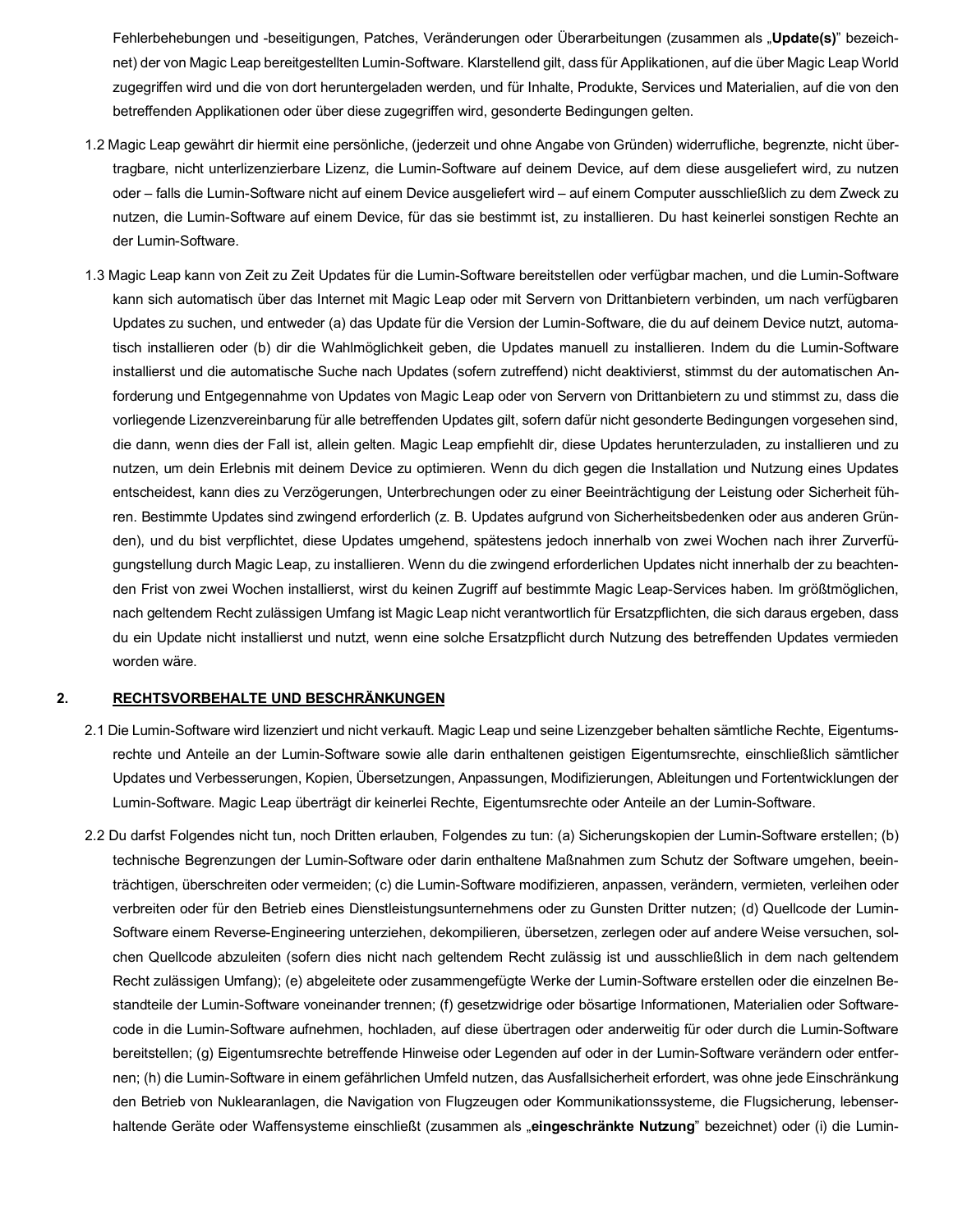Software zur Entwicklung, Bereitstellung oder Nutzung von damit im Wettbewerb stehenden Softwareprogrammen, Services oder Produkten nutzen.

# **3. DATENSCHUTZ**

In unserer Datenschutzrichtlinie, die unter <http://www.magicleap.com/privacy>zu finden ist, wird beschrieben, wie wir Informatio- nen über dich im Hinblick auf deine Nutzung der Lumin-Software und/oder deines Device sammeln, nutzen und offenlegen. Bitte lies dir unsere Datenschutzrichtlinie sorgfältig durch, damit du verstehst, wie wir Informationen, die wir über dich sammeln, nutzen und weitergeben.

# **4. DRITTANBIETER-MATERIALIEN**

- 4.1 Die Lumin-Software kann Drittanbieter-Materialien enthalten, für die gesonderte Bedingungen gelten. Was Drittanbieter-Materi- alien angeht, bei denen es sich nicht um OSS (wie vorliegend definiert) handelt, gelten für die betreffenden Drittanbieter-Materialien ausschließlich diese gesonderten Bedingungen und nicht die vorliegende Lizenzvereinbarung. Als "**OSS**" werden Software und Materialien bezeichnet, die von ihrem Lizenzgeber im Rahmen einer Lizenz (eine "**OSS-Lizenz**") als "kostenlose Software" oder "Open-Source-Software" oder auf der Grundlage ähnlicher Lizenz- oder Verbreitungsbedingungen verbreitet werden. Demzufolge umfassen OSS-Lizenzen, ohne hierauf beschränkt zu sein, die MIT-Open-Source-Lizenz, die BSD-Open- Source-Lizenz, die Apache Software-Lizenz, die General Public-Lizenz, die Lesser General Public-Lizenz und die Eclipse Public-Lizenz.
- 4.2 Teile der Lumin-Software enthalten OSS-Software und -Materialien von Drittanbietern oder sind davon abgeleitet. Für von Magic Leap auf der Grundlage einer OSS-Lizenz, die eine Unterlizenzierung im Rahmen der vorliegenden Lizenzvereinbarung gestat- tet, erhaltene OSS wird dir von Magic Leap gemäß den Bedingungen der vorliegenden Lizenzvereinbarung eine Unterlizenz erteilt. Für von Magic Leap auf der Grundlage einer OSS-Lizenz, welche eine Unterlizenzierung im Rahmen der vorliegenden Lizenzvereinbarung nicht gestattet, erhaltene OSS wird dir vom Lizenzgeber der betreffenden OSS eine Lizenz direkt erteilt. Für abgeleitete Werke, die von Magic Leap ausgehend von OSS, die Magic Leap auf der Grundlage einer OSS-Lizenz, welche eine Lizenzierung solcher abgeleiteter Werke im Rahmen der vorliegenden Lizenzvereinbarung gestattet, erhalten hat, erstellt wer- den, wird dir von Magic Leap gemäß den Bedingungen der vorliegenden Lizenzvereinbarung eine Lizenz erteilt. Abgeleitete Werke, die von Magic Leap ausgehend von OSS, die Magic Leap auf der Grundlage einer OSS-Lizenz, welche eine Lizenzierung solcher abgeleiteter Werke im Rahmen der vorliegenden Lizenzvereinbarung nicht gestattet, erhalten hat, erstellt werden, lizen- siert Magic Leap gemäß den Bedingungen der betreffenden OSS-Lizenz an dich (z. B. Lizenzierung an dich durch Magic Leap auf der Grundlage derselben OSS-Lizenz).
- 4.3. Soweit durch Drittanbieter-Materialien oder eine OSS-Lizenz gestattet, stellt Magic Leap dir die betreffenden Drittanbieter- Materialien, OSS und/oder abgeleiteten Werke mit allen Mängeln und ohne jede ausdrückliche oder stillschweigende Gewähr- leistung, einschließlich – ohne hierauf beschränkt zu sein – einer Gewährleistung der gewerblichen Nutzbarkeit, der Eignung für einen bestimmten Zweck oder der Nichtverletzung, zur Verfügung. In keinem Fall haftet Magic Leap für Forderungen, Schä- den oder sonstige Ersatzpflichten, gleich, ob aufgrund einer Klage aus Vertrag oder unerlaubter Handlung oder anderweitig, die sich durch oder aus diesen Drittanbieter-Materialien, OSS und/oder abgeleiteten Werken oder deren Nutzung oder aus einem sonstigen Umgang mit diesen Drittanbieter-Materialien, OSS und/oder abgeleiteten Werken oder im Zusammenhang damit ergeben. Ungeachtet des Vorstehenden beschränkt keine Bestimmung in diesem Abschnitt eine Haftung oder schließt eine Haftung aus, die nach geltendem Recht nicht beschränkt oder ausgeschlossen werden darf. Unsere Internationalen Freunde bitten wir, sich die in den besonderen Bedingungen enthaltenen, speziell für ihr Land geltenden Bestimmungen anzusehen.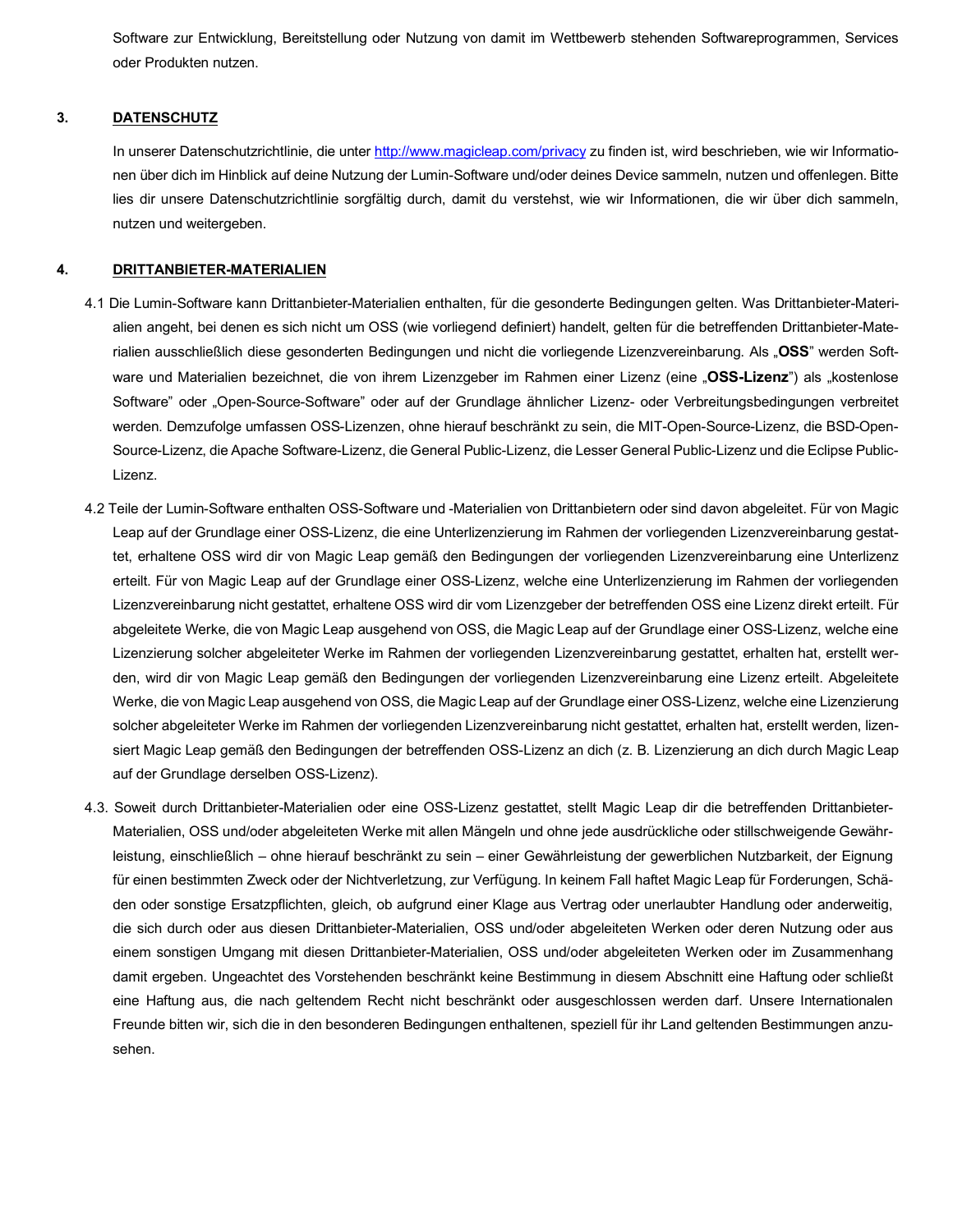### **5. KÜNDIGUNG**

 Die vorliegende Lizenzvereinbarung gilt ab dem Tag, an dem du die Lumin-Software zum ersten Mal installierst oder nutzt, und bleibt gültig, solange sie nicht in dessen alleinigem Ermessen durch Magic Leap gekündigt wird. Unbeschadet sonstiger Rechte von Magic Leap endet diese Lizenzvereinbarung automatisch ohne Kündigung, wenn du die dir im Rahmen der vorliegenden Lizenzvereinbarung obliegenden Pflichten nicht einhältst. Bei Beendigung der vorliegenden Lizenzvereinbarung (a) endet die dir für die Nutzung der Lumin-Software erteilte Lizenz; (b) bist du verpflichtet, die Nutzung der Lumin-Software sofort einzustellen; (c) bist du verpflichtet, auf Anweisung von Magic Leap alle auf deinem Device vorhandenen Kopien der Lumin-Software zurück- zugeben, zu vernichten oder zu löschen. Diese Rechtsmittel sind kumulativ und kommen zu anderen, Magic Leap zustehenden Rechtsmitteln hinzu, und (d) die folgenden Abschnitte der vorliegenden Lizenzvereinbarung gelten ebenfalls fort: "Drittanbieter-Materialien", "Kündigung", "Gewährleistungsausschluss", "Haftungsbeschränkung", "Der US-Regierung angehörende Endnutzer", "Ausfuhrbeschränkungen", "Geltendes Recht und Schiedsverfahren" sowie "Allgemeines".

### **6. GEWÄHRLEISTUNGSAUSSCHLUSS**

 KLARSTELLEND GILT, DASS KEINE BESTIMMUNG IN VORLIEGENDER LIZENZVEREINBARUNG, EINSCHLIESSLICH DIESES ABSCHNITTS 6, EINE HAFTUNG BESCHRÄNKT ODER AUSSCHLIESST, DIE NACH GELTENDEM RECHT NICHT BESCHRÄNKT ODER AUSGESCHLOSSEN WERDEN KANN.

 IM GRÖSSTMÖGLICHEN, NACH GELTENDEM RECHT ZULÄSSIGEN UMFANG STELLT MAGIC LEAP DIE LUMIN-SOFT- WARE OHNE MÄNGELGEWÄHR IN DER JEWEILS VERFÜGBAREN FORM MIT SÄMTLICHEN MÄNGELN UND OHNE ZU- SICHERUNG ODER GEWÄHRLEISTUNG IRGENDEINER ART ZUR VERFÜGUNG. MAGIC LEAP UND SEINE LIZENZGE- BER SCHLIESSEN AUSDRÜCKLICH JEGLICHE GEWÄHRLEISTUNG AUS, GLEICH OB SCHRIFTLICH, AUSDRÜCKLICH, STILLSCHWEIGEND, GESETZLICH ODER ANDERWEITIG, EINSCHLIESSLICH – OHNE HIERAUF BESCHRÄNKT ZU SEIN – STILLSCHWEIGENDER GEWÄHRLEISTUNGEN DER GEWERBLICHEN NUTZBARKEIT ODER NICHTVERLETZUNG O- DER EIGNUNG FÜR EINEN BESTIMMTEN ZWECK SOWIE EINSCHLIESSLICH GEWÄHRLEISTUNGEN, DIE SICH AUS REGELMÄSSIGER LEISTUNGSERBRINGUNG, REGELMÄSSIGEN VERHALTENSWEISEN ODER KAUFMÄNNISCHER ÜBUNG ERGEBEN. VON MAGIC LEAP, SEINEN LIZENZGEBERN, LIEFERANTEN, VERTRIEBSPARTNERN, BEVOLL- MÄCHTIGTEN MÜNDLICH ODER SCHRIFTLICH ERTEILTE INFORMATIONEN ODER EMPFEHLUNGEN ERWEITERN NICHT DEN UMFANG DIESER GEWÄHRLEISTUNG. MAGIC LEAP GEWÄHRLEISTET NICHT, DASS DIE LUMIN-SOFT- WARE DEINE ANFORDERUNGEN ERFÜLLEN, BESTIMMTE ERGEBNISSE ERZIELEN ODER FEHLERFREI FUNKTIONIE- REN WIRD. DIE FEATURES UND FUNKTIONEN DER LUMIN-SOFTWARE KÖNNEN SICH JEDERZEIT ÄNDERN, UND MA- GIC LEAP LEHNT JEDE VERANTWORTUNG FÜR SOLCHE VERÄNDERUNGEN AB. DIE LUMIN-SOFTWARE IST NICHT FÜR EINE EINGESCHRÄNKTE NUTZUNG (WIE VORSTEHEND IN ABSCHNITT 2.2 DEFINIERT) BESTIMMT, UND MAGIC LEAP ÜBERNIMMT KEINE GEWÄHRLEISTUNG FÜR EINE SOLCHE NUTZUNG.

 GEN ODER BEDINGUNGEN, DIE BESCHRÄNKUNG ODER DER AUSSCHLUSS STILLSCHWEIGENDER GEWÄHRLEIS- TUNGEN, BESCHRÄNKUNGEN IM HINBLICK DARAUF, WIE LANGE EINE STILLSCHWEIGENDE GEWÄHRLEISTUNG FORTDAUERN DARF, ODER AUSSCHLÜSSE ODER BESCHRÄNKUNGEN IN BEZUG AUF FOLGESCHÄDEN ODER BEI- LÄUFIG ENTSTEHENDE SCHÄDEN NICHT GESTATTET, SODASS EINIGE DER VORSTEHEND GENANNTEN BESCHRÄN- KUNGEN MÖGLICHERWEISE NICHT IN VOLLEM UMFANG FÜR DICH GELTEN, UND DIE HAFTUNG VON MAGIC LEAP IN MANCHEN RECHTSORDNUNGEN SIND DER AUSSCHLUSS BESTIMMTER GEWÄHRLEISTUNGEN, ZUSICHERUN-IST INSOWEIT BESCHRÄNKT, ALS EINE SOLCHE BESCHRÄNKUNG NACH DEM GESETZ ZULÄSSIG IST.

### **7. HAFTUNGSBESCHRÄNKUNG**

 IM GRÖSSTMÖGLICHEN, NACH GELTENDEM RECHT ZULÄSSIGEN UMFANG (A) HAFTEN MAGIC LEAP ODER SEINE LIZENZGEBER IN KEINEM FALL DIR ODER DRITTEN GEGENÜBER FÜR ENTGANGENE GEWINNE, NUTZUNGSAUS-FÄLLE, UMSATZEINBUSSEN, FIRMENWERTVERLUSTE, DEN VERLUST ODER DIE BESCHÄDIGUNG VON DATEN,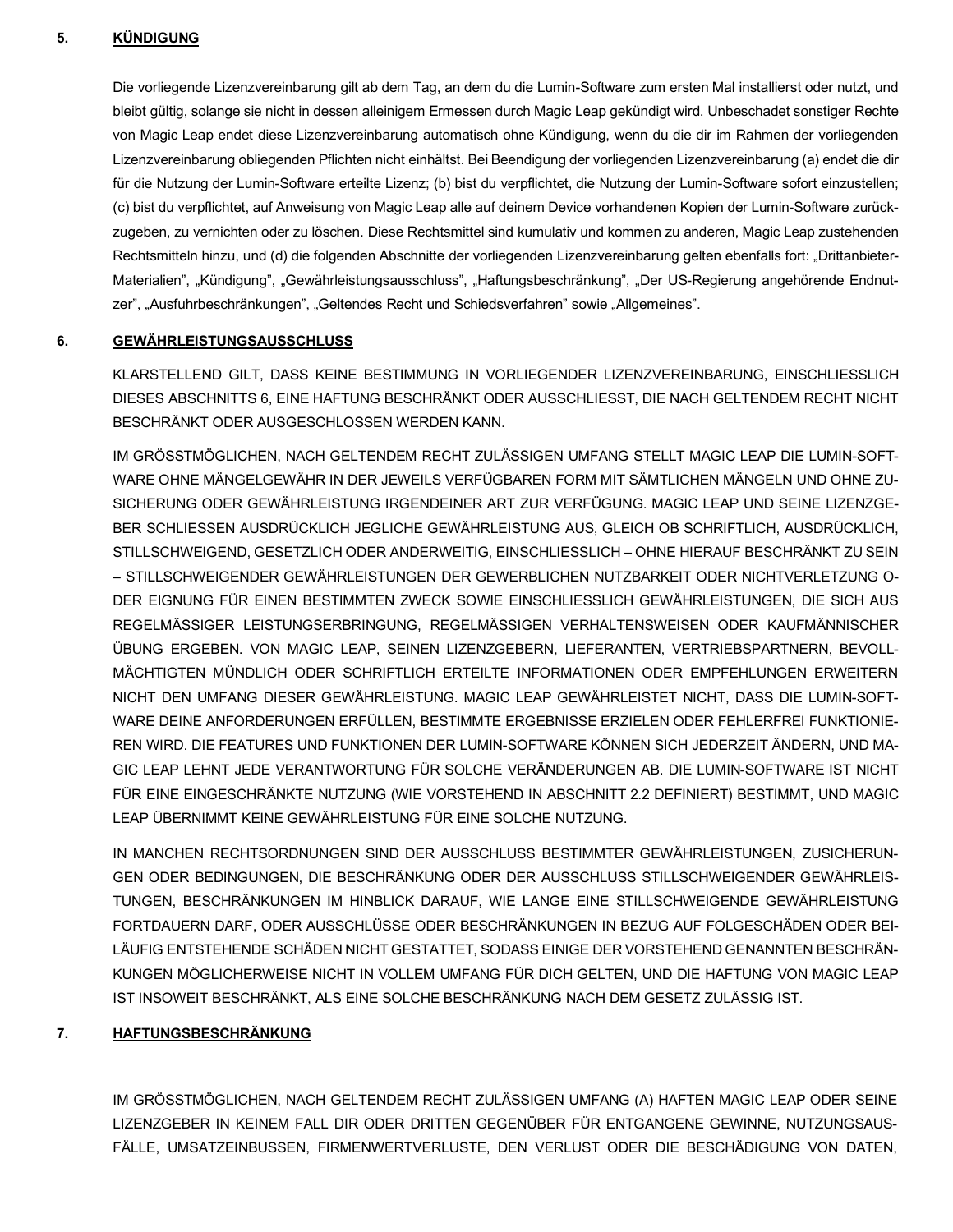GESCHÄFTSUNTERBRECHUNGEN ODER SYSTEMAUSFÄLLE ODER -FEHLFUNKTIONEN ODER FÜR INDIREKTE, BE-SONDERE. BEILÄUFIG ENTSTEHENDE SCHÄDEN ODER FOLGESCHÄDEN IRGENDEINER ART. DIE SICH AUS VORLIE-GENDER LIZENZVEREINBARUNG ODER DER LUMIN-SOFTWARE ODER IM ZUSAMMENHANG DAMIT ERGEBEN, UND ZWAR UNABHÄNGIG VON DER FORM DER KLAGE, OB AUS VERTRAG, UNERLAUBTER HANDLUNG (EINSCHLIESSLICH FAHRLÄSSIGKEIT), STRENGER HAFTUNG ODER ANDERWEITIG, UND ZWAR SELBST DANN, WENN MAGIC LEAP AUF DIE MÖGLICHKEIT SOLCHER SCHÄDEN HINGEWIESEN WURDE ODER ANDERWEITIG DAVON KENNTNIS HATTE. O-DER (B) ÜBERSTEIGT DIE GESAMTHAFTUNG VON MAGIC LEAP, DIE SICH AUS DER VORLIEGENDEN LIZENZVEREIN-BARUNG ODER IM ZUSAMMENHANG DAMIT ERGIBT, IN KEINEM FALL (i) DEN GESAMTBETRAG, DEN DU MAGIC LEAP FÜR DAS DEVICE GEZAHLT HAST (FALLS ZUTREFFEND), ODER - WENN DIESER BETRAG HÖHER IST - (ii) EINHUN-DERT DOLLAR (100 \$). MEHRERE FORDERUNGEN FÜHREN NICHT ZU EINER ERWEITERUNG DIESER BESCHRÄN-KUNG. DIE VORSTEHEND GENANNTEN BESCHRÄNKUNGEN, AUSSCHLÜSSE UND HAFTUNGSAUSSCHLÜSSE GEL-TEN SELBST DANN IM GRÖSSTMÖGLICHEN. GESETZLICH ZULÄSSIGEN UMFANG. WENN EIN RECHTSMITTEL NICHT SEINEN WESENTLICHEN ZWECK ERFÜLLT.

DIE VORSTEHEND GENANNTEN HAFTUNGSBESCHRÄNKUNGEN GELTEN IM VOLLSTEN, GESETZLICH ZULÄSSIGEN UMFANG. DIE VORSTEHEND GENANNTEN SCHADENERSATZBESCHRÄNKUNGEN SIND GRUNDLEGENDE BESTAND-TEILE DER GESCHÄFTSGRUNDLAGE ZWISCHEN MAGIC LEAP UND DIR. DIE VORSTEHEND GENANNTE HAFTUNGS-OBERGRENZE GILT NICHT FÜR DIE HAFTUNG VON MAGIC LEAP (A) FÜR TOD ODER KÖRPERVERLETZUNG, DER/DIE DURCH GROBE FAHRLÄSSIGKEIT VON MAGIC LEAP IM ZUSAMMENHANG MIT DER LUMIN-SOFTWARE VERURSACHT WIRD, ODER (B) FÜR SCHÄDEN, DIE DURCH BETRUG ODER ARGLISTIGE TÄUSCHUNG, ABSICHTLICHE PFLICHTVER-LETZUNG ODER GROBE FAHRLÄSSIGKEIT DURCH MAGIC LEAP VERURSACHT WERDEN.

#### 8. DER US-REGIERUNG ANGEHÖRENDE ENDNUTZER

Von der US-Regierung erworbene Lumin-Software wird als "kommerzielle Computersoftware" eingestuft und mit eingeschränkten Rechten gemäß Definition in der US-amerikanischen Federal Acquisition Regulation 52.227-19 und dem US-amerikanischen Defense Federal Acquisition Regulation Supplement 227-7202 zur Verfügung gestellt. Die vorliegende Lizenzvereinbarung regelt die Nutzung und Offenlegung der Lumin-Software durch die US-Regierung und tritt an die Stelle von in Widerspruch dazu stehenden Bedingungen mit der Maßgabe, dass keine Bedingung mit den US-Bundesgesetzen unvereinbar sein darf. Falls die US-Regierung Rechte benötigt, die durch vorliegende Lizenzvereinbarung nicht eingeräumt werden, wird über die betreffenden Rechte gesondert verhandelt, und diese werden in einer gesonderten schriftlichen Lizenzvereinbarung oder in einem schriftlichen Zusatz zur vorliegenden Lizenzvereinbarung niedergelegt.

#### 9. AUSFUHRBESCHRÄNKUNGEN

Du wirst alle US-Ausfuhrkontrollgesetze oder sonstigen geltenden Ausfuhrkontrollgesetze, welche die Ausfuhr von Gegenständen, Software oder Technologie betreffen, einhalten und sicherstellen, dass (a) keine Ausrüstungsgegenstände, technischen Daten oder Lumin-Software unter Verstoß gegen US-Ausfuhrkontrollen oder sonstige geltende Ausfuhrkontrollen oder -sanktionen in ein Land, zu einer Person oder zu einem Rechtsträger exportiert oder reexportiert werden und/oder (b) von Magic Leap erhaltene Dinge nicht für einen nach US-Ausfuhrkontrollgesetzen oder sonstigen geltenden Ausfuhrkontrollgesetzen gesetzwidrigen Zweck verwendet oder reexportiert werden. Ferner sicherst du zu und gewährleistest, dass du (y) dich nicht in einem Land befindest, das mit Sanktionen der US-Regierung belegt ist oder von der US-Regierung als ein Land eingestuft wird, das "Terrorismus unterstützt", und (z) nicht vom U.S. Office of Foreign Assets Control als eine sanktionierte Partei identifiziert wurdest und nicht von anderen zuständigen Regierungsstellen auf eine Sanktionsliste oder eine Liste nicht zugelassener Personen ("denied persons list") gesetzt wurdest. Du wirst die Lumin-Software nicht nutzen, wenn dir in deinem Land geltende Gesetze eine solche Nutzung gemäß den vorliegenden Bedingungen untersagen.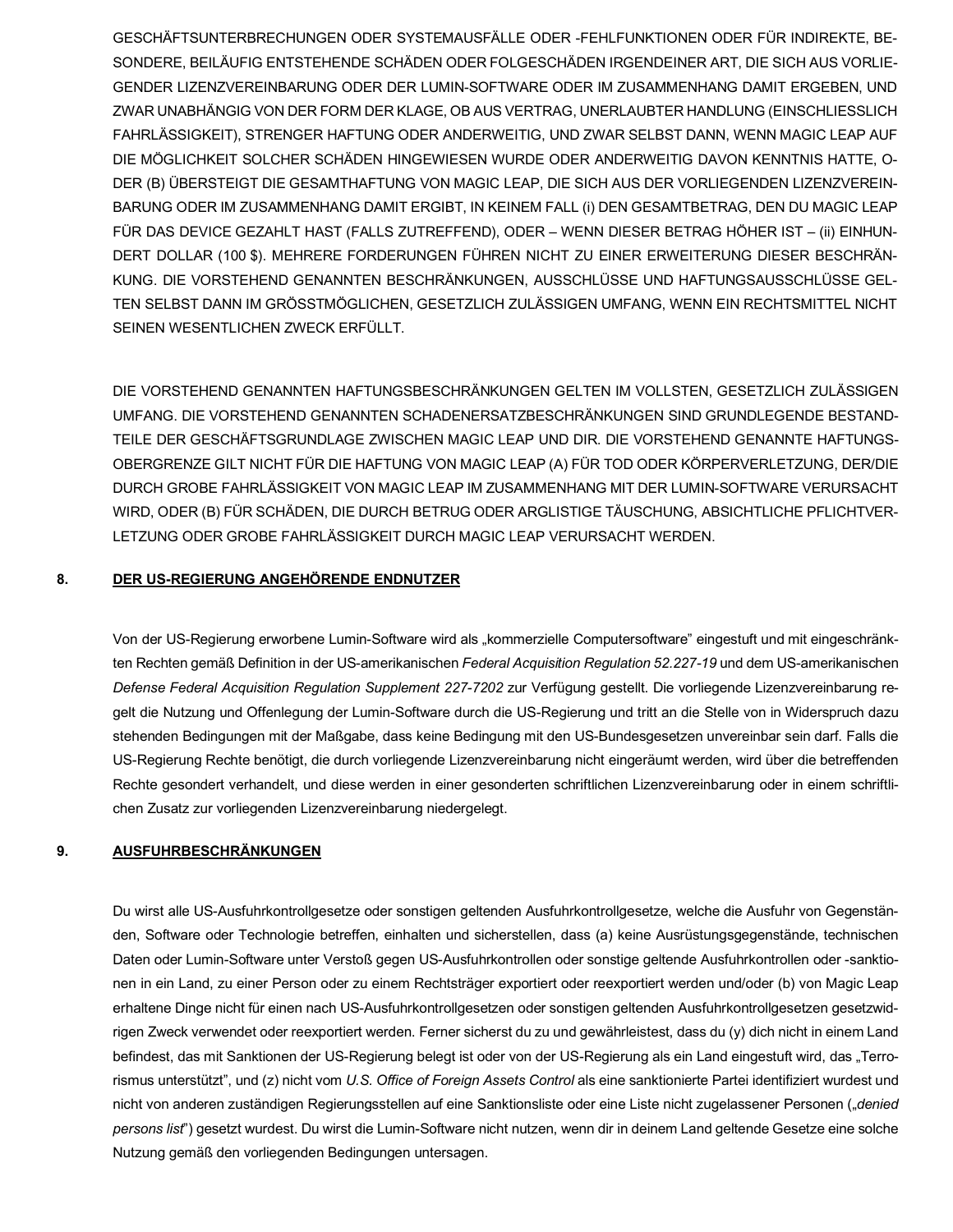#### **10. GELTENDES RECHT UND SCHIEDSVERFAHREN**

 Die vorliegende Lizenzvereinbarung unterliegt dem Recht des US-Bundesstaates Kalifornien, ohne dass dessen Grundsätze zu Kollisionsnormen Beachtung finden. Falls es im Rahmen der vorliegenden Lizenzvereinbarung oder anderweitig im Zusammen- hang mit deiner Nutzung der Lumin-Software zu Streitigkeiten kommt, erklärst du dich ausdrücklich damit einverstanden, dass für alle derartigen Streitigkeiten ausschließlich der Gerichtsstand und die Bestimmungen der Vereinbarung über Schiedsverfahren und den Verzicht auf Sammelklagen, die in den unter <u><http://www.magicleap.com/account-terms></u> zu findenden Konto-Bedingungen (die "**Konto-Bedingungen**") genannt sind, maßgeblich sind, soweit nicht in den besonderen Bedingungen für un- sere Internationalen Freunde etwas anderes bestimmt ist. Bitte lies dir die Vereinbarung über Schiedsverfahren und den Verzicht auf Sammelklagen sorgfältig durch, um deine Rechte zu verstehen. Unsere Internationalen Freunde sollten beachten, dass für sie in Bezug auf das geltende Recht und die Streitbeilegung möglicherweise andere Bedingungen gelten. Bitte lies dir die nach- stehenden besonderen Bedingungen durch, die speziell für deine Rechtsordnung gelten. Das UN-Kaufrecht (*United Nations Convention on Contracts for the International Sale of Goods*) gilt nicht für die vorliegende Lizenzvereinbarung.

#### **11. ALLGEMEINES**

 Falls festgestellt wird, dass eine der Bestimmungen der Lizenzvereinbarung gesetzwidrig, ungültig oder nicht durchsetzbar ist, so wird die Gültigkeit der übrigen Bestimmungen hiervon nicht berührt und diese werden im vollsten Umfang des geltenden Rechts durchgesetzt. Die vorliegende Lizenzvereinbarung bildet zusammen mit den Konto-Bedingungen die gesamte Vereinba- rung zwischen dir und Magic Leap in Bezug auf deine Nutzung der Lumin-Software und tritt an die Stelle vorheriger Zusicherun- gen oder Vereinbarungen, gleich, ob mündlich oder schriftlich. Im Falle eines Widerspruchs zwischen den Bedingungen der vorliegenden Lizenzvereinbarung und den Konto-Bedingungen für die Lumin-Software, sind die Bedingungen der vorliegenden Lizenzvereinbarung maßgeblich. Wird eine Bestimmung der vorliegenden Lizenzvereinbarung zu irgend einem Zeitpunkt durch eine der beiden Parteien nicht durchgesetzt, so ist dies nicht als fortdauernder Verzicht auf diese oder irgendeine andere Be- stimmung aufzufassen. Die Bestimmungen der vorliegenden Lizenzvereinbarung, die aufgrund ihrer Beschaffenheit über die Beendigung der vorliegenden Lizenzvereinbarung hinaus gültig bleiben sollten, behalten ihre Gültigkeit. Du wirst die vorliegende Lizenzvereinbarung oder deine Rechte oder Pflichten aus dieser nicht ohne vorherige schriftliche Genehmigung von Magic Leap kraft Gesetzes oder anderweitig abgeben, übertragen oder abtreten, und jeder Versuch, dies zu tun, ist nichtig. Die vorliegende Lizenzvereinbarung ist für alle zulässigen Nachfolger oder Abtretungsempfänger bindend, und du bist verpflichtet, die vorlie-gende Lizenzvereinbarung jedem zulässigen Abtretungsempfänger vorzulegen.

#### **BESONDERE BEDINGUNGEN FÜR INTERNATIONALE RECHTSORDNUNGEN 12.**

 An unsere Internationalen Freunde: In diesen besonderen Bedingungen sind zusätzliche Rechte und ergänzende Bedingungen niedergelegt, die möglicherweise für unsere Geschäftsbeziehung gelten. Falls die standardmäßige Lizenzvereinbarung eine Bestimmung enthält, die nicht mit diesen besonderen Bedingungen übereinstimmt, gelten die für deine Rechtsordnung geltenden besonderen Bedingungen.

### *Europäische Union*

Allgemeines: Die folgenden besonderen Bedingungen gelten für alle Gebietsansässigen des Vereinigten Königreichs und der Europäischen Union ("**EU-Kunden**").

 Die vorliegende Lizenzvereinbarung beschränkt keine unserer Pflichten und keines deiner Rechte nach geltenden Da-tenschutzgesetzen oder nach sonstigen Gesetzen, die nicht durch Vertrag beschränkt werden können.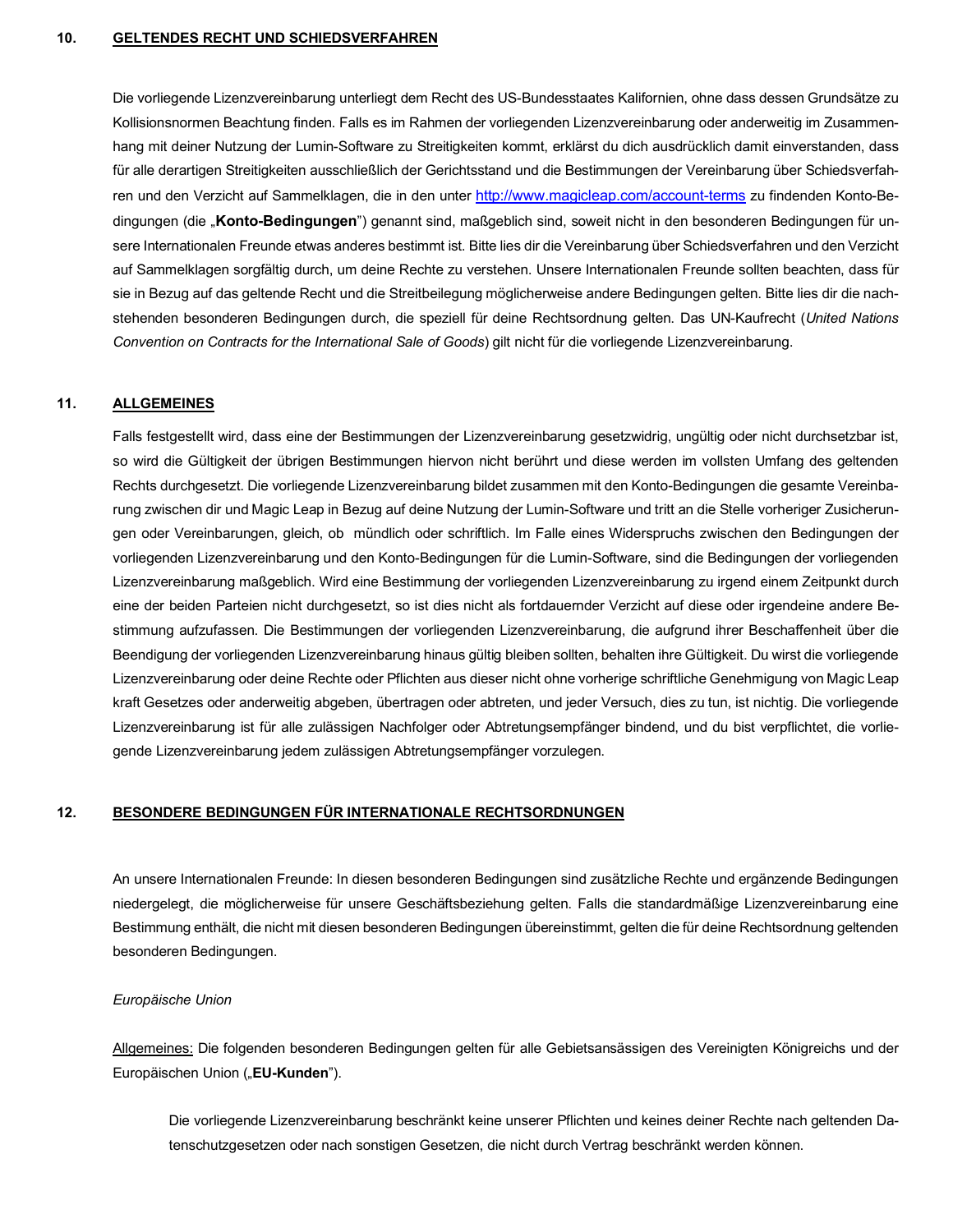Keine Bestimmung der vorliegenden Lizenzvereinbarung beschränkt deine Rechte, zum Zweck der Herbeiführung von Kompatibilität mit anderen Programmen ein Reverse Engineering vorzunehmen, wenn dies ohne Zustimmungserfor-dernis durch zwingende Gesetze gestattet ist.

Bitte beachte, dass die folgenden Bedingungen "zentrale" Bedingungen im Verhältnis zwischen dir und Magic Leap sind: Abschnitt 1, 2 und 9.

 Die Gesetze des US-Bundesstaats Kalifornien gelten weiterhin für unsere Geschäftsbeziehung, wobei zwingende, vor Ort geltende Gesetze zu beachten sind. Du kannst in Bezug auf diese Bedingungen oder deine Geschäftsbeziehung zu Magic Leap ein Rechtsverfahren vor den bundesstaatlichen Gerichten oder den US-Bundesgerichten im Bezirk von Santa Clara in Kalifornien oder vor den Gerichten in deinem Wohnsitzland einleiten. Mit anderen Worten: Die Wahl, wo du ein solches Rechtsverfahren einleiten willst, bleibt dir überlassen.

 Wenn du unzufrieden darüber bist, wie Magic Leap Meinungsverschiedenheiten im Zusammenhang mit der vorliegen- den Lizenzvereinbarung handhabt, können wir uns gemeinsam darauf verständigen, die Angelegenheit einer Streit- schlichtung zuzuführen (auch wie in der Vereinbarung über Schiedsverfahren in den Konto-Bedingungen beschrieben), wobei aber weder du noch wir darin eingeschränkt werden, ein Gerichtsverfahren anzustrengen. Mit anderen Worten: Die Vereinbarung über Schiedsverfahren in den Konto-Bedingungen ist optional und nicht verpflichtend. Die Europäi- sche Kommission bietet unter folgendem Link eine Plattform für die Online-Streitbeilegung an: <http://ec.europa.eu/con>sumers/odr/. Wenn du uns eine Angelegenheit zur Kenntnis bringen möchtest, schicke bitte eine E-Mail an legal@ma[gicleap.com.](https://gicleap.com)

Frankreich: Wenn du ein EU-Kunde mit Wohnsitz in Frankreich bist, gelten außerdem die folgenden besonderen Bedingungen:

 Nach Artikel L. 213-1 des französischen Verbraucherschutzgesetzes bist du berechtigt, Zugriff auf alle von dir abge- schlossenen Verträge mit einem Wert von mindestens 120 € zu verlangen. Du kannst das Recht, auf die betreffenden Verträge zuzugreifen, jederzeit ausüben, indem du dich an [legal@magicleap.com](mailto:legal@magicleap.com) wendest.

 Mit Blick auf die Lumin-Software kann dir die gesetzliche Konformitätsgewährleistung und die gesetzliche Gewährleis-tung für verborgene Mängel in Bezug auf die Lumin-Software zugutekommen:

 Gesetzliche Konformitätsgewährleistung: Laut Artikel L217-4 bis L217-14 des französischen Verbraucher- schutzgesetzes hat der Verbraucher ab Lieferung des Produkts zwei Jahre Zeit, um Reparatur oder Ersatz des Produkts zu verlangen (unter Berücksichtigung von Kostengesichtspunkten, wie in Artikel L217-9 des Verbraucherschutzgesetzes ausführlich beschrieben).

 Gesetzliche Gewährleistung bei versteckten Mängeln: Nach Artikel 1641 bis 1649 des französischen Zivilge- setzbuches ist ein Kunde berechtigt, innerhalb von zwei Jahren nach Feststellung eines Mangels die Rück- nahme des Produkts zu verlangen. Der Kunde muss dabei nachweisen, dass der Mangel bereits zum Zeit-punkt des Erwerbs des Produkts durch den Kunden vorhanden war.

Deutschland: Wenn du ein EU-Kunde mit Wohnsitz in Deutschland bist, gelten außerdem die folgenden besonderen Bedingungen: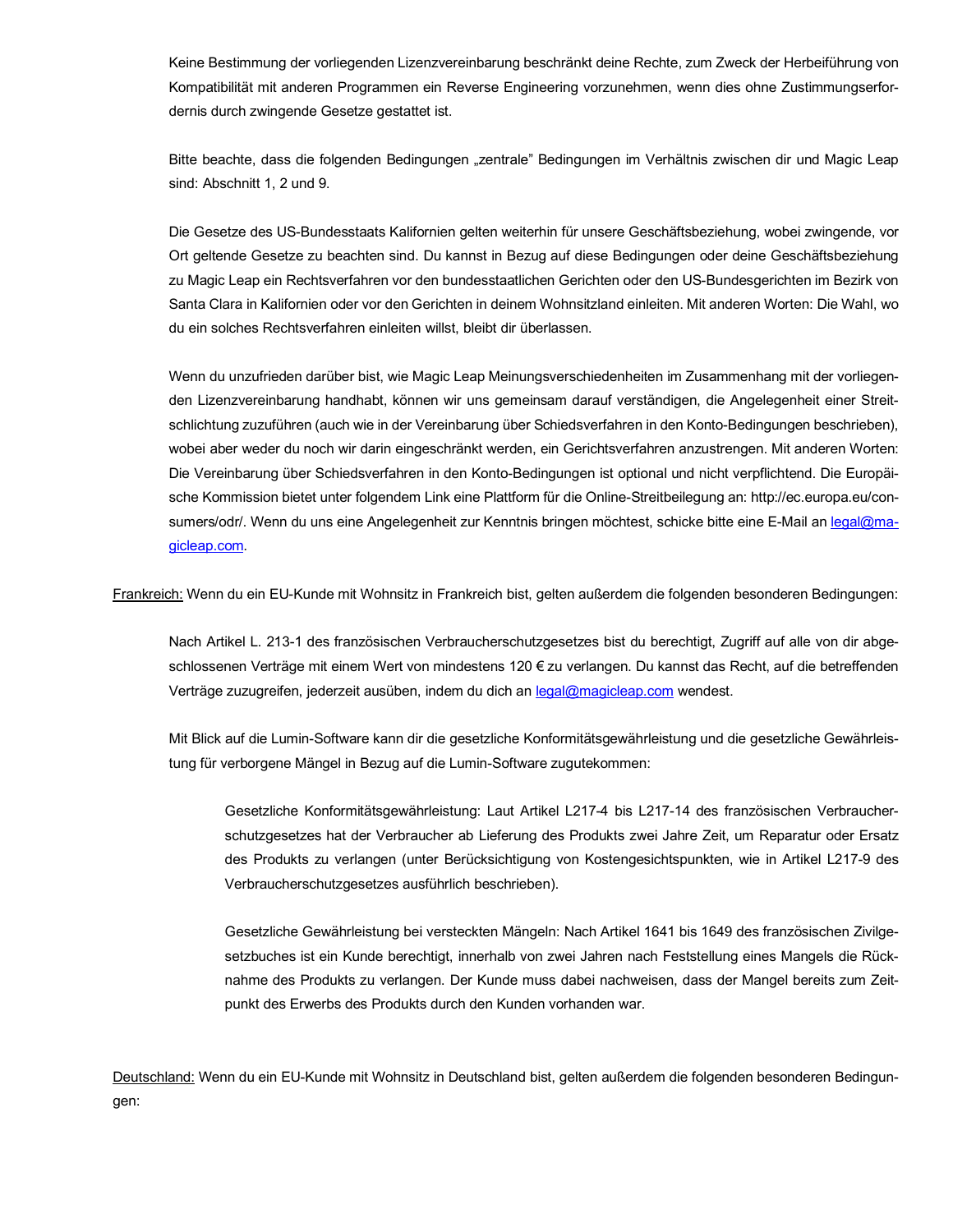Abschnitt 5 (Gewährleistungsausschluss) und Abschnitt 6 (Haftungsbegrenzung) werden durch folgende Bestimmun-gen ersetzt:

 Keine Bestimmung der vorliegenden Vereinbarung ist als Garantieversprechen zu verstehen, sofern die be- treffende Bestimmung nicht ausdrücklich als solches bezeichnet wird. Magic Leap schließt insbesondere eine Gewährleistung für bei Vertragsschluss vorhandene Mängel gemäß § 536 a (1) BGB aus.

 In Fällen von leichter Fahrlässigkeit haften wir nicht bei einem Verstoß gegen nicht wesentliche Vertragspflich- ten. In diesen Fällen und in Fällen von grober Fahrlässigkeit ist unsere Haftung auf typische, vorhersehbare Schäden beschränkt. Diese Beschränkung gilt nicht, falls Schäden von unseren leitenden Angestellten oder Rechtsvertretern verursacht wurden.

 Unsere Haftung für Vorsatz und grobe Fahrlässigkeit, für Forderungen nach dem deutschen Produkthaftungs- gesetz, im Falle von arglistigem Verschweigen von Mängeln oder einer Gewährleistung von Eigenschaften sowie für Schäden an Leib, Leben oder der Gesundheit wird davon nicht berührt und ausschließlich unter Beachtung gesetzlicher Bestimmungen festgelegt.

 Bitte beachte, dass wir nach § 36 (1) des Gesetzes über die alternative Streitbeilegung in Verbrauchersachen (VSGB) nicht verpflichtet sind, an einem Streitbeilegungsverfahren vor einer Verbraucherschlichtungsstelle teilzunehmen, und wir sind hierzu auch nicht bereit.

Vereinigtes Königreich: Wenn du ein EU-Kunde mit Wohnsitz im Vereinigten Königreich bist, gelten außerdem die folgenden besonderen Bedingungen:

 Magic Leap beschränkt nicht die Haftung für mangelhafte Produkte nach dem *Consumer Protection Act 1987* und schließt eine solche Haftung nicht aus.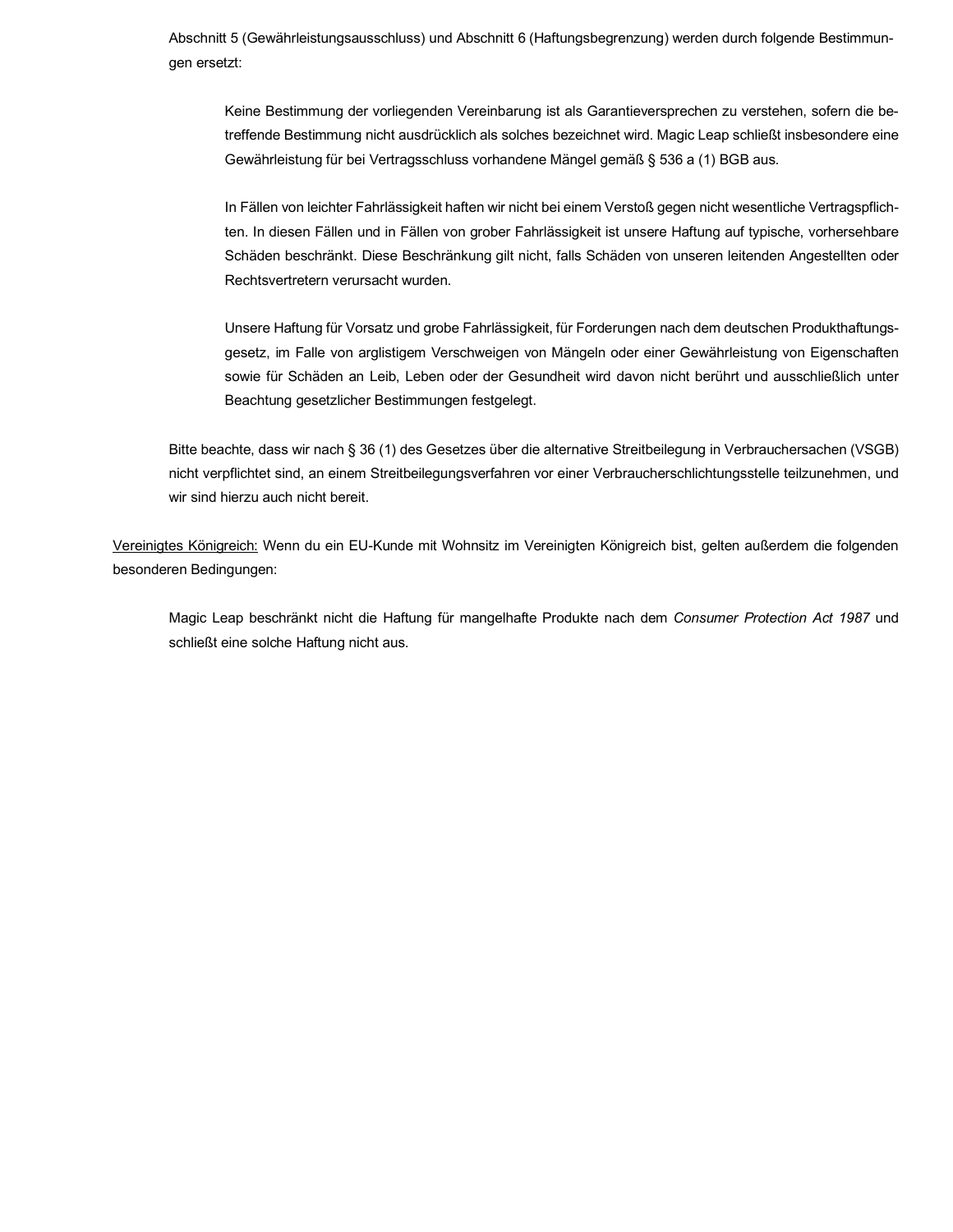

# **OSS-MITTEILUNG**

Die folgende Liste ist eine Inhaltsübersicht für die Mitteilungsdatei. Die vollständigen Mitteilungsdateien findest du unter https://www.magicleap.com/legal/oss-notices. Diese Liste enthält Mitteilungen und Hinweise zu den angegebenen Punkten und ist nicht als Anerkenntnis aufzufassen, dass die genannte Komponente in der Verteilung oder auf die angegebene Weise erscheint. Zum Beispiel kann die Liste verschiedene, nur auf die Entwicklung, Erprobung und Beurteilung anwendbare Abhängigkeiten enthalten, die möglicherweise nicht in der Verteilung enthalten sind und eventuell durch Alternativen ersetzt wurden. Ebenso ist die Erfüllung der Compliance-Anforderungen einer Lizenz für eine bestimmte Form der Verteilung keine Anerkenntnis, dass die Software tatsächlich in dieser Form verteilt wird. Zum Beispiel können bestimmte Abhängigkeiten Gegenstand von Doppellizenzen sein und eine Weiterverteilung auf der Grundlage anderer Lizenzen zulassen. Verteilungen und Verpackungen unterscheiden sich, und nicht auf alle Dritt-Komponenten verlässt man sich auf dieselbe Weise oder im selben Maße. Das Bestehen einer Abhängigkeit unter einer bestimmten, unten angegebenen Kopfzeile dient nur zu Organisationszwecken und weist nicht unbedingt auf die relevante oder ausgewählte Lizenz hin. In Fällen, in denen die Autoren von Abhängigkeiten unvollständige oder nicht übereinstimmende Unterlagen vorgelegt haben, wurden Schlussfolgerungen gezogen mit der Absicht, die von den Abhängigkeitsautoren gewünschten Inhalte wirksam zu machen. Bitte beachte, dass bestimmte Compliance-Unterlagen möglicherweise in der Software selbst vorhanden sind.

Soweit Dritt-Lizenzen verlangen, dass ein Angebot für die Bereitstellung des betreffenden Quellcodes gemäß den Bedingungen der Drittlizenz gemacht wird, wende dich bitte an Magic Leap, wenn du eine Kopie davon erhalten möchtest.

## MIT / BSD AND VARIANT LICENSED THIRD PARTY CODE

tinyalsa LibPoco **Clipper Library** asio 1.12.0 iOS-Speech-To-Text OpenCV3 with Line Detector Contrib toybox cellofellow/gopkg Pintools - reader-writer-lock\_futex.hpp Chromium v69 Chromium Embedded Framework v3497 Iz4-clib writable queue **GDCM Waitable Queue EASTL** grpc chrome-devtools-frontend gflags google-perftools opus codec v8 Android - platform - external - chromium org - third party - libvpx cef3 Chromium (Google Chrome) chromiumembedded Assimp modprismig - UIDev **Brian Gladman AES** libxslt libopus v1.2.1 webRTC mrpt **CMSIS** nanopb\_helpers **HeavyAudioTools** Enzien Heavy  $g2o$ libpna libxml2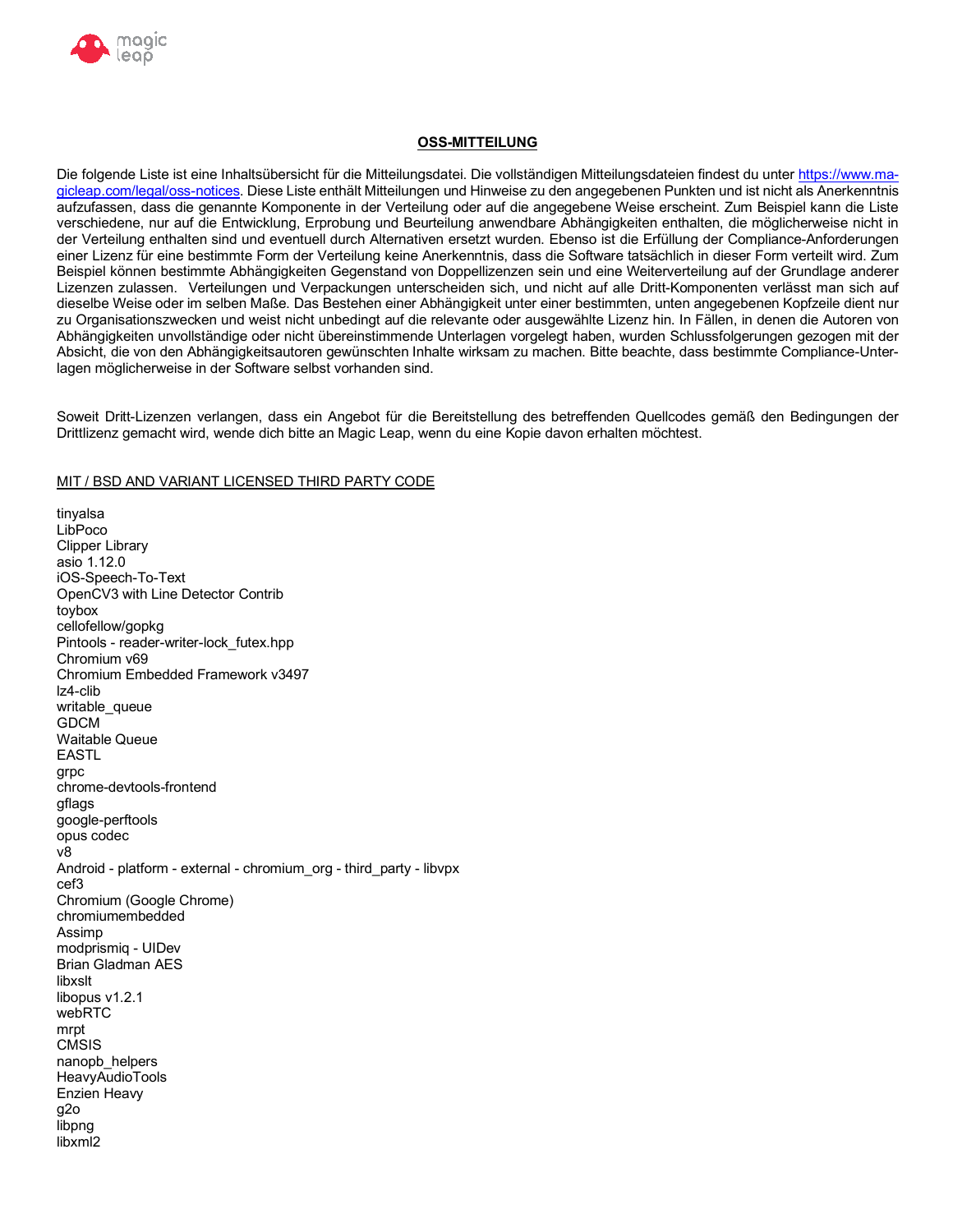DarkReader 3.5.4 Guideline Support Library (GSL) JSON for Modern CPP libsrp v2.1.2 openSSL v1.1.0f OpenFabrics Enterprise Distribution - OFED VP8/VP9 Codec SDK lib/fs and Ext2 directory of LK embedded kernel Android - platform - abi - cpp Android - platform - external - ipsec-tools Android - platform - external - jsoncpp Android - platform - external - libcxx Android - platform - external - libcxxabi Android - platform - external - libogg Android - platform - external - libopus Android - platform - external - libunwind Android - platform - external - libvorbis Android - platform - external - libxml2 Android - platform - external - llvm Romo-SDK opencl-headers JSMN @ilg/segger-rtt tinyobjloader libini docopt skia libjpeg-turbo fmt 4.1.0 Redis 4.0.9 pycrc glm jansson libxslt libv8 phonelib SqlLite CPP **GSL** nghttp2 brotli UnityGLTF libguarded 1.1.0 **BoringSSL** OpenCV-Android yaml-cpp minizip tinyxml nanopb zlib-asm mingw-and-ndk lk trusty-lk-common trusty-lib trusty-lk-trusty lk\_umia jedisct1/boringssl cURL curlyfile libcap2 libpcap0.8-dev libvulkan1 alcatel kfreebsd-10 ramenlibs eliben/llvm llvm-toolchain-snapshot wpa\_supplicant arm-trusted-firmware icu-data Android - platform - external - ceres-solver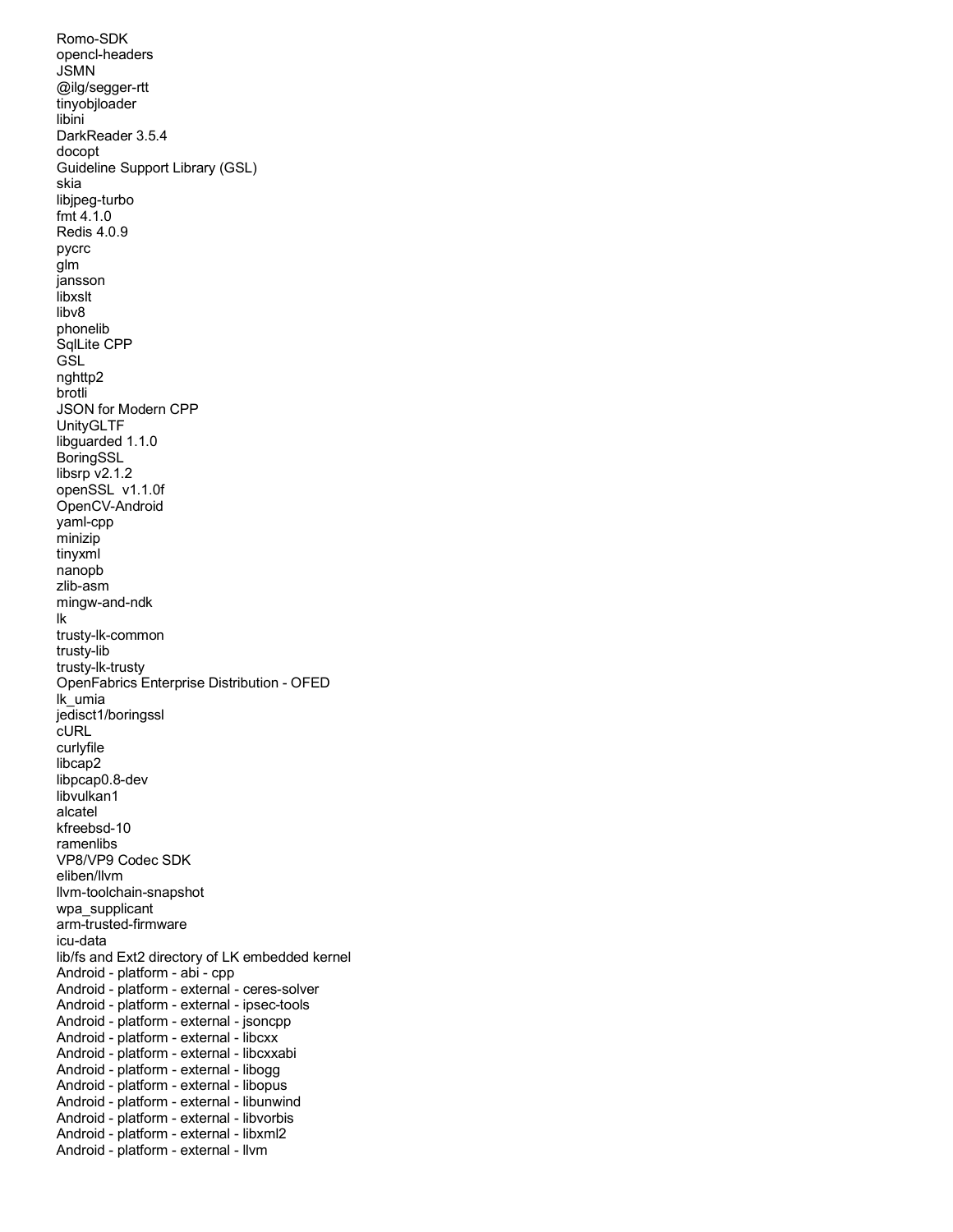Android - platform - external - mesa3d Android - platform - external - opencv Android - platform - external - pdfium Android - platform - external - ppp Android - platform - external - scrypt Android - platform - external - skia Android - platform - external - webp Android - platform - external - zlib Android - platform - frameworks - compile - mclinker Android - platform - external - libvpx reSIProcate 1.4.1 ARM Compute Library Detectizr 2.2.0 Modernizr 2.8.3 Xtensa configuration description libraries xor128 project Raknet 4.081 mongoose http server 12/07/2018 master Android - platform - external - wpa\_supplicant\_8 libjogl2-java **SQLiteCpp** OpenMax IL libsoldout webp CAPKit-3rdparty-libs nanoflann 1.3.0 lmdb 0.9.22 libdeflate Math Libraries Info-Zip utility nelder-mead project libuv v1.23.2 libwebvtt

### APACHE 2 LICENSED THIRD PARTY CODE

 Dynamic Android Sensor HAL (DASH) Android - platform - frameworks - native Google Resonance Audio - FMOD SDK Google Resonance Audio - Unity SDK Google Resonance Audio - WWise SDK Android - platform - frameworks - base Android - platform - prebuilts - misc Android - platform - ndk Apache ORC Android - platform - bootable - recovery Android - platform - sdk Android - device - generic - goldfish Android - platform - external - clang Android - platform - external - compiler-rt XDELTA3 - May 2017 mbed TLS mDNSResponder Abseil libndash flatbuffers 1.8.0 Draco SADIE HRTF data google-input-tools google-protobuf **CTPL** Android platform\_bionic trusty-app-gatekeeper trusty-app-keymaster philz\_touch\_cwm6 platform\_libcore CockroachDB xdelta Android - platform - external - bouncycastle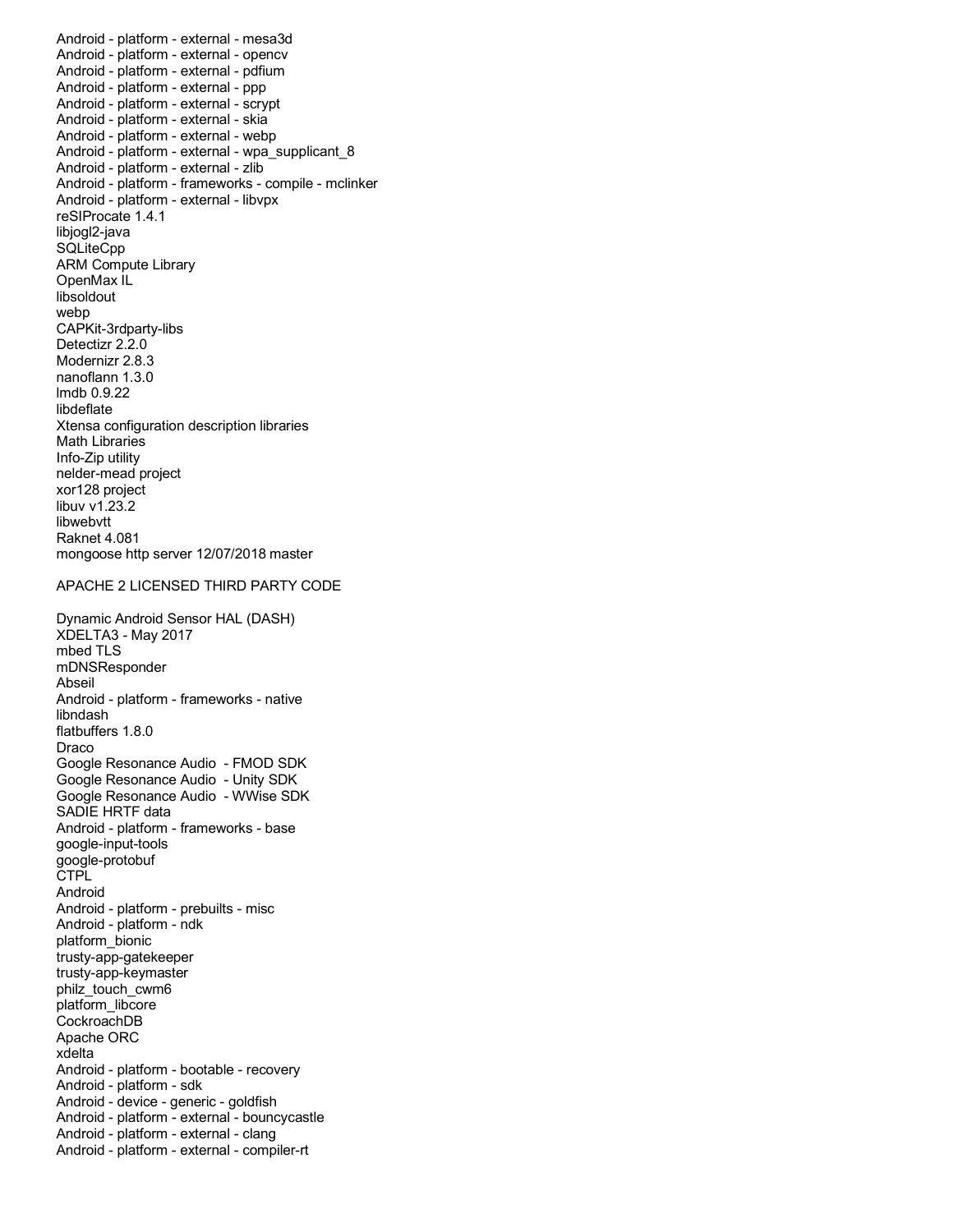Android - platform - external - conscrypt Android - platform - external - dbus Android - platform - external - eigen Android - platform - external - expat Android - platform - external - gtest Android - platform - external - icu Android - platform - external - jemalloc Android - platform - external - libhevc Android - platform - external - libnfc-nci Android - platform - external - libnfc-nxp Android - platform - external - neven Android - platform - external - sfntly Android - platform - external - sonivox Android - platform - external - webrtc Android - platform - frameworks - av Android - platform - frameworks - opt - net - wifi Android - platform - frameworks - compile - libbcc Android - platform - frameworks - compile - slang Android - platform - frameworks - minikin Android - platform - frameworks - rs Android - platform - hardware - broadcom - libbt Android - platform - prebuilts - ndk Android - platform - system - extras Android - platform - system - media Android - platform - system - netd Android - platform - system - security Log4xtensa (logging package used in ISS and XTSC) Android - platform - external - harfbuzz\_ng Android - platform - external - mdnsresponder Android - platform - hardware - libhardware Android - platform - hardware - libhardware\_legacy **StageFright BlueDroid** 

### MOZILLA PUBLIC LICENSE 2.0 LICENSED THIRD PARTY CODE

 Mozilla Network Security Services (NSS) v 3.36.1 Mozilla NetScape Portable Runtime (NSPR) 4.19 Eigen 3.3.4

## GPL V2.0 LICENSED THIRD PARTY CODE

 RTEMS Operating System CyanogenMod - semc-kernel-msm7x30 Android - platform - external - dnsmasq Android - platform - external - e2fsprogs Android - platform - external - elfutils Android - platform - external - iproute2 input-wacom 0.41.0 Xtensa OS Overlay Red Hat Newlib C GNU C Library **Dnsmasq** libstdc++-arm-none-eabi-newlib lge-kernel-mako platform\_external\_iptables Ubuntu linux-base PolarSSL C

### GPL V3.0 LICENSED THIRD PARTY CODE

 Android - platform - prebuilts - gcc - linux-x86 - aarch64 - aarch64-linux-android-4.8 LZO real-time data compression library lmbench archassault pcre2 libstdc++6